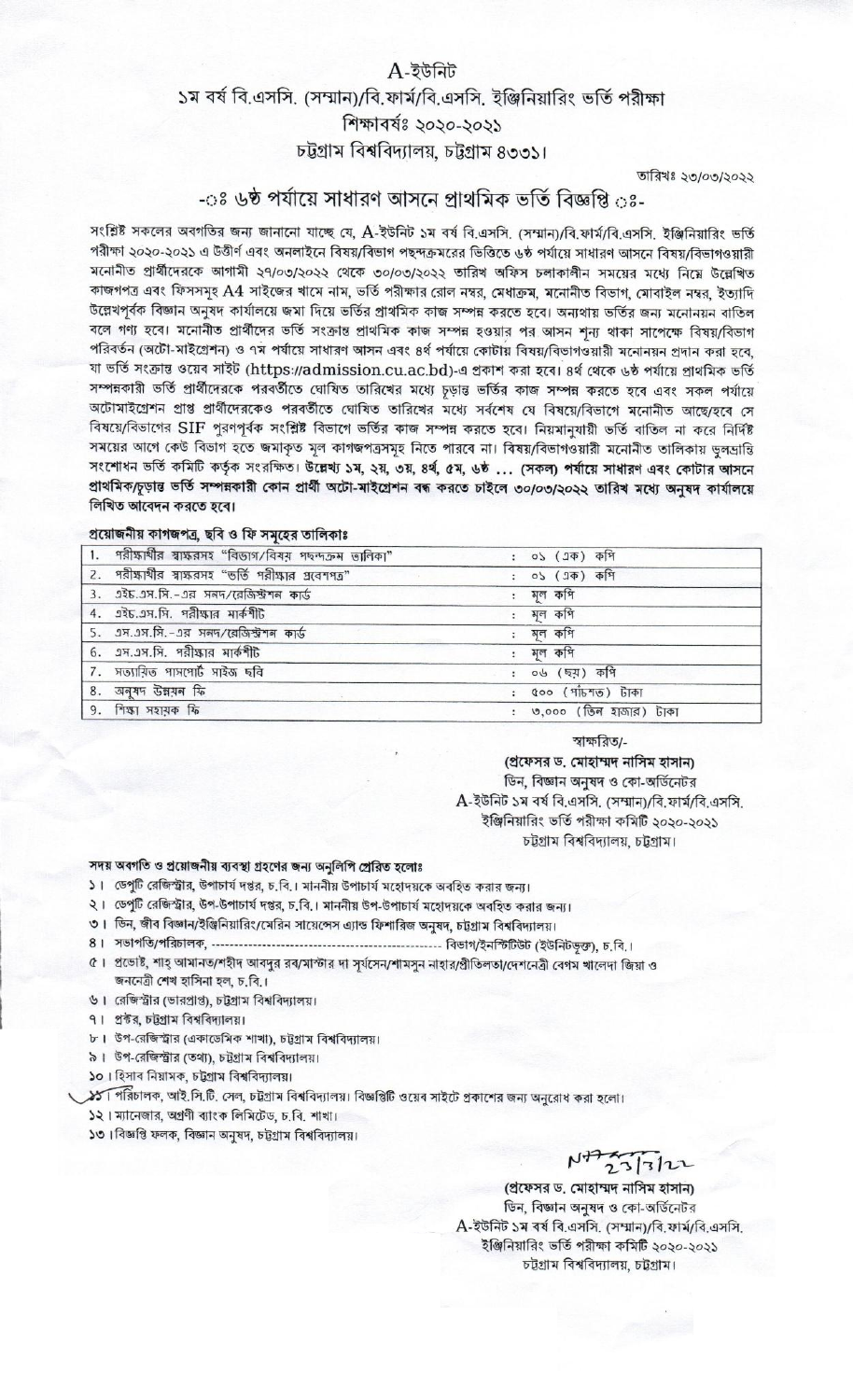| <b>Exam Roll</b> | <b>Name</b>                 | <b>Merit</b> | <b>Department</b>                              | <b>Status</b>  |
|------------------|-----------------------------|--------------|------------------------------------------------|----------------|
| 127929           | <b>SAMIA MAHBUB</b>         |              | Dept. of Computer Science and Engineering      | Admitted (1)   |
| 119303           | <b>SOYADA AKTER</b>         | 11           | Dept. of Pharmacy                              | Admitted (1)   |
| 161791           | <b>MD. HABIBUL ABRAR</b>    | 14           | Dept. of Pharmacy                              | Admitted (1)   |
| 120635           | <b>SADIA KALAM</b>          | 18           | Dept. of Pharmacy                              | Admitted (1)   |
| 142670           | AFROZA KHANAM SHATI         | 19           | Dept. of Computer Science and Engineering      | Admitted (1)   |
| 151591           | <b>AL-AMIN AHMED</b>        | 28           | Dept. of Computer Science and Engineering      | Admitted (1)   |
| 165776           | <b>TAHSIN ISLAM ISFA</b>    | 30           | Dept. of Pharmacy                              | Admitted (1)   |
| 119893           | ATA-UN-NESA SAMANTA         | 37           | Dept. of Electrical and Electronic Engineering | Admitted (1)   |
| 109826           | <b>TASNIM MUBARAK HISMA</b> | 38           | Dept. of Pharmacy                              | Admitted (1)   |
| 162618           | <b>THOUHID ISLAM</b>        | 39           | Dept. of Pharmacy                              | Admitted (1)   |
| 134359           | <b>SAIMA</b>                | 42           | Dept. of Pharmacy                              | Admitted (1)   |
| 156437           | KHADIZATUJ JOHORA SHORNA    | 43           | Dept. of Pharmacy                              | Admitted (1)   |
| 119310           | <b>SAJIB CHANDRO DAS</b>    | 47           | Dept. of Pharmacy                              | Admitted (1)   |
| 153929           | <b>SAJEDA AKTER</b>         | 48           | Dept. of Pharmacy                              | Admitted (1)   |
| 128332           | <b>SADIA HOSNA RONY</b>     | 49           | Dept. of Pharmacy                              | Admitted (1)   |
| 136213           | <b>SAMSUN NAHAR</b>         | 50           | Dept. of Pharmacy                              | Admitted (1)   |
| 141095           | <b>MD. SABBIR HOSSAIN</b>   | 53           | Dept. of Pharmacy                              | Admitted (1)   |
| 129450           | MEHARUN NESA KHANOM         | 54           | Dept. of Chemistry                             | Admitted (1)   |
| 125497           | MD. ASHRAFUL ISLAM          | 57           | Dept. of Computer Science and Engineering      | Admitted (1)   |
| 124663           | MD. ALI                     | 68           | Dept. of Pharmacy                              | Migrated $(1)$ |
| 156808           | MOHAMMED BURHEN UDDIN       | 70           | Dept. of Pharmacy                              | Migrated $(1)$ |
| 122476           | <b>RAKIBUL HASAN RAIHAN</b> | 71           | Dept. of Pharmacy                              | Migrated $(1)$ |
| 157574           | <b>ZAKARIA ISLAM</b>        | 74           | Dept. of Computer Science and Engineering      | Admitted (1)   |
| 125220           | <b>FARHANA AKTER TANIA</b>  | 76           | Dept. of Pharmacy                              | Migrated $(1)$ |
| 162065           | MD. HASIBUL KABIR HIMEL     | 77           | Dept. of Pharmacy                              | Migrated $(1)$ |
| 146616           | SADIKA JAMAN SAJPIA         | 78           | Dept. of Pharmacy                              | Migrated $(1)$ |
| 118005           | <b>MD. SHAHEEN MIA</b>      | 79           | Dept. of Electrical and Electronic Engineering | Admitted (1)   |
| 118562           | <b>RIPA AKTER</b>           | 82           | Dept. of Pharmacy                              | Migrated $(1)$ |
| 120471           | <b>MD. YEASIN ARAFAT</b>    | 85           | Dept. of Pharmacy                              | Migrated $(1)$ |
| 110967           | <b>MONIR KHAN</b>           | 89           | Dept. of Pharmacy                              | Migrated $(1)$ |
| 164189           | NADIM MAHMUD SATEJ          | 90           | Dept. of Pharmacy                              | Migrated $(1)$ |
| 129384           | ZONNA - RAIN AL - NUMAN     | 98           | Dept. of Computer Science and Engineering      | Admitted (1)   |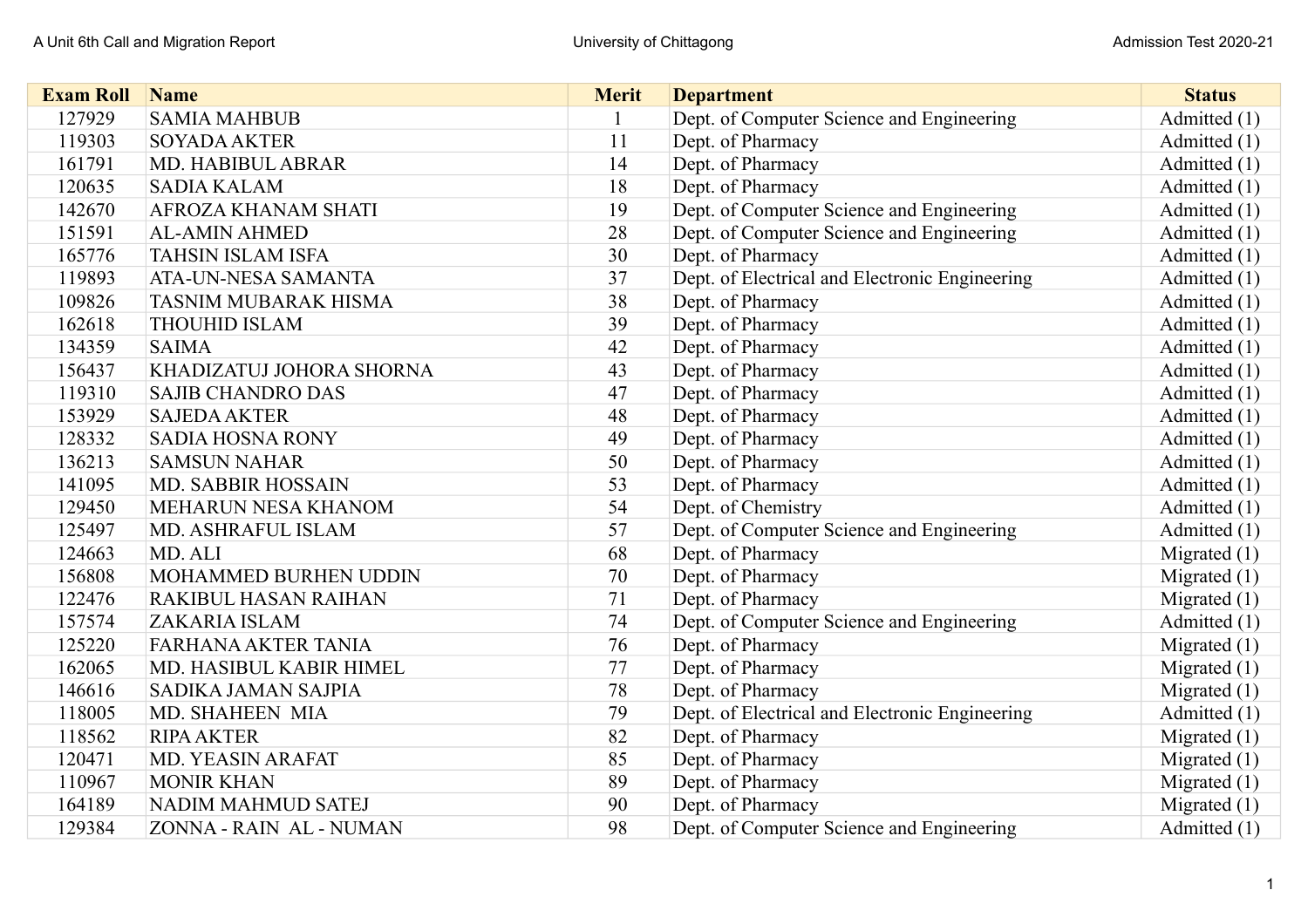| <b>Exam Roll</b> | Name                         | <b>Merit</b> | <b>Department</b>                                   | <b>Status</b>  |
|------------------|------------------------------|--------------|-----------------------------------------------------|----------------|
| 155856           | <b>TANJINA SULTANA</b>       | 99           | Dept. of Pharmacy                                   | Migrated $(1)$ |
| 167296           | <b>MD.SAIDUL BHUIYAN</b>     | 100          | Dept. of Computer Science and Engineering           | Admitted (1)   |
| 158489           | NAZIA SULTANA                | 101          | Dept. of Applied Chemistry and Chemical Engineering | Admitted (1)   |
| 149788           | <b>MEHNAZ NUR MIHA</b>       | 102          | Dept. of Pharmacy                                   | Migrated $(1)$ |
| 142191           | MD. KHOLILUR RAHMAN          | 103          | Dept. of Pharmacy                                   | Migrated $(1)$ |
| 127390           | <b>SADIA AFROJ</b>           | 104          | Dept. of Computer Science and Engineering           | Admitted (1)   |
| 128722           | <b>SAIDUN NAHAR</b>          | 105          | Dept. of Pharmacy                                   | Migrated $(1)$ |
| 113053           | ROWNOK JAHAN EILA            | 107          | Dept. of Computer Science and Engineering           | Admitted (1)   |
| 124010           | <b>KASFIA RAH NUMA</b>       | 108          | Dept. of Pharmacy                                   | Migrated $(1)$ |
| 102323           | FATEMA MALLIK TANZIM         | 110          | Dept. of Computer Science and Engineering           | Admitted (1)   |
| 100414           | <b>IKRAM WAHID TOHA</b>      | 111          | Dept. of Pharmacy                                   | Migrated $(1)$ |
| 100403           | <b>JANNATUL FARDAUS ISPA</b> | 113          | Dept. of Pharmacy                                   | Migrated $(1)$ |
| 143007           | <b>NOWSHIN NOWER NABILA</b>  | 114          | Dept. of Genetic Engineering and Biotechnology      | Admitted (1)   |
| 142872           | MD. TOHIDUZZAMAN MUSA        | 115          | Dept. of Computer Science and Engineering           | Admitted (1)   |
| 108680           | <b>REHENA AKHTER</b>         | 116          | Dept. of Biochemistry and Molecular Biology         | Admitted (1)   |
| 134744           | <b>JOBAIAT MOLLA</b>         | 117          | Dept. of Genetic Engineering and Biotechnology      | Admitted (1)   |
| 112358           | <b>UMMEH SALMA SADIA</b>     | 119          | Dept. of Biochemistry and Molecular Biology         | Admitted (1)   |
| 120496           | MD. SOHEL RANA               | 120          | Dept. of Computer Science and Engineering           | Admitted (1)   |
| 136569           | <b>SURANJOY BARUA</b>        | 121          | Dept. of Computer Science and Engineering           | Admitted (1)   |
| 119296           | <b>TASMIM TABASSUM</b>       | 123          | Dept. of Genetic Engineering and Biotechnology      | Admitted (1)   |
| 159619           | <b>SADIA AKTER</b>           | 125          | Dept. of Applied Chemistry and Chemical Engineering | Admitted (1)   |
| 129094           | <b>ALOCK CHANDRA SARKER</b>  | 127          | Dept. of Biochemistry and Molecular Biology         | Admitted (1)   |
| 126801           | <b>SADIA JAHAN</b>           | 130          | Dept. of Genetic Engineering and Biotechnology      | Admitted (1)   |
| 118921           | <b>SAKIB HOSSAIN</b>         | 131          | Dept. of Genetic Engineering and Biotechnology      | Admitted (1)   |
| 135661           | MD. AHSANUL HAQUE            | 135          | Dept. of Genetic Engineering and Biotechnology      | Admitted (1)   |
| 130418           | <b>NASRIN ISRAT</b>          | 137          | Dept. of Genetic Engineering and Biotechnology      | Admitted (1)   |
| 107504           | <b>JANNATUT TASNIM</b>       | 139          | Dept. of Electrical and Electronic Engineering      | Admitted (1)   |
| 144264           | <b>ANITA AHONA PROTIVA</b>   | 141          | Dept. of Applied Chemistry and Chemical Engineering | Admitted (1)   |
| 142434           | MD. MOTALEB HOSSAIN          | 142          | Dept. of Biochemistry and Molecular Biology         | Admitted (1)   |
| 121644           | <b>AYNUL ABEDIN</b>          | 143          | Dept. of Computer Science and Engineering           | Admitted (1)   |
| 118607           | MD. ABU SIAM                 | 144          | Dept. of Genetic Engineering and Biotechnology      | Admitted (1)   |
| 124848           | <b>ISHRAT JAHAN URMI</b>     | 145          | Dept. of Microbiology                               | Admitted (1)   |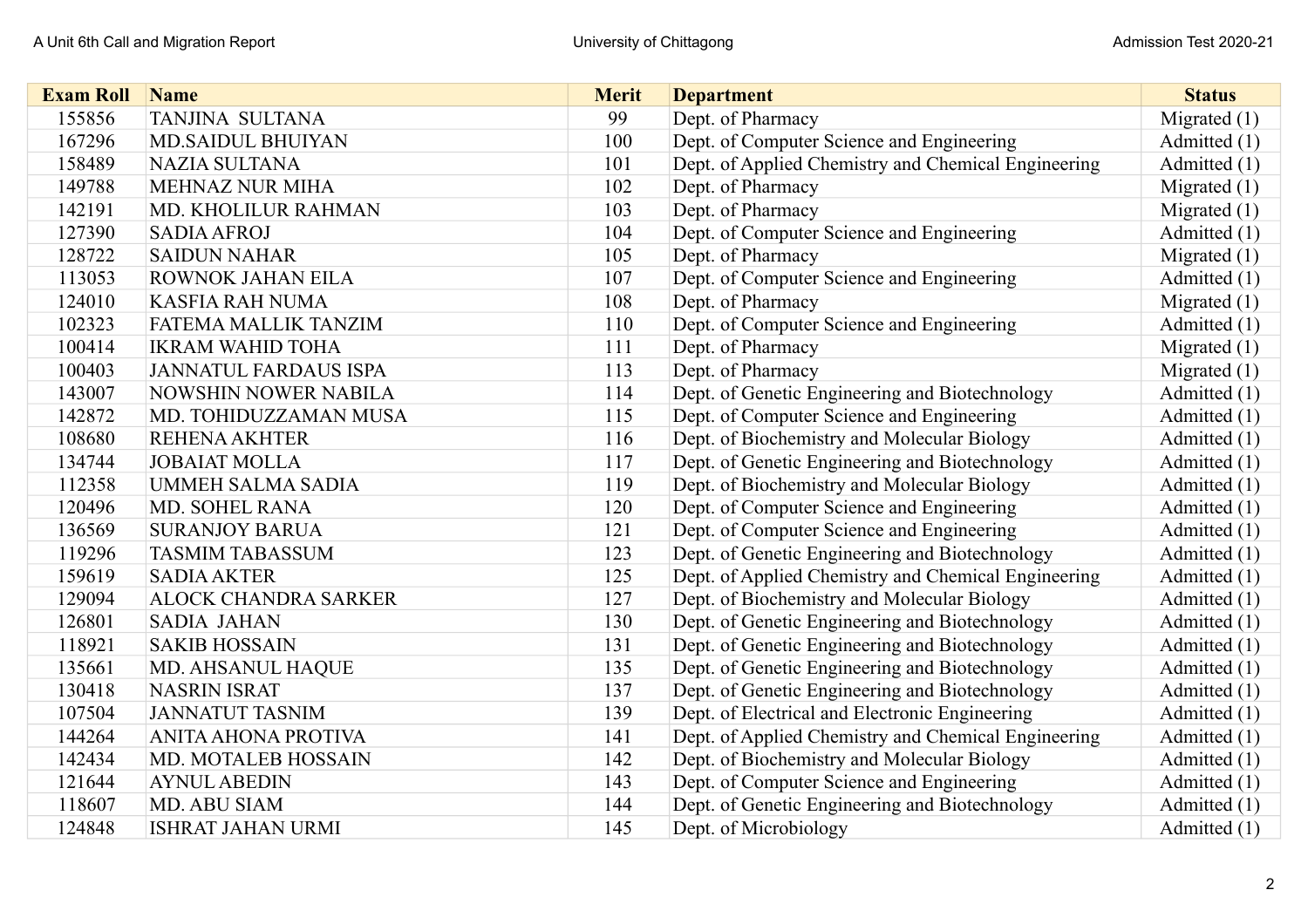| <b>Exam Roll</b> | <b>Name</b>                  | <b>Merit</b> | <b>Department</b>                              | <b>Status</b>  |
|------------------|------------------------------|--------------|------------------------------------------------|----------------|
| 140324           | <b>ABDULLAH AL MAHIN</b>     | 147          | Dept. of Computer Science and Engineering      | Admitted (1)   |
| 129061           | ZANNATUN NAIM SOMAYA         | 150          | Dept. of Electrical and Electronic Engineering | Admitted $(1)$ |
| 164773           | <b>MONIR HOSSEN</b>          | 151          | Dept. of Computer Science and Engineering      | Admitted $(1)$ |
| 123451           | <b>MAHAMUD HASAN MUNNA</b>   | 152          | Dept. of Genetic Engineering and Biotechnology | Admitted $(1)$ |
| 165867           | S.M. SHAHINUL KARIM          | 153          | Dept. of Computer Science and Engineering      | Admitted (1)   |
| 137422           | <b>JANNATUL FERDOUS</b>      | 157          | Dept. of Computer Science and Engineering      | Admitted $(1)$ |
| 151624           | <b>MARIA AKTER</b>           | 158          | Dept. of Genetic Engineering and Biotechnology | Admitted (1)   |
| 146150           | <b>SUMAIYA MUNTAHA</b>       | 159          | Dept. of Computer Science and Engineering      | Admitted (1)   |
| 113189           | <b>SHAHIN AKTER</b>          | 164          | Dept. of Genetic Engineering and Biotechnology | Admitted (1)   |
| 155438           | NUSRAT JAHAN RUBINA          | 169          | Dept. of Computer Science and Engineering      | Admitted $(1)$ |
| 146179           | SHEKRITI MONDAL SHUCHI       | 171          | Dept. of Genetic Engineering and Biotechnology | Admitted (1)   |
| 141590           | <b>TANJILATUL MAWA ZARIN</b> | 173          | Dept. of Genetic Engineering and Biotechnology | Admitted (1)   |
| 144091           | MD. TAKBIR HOSSAN            | 174          | Dept. of Electrical and Electronic Engineering | Admitted (1)   |
| 146981           | <b>AYASHA AKTHER</b>         | 175          | Dept. of Genetic Engineering and Biotechnology | Admitted (1)   |
| 148560           | <b>ASADUZZAMAN RIEM</b>      | 179          | Dept. of Electrical and Electronic Engineering | Admitted (1)   |
| 153897           | <b>MD. SAJJAD HOSSAIN</b>    | 181          | Dept. of Computer Science and Engineering      | Admitted (1)   |
| 133580           | MOSAMMAT SADIA AKTER MOON    | 182          | Dept. of Computer Science and Engineering      | Admitted (1)   |
| 131661           | <b>DIPIKA CHANDA</b>         | 183          | Dept. of Biochemistry and Molecular Biology    | Admitted (1)   |
| 162130           | THAIFUL ISLAM ZIHAD          | 185          | Dept. of Electrical and Electronic Engineering | Admitted $(1)$ |
| 145459           | <b>SANJIDA ISLAM AFRA</b>    | 186          | Dept. of Biochemistry and Molecular Biology    | Admitted (1)   |
| 108279           | <b>NASRIN AKTER MIM</b>      | 195          | Dept. of Genetic Engineering and Biotechnology | Admitted (1)   |
| 103905           | <b>NIROB DEVNATH</b>         | 199          | Dept. of Electrical and Electronic Engineering | Admitted (1)   |
| 119122           | MUHD. RIPAT UDDIN            | 200          | Dept. of Computer Science and Engineering      | Admitted (1)   |
| 120485           | <b>SAIMA ALAM CHOWDHURY</b>  | 202          | Dept. of Computer Science and Engineering      | Admitted (1)   |
| 128424           | MD. POLASH MIA               | 203          | Dept. of Biochemistry and Molecular Biology    | Admitted (1)   |
| 137845           | NAIMUR RAHMAN TANJIR         | 204          | Dept. of Microbiology                          | Admitted (1)   |
| 106035           | <b>RAMISA TAJNIM</b>         | 207          | Dept. of Microbiology                          | Admitted (1)   |
| 137206           | MD. ABDUR RAHIM SIEAM        | 209          | Dept. of Biochemistry and Molecular Biology    | Admitted (1)   |
| 161490           | MD. SHAIFUL ISLAM SHOHAG     | 216          | Dept. of Genetic Engineering and Biotechnology | Migrated $(1)$ |
| 123860           | <b>JAHIRUL ISLAM</b>         | 219          | Dept. of Computer Science and Engineering      | Admitted (1)   |
| 101212           | <b>ARPA DEY</b>              | 220          | Dept. of Biochemistry and Molecular Biology    | Admitted (1)   |
| 165786           | <b>MONJUSHA RAY</b>          | 221          | Dept. of Genetic Engineering and Biotechnology | Migrated $(1)$ |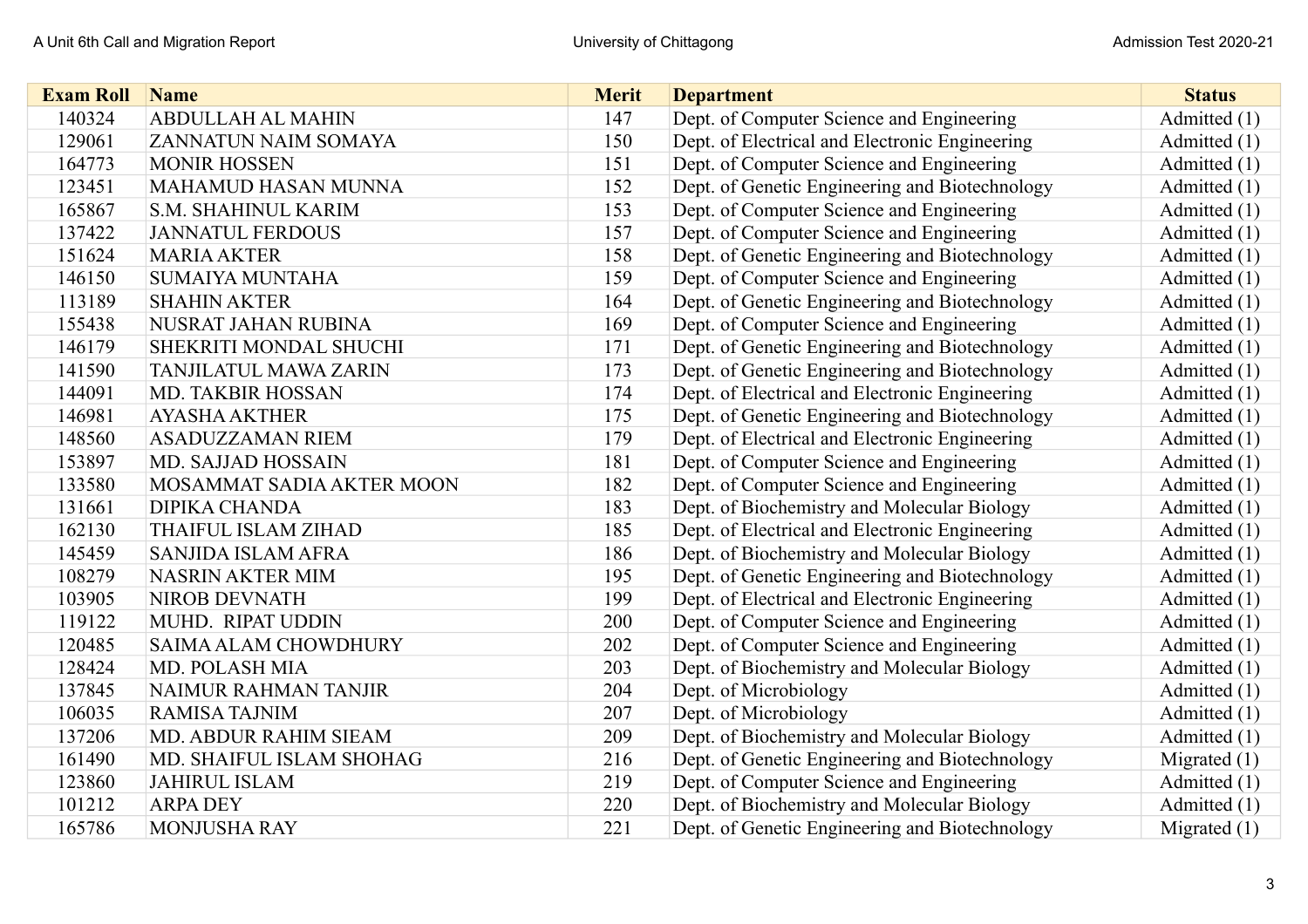| <b>Exam Roll</b> | <b>Name</b>                   | <b>Merit</b> | <b>Department</b>                                   | <b>Status</b>  |
|------------------|-------------------------------|--------------|-----------------------------------------------------|----------------|
| 140943           | <b>MST. AFRUZA AKTER MITU</b> | 224          | Dept. of Biochemistry and Molecular Biology         | Admitted (1)   |
| 161022           | MD. ABDULLA AL IMRAN SARKER   | 225          | Dept. of Applied Chemistry and Chemical Engineering | Admitted (1)   |
| 104942           | MD. ABDULLAH                  | 228          | Dept. of Electrical and Electronic Engineering      | Admitted (1)   |
| 115775           | <b>KAZI MD. AHNAF ABID</b>    | 230          | Dept. of Genetic Engineering and Biotechnology      | Migrated $(1)$ |
| 120515           | <b>SHAJALAL</b>               | 232          | Dept. of Computer Science and Engineering           | Migrated $(1)$ |
| 148656           | TASNIHA RUBAIYAT SMITA        | 234          | Dept. of Biochemistry and Molecular Biology         | Admitted (1)   |
| 132572           | <b>MD. SIFAT HOSSAIN</b>      | 236          | Dept. of Biochemistry and Molecular Biology         | Admitted (1)   |
| 119254           | <b>JAKIA SULTANA</b>          | 238          | Dept. of Computer Science and Engineering           | Migrated $(1)$ |
| 134412           | <b>JILLUR RAHMAN</b>          | 242          | Dept. of Genetic Engineering and Biotechnology      | Migrated $(1)$ |
| 141171           | UTSHA KUMER SAHA              | 246          | Dept. of Biochemistry and Molecular Biology         | Admitted (1)   |
| 131358           | <b>ASIF MAHMUD ANTAR</b>      | 247          | Dept. of Biochemistry and Molecular Biology         | Admitted (1)   |
| 103416           | <b>IMRAN HOSSAIN</b>          | 249          | Dept. of Computer Science and Engineering           | Migrated $(1)$ |
| 123005           | MD. SHOPON HOSSAIN            | 255          | Dept. of Computer Science and Engineering           | Migrated $(1)$ |
| 115479           | MD. SHAKIL MIA                | 256          | Dept. of Electrical and Electronic Engineering      | Admitted (1)   |
| 137669           | MD. MAMUN                     | 257          | Dept. of Computer Science and Engineering           | Migrated $(1)$ |
| 131278           | <b>REHENA BEGUM</b>           | 259          | Dept. of Microbiology                               | Admitted (1)   |
| 135474           | <b>BIBI FATIMA</b>            | 260          | Dept. of Biochemistry and Molecular Biology         | Migrated $(1)$ |
| 140702           | <b>MST. ERINA AKTER</b>       | 261          | Dept. of Computer Science and Engineering           | Migrated $(1)$ |
| 131514           | <b>UMMUL WARA</b>             | 262          | Dept. of Genetic Engineering and Biotechnology      | Migrated (1)   |
| 133228           | TAHSINA RAHMAN ENA            | 264          | Dept. of Biochemistry and Molecular Biology         | Migrated $(1)$ |
| 111179           | MD. TASFIQUR RAHMAN SIDDIQUE  | 265          | Dept. of Computer Science and Engineering           | Migrated (1)   |
| 108245           | <b>FAYSAL BIN ALAUDDIN</b>    | 267          | Dept. of Computer Science and Engineering           | Migrated $(1)$ |
| 156023           | HUMAYRATUL EKRA               | 268          | Dept. of Computer Science and Engineering           | Migrated $(1)$ |
| 127741           | <b>SAKIBUR ROHMAN</b>         | 270          | Dept. of Computer Science and Engineering           | Migrated $(1)$ |
| 122150           | <b>SADIK HASAN</b>            | 271          | Dept. of Electrical and Electronic Engineering      | Admitted (1)   |
| 152547           | MD. MONIRUZZAMAN MONIR        | 274          | Dept. of Computer Science and Engineering           | Migrated $(1)$ |
| 163565           | SAHIB ABBAS BAHAR CHOWDHURY   | 277          | Dept. of Computer Science and Engineering           | Migrated $(1)$ |
| 157640           | MD. JOHIRUL ISLAM             | 278          | Dept. of Computer Science and Engineering           | Migrated $(1)$ |
| 133851           | <b>ASHIKUR RAHAMAN</b>        | 282          | Dept. of Genetic Engineering and Biotechnology      | Migrated $(1)$ |
| 153380           | MD. SAKIL ALI                 | 284          | Dept. of Computer Science and Engineering           | Migrated $(1)$ |
| 107323           | MD. GOLAM MURSHED             | 287          | Dept. of Computer Science and Engineering           | Migrated $(1)$ |
| 147792           | <b>MEHEBUBA PARVIN</b>        | 288          | Dept. of Genetic Engineering and Biotechnology      | Migrated $(1)$ |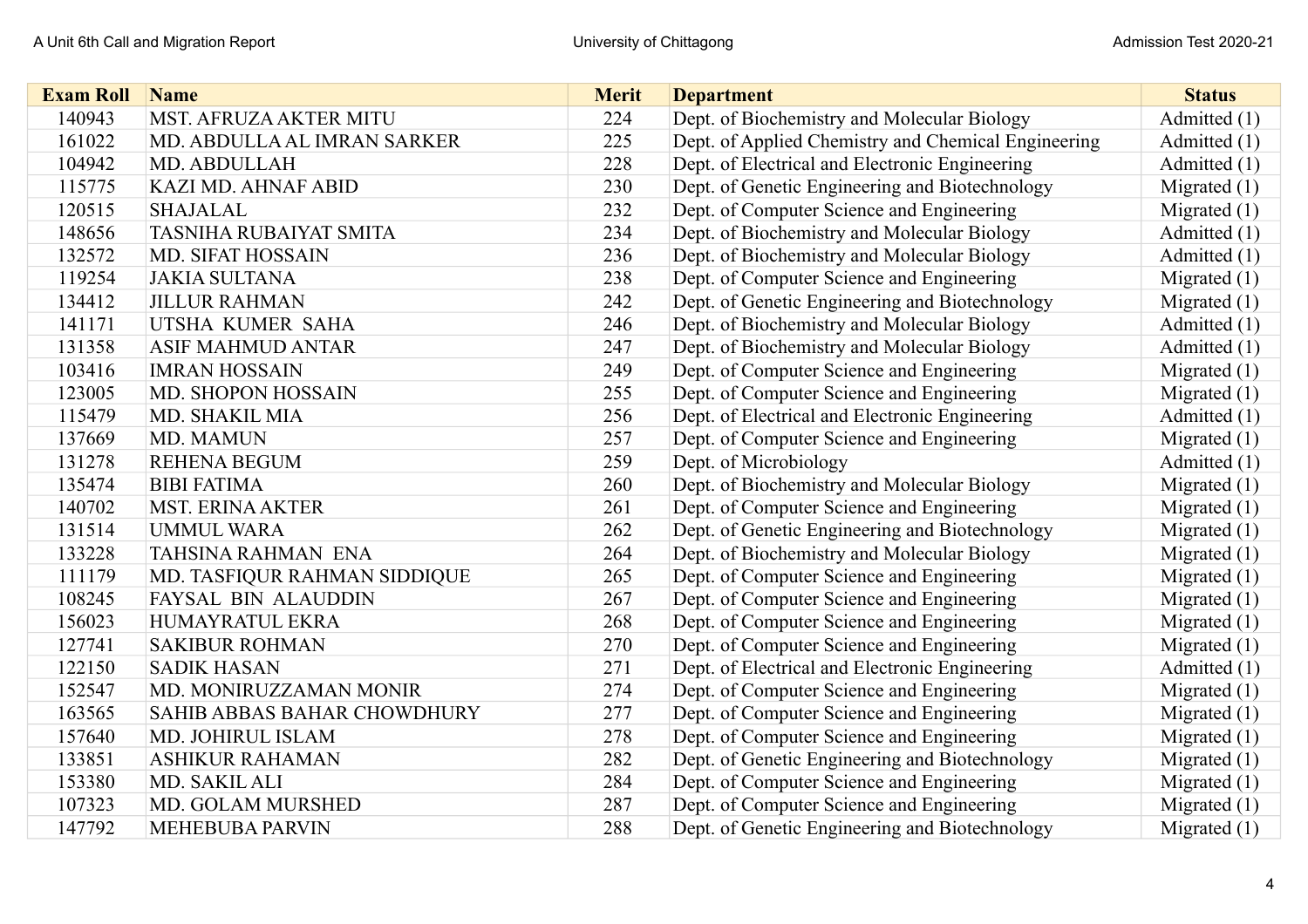| <b>Exam Roll</b> | Name                           | <b>Merit</b> | <b>Department</b>                                   | <b>Status</b>  |
|------------------|--------------------------------|--------------|-----------------------------------------------------|----------------|
| 156915           | <b>KANIZ FATEMA</b>            | 293          | Dept. of Microbiology                               | Admitted (1)   |
| 129451           | MD. RAKIBUL ISLAM              | 296          | Dept. of Biochemistry and Molecular Biology         | Migrated $(1)$ |
| 131846           | <b>TONMOY MOHAJAN</b>          | 297          | Dept. of Computer Science and Engineering           | Migrated $(1)$ |
| 149309           | <b>INTEFAR SAMIM SAMI</b>      | 300          | Dept. of Electrical and Electronic Engineering      | Admitted (1)   |
| 119327           | SHEIKH SALMAN AHMED RAFI       | 302          | Dept. of Microbiology                               | Admitted (1)   |
| 149859           | SYEDA FARJANA JAHAN EMA        | 304          | Dept. of Computer Science and Engineering           | Migrated $(1)$ |
| 101540           | I V HASSAN SIDDIQUE            | 305          | Dept. of Applied Chemistry and Chemical Engineering | Admitted (1)   |
| 129030           | NAIMA SULTANA JERIN            | 313          | Dept. of Biochemistry and Molecular Biology         | Migrated $(1)$ |
| 122855           | <b>MST. TAKIA TABASSUM</b>     | 316          | Dept. of Biochemistry and Molecular Biology         | Migrated $(1)$ |
| 136699           | SHEIKH KHATUNE JANNAT SHAMEEMA | 317          | Dept. of Biochemistry and Molecular Biology         | Migrated $(1)$ |
| 132701           | S. M. PAVEL                    | 320          | Dept. of Biochemistry and Molecular Biology         | Migrated $(1)$ |
| 157105           | MD ANOWAR HOSSAIN REAZ         | 321          | Dept. of Computer Science and Engineering           | Migrated $(1)$ |
| 101307           | <b>MD. NAHIN MUNKAR</b>        | 323          | Dept. of Computer Science and Engineering           | Migrated $(1)$ |
| 113801           | <b>TASNIA AKHTER</b>           | 325          | Dept. of Biochemistry and Molecular Biology         | Migrated $(2)$ |
| 102707           | <b>RIMON CHOWDHURY</b>         | 333          | Dept. of Applied Chemistry and Chemical Engineering | Admitted (1)   |
| 107190           | <b>RAFIA JANNAT</b>            | 334          | Dept. of Genetic Engineering and Biotechnology      | Migrated $(1)$ |
| 113487           | <b>MD. MEHEDY HASAN</b>        | 336          | Dept. of Computer Science and Engineering           | Migrated $(1)$ |
| 113025           | <b>MD. MOIN UDDIN</b>          | 339          | Dept. of Computer Science and Engineering           | Migrated $(1)$ |
| 102919           | <b>ABDUL MANNAN</b>            | 341          | Dept. of Electrical and Electronic Engineering      | Migrated $(1)$ |
| 136803           | MD. ABUL KALAM AZAD            | 342          | Dept. of Genetic Engineering and Biotechnology      | Migrated $(1)$ |
| 122580           | <b>IKHUAN HASSAN ASHIK</b>     | 345          | Dept. of Computer Science and Engineering           | Migrated $(1)$ |
| 160292           | <b>RIAJUL ISLAM</b>            | 347          | Dept. of Genetic Engineering and Biotechnology      | Migrated $(1)$ |
| 119489           | <b>FAHMIDA AKTER</b>           | 348          | Dept. of Computer Science and Engineering           | Migrated $(1)$ |
| 123580           | <b>MD. TAOFIQUR RAHMAN</b>     | 351          | Dept. of Genetic Engineering and Biotechnology      | Migrated $(1)$ |
| 136913           | MOHAMMAD FUWAD HASAN           | 352          | Dept. of Genetic Engineering and Biotechnology      | Migrated $(1)$ |
| 164873           | <b>MAFRUHA ABIR</b>            | 356          | Dept. of Genetic Engineering and Biotechnology      | Migrated $(1)$ |
| 166592           | <b>MD. BORHAN UDDIN</b>        | 358          | Dept. of Biochemistry and Molecular Biology         | Migrated $(1)$ |
| 107486           | <b>JAFRINA AKTER EVA</b>       | 359          | Dept. of Biochemistry and Molecular Biology         | Migrated $(1)$ |
| 113332           | <b>SHAHADAT HOSSAIN</b>        | 360          | Dept. of Computer Science and Engineering           | Migrated $(1)$ |
| 106613           | MD.TOUHID SHARKER FAHIM        | 362          | Dept. of Microbiology                               | Migrated $(1)$ |
| 129541           | <b>TONMOY ROY</b>              | 368          | Dept. of Computer Science and Engineering           | Migrated $(1)$ |
| 150332           | MUSFIKA AKHTER TURNA           | 371          | Dept. of Biochemistry and Molecular Biology         | Migrated $(1)$ |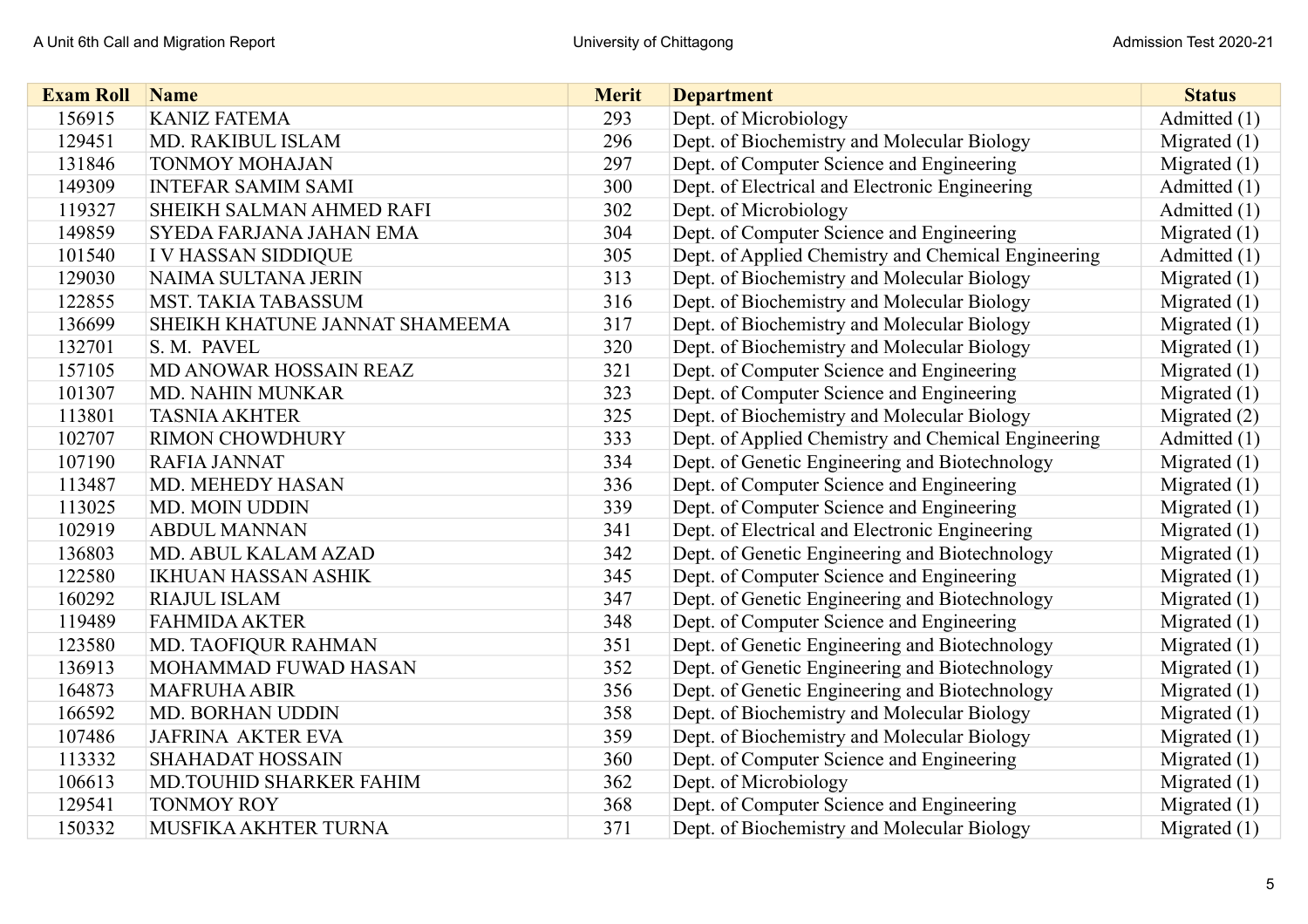| <b>Exam Roll</b> | Name                         | <b>Merit</b> | <b>Department</b>                              | <b>Status</b>  |
|------------------|------------------------------|--------------|------------------------------------------------|----------------|
| 143991           | MD. MAHBUBUR RAHMAN          | 373          | Dept. of Computer Science and Engineering      | Migrated $(1)$ |
| 117450           | <b>UMMAY KULSOM</b>          | 375          | Dept. of Biochemistry and Molecular Biology    | Migrated $(1)$ |
| 131489           | <b>MD. SALIM MIAH</b>        | 376          | Dept. of Genetic Engineering and Biotechnology | Migrated $(2)$ |
| 122931           | <b>BIBI MORIOM</b>           | 377          | Dept. of Genetic Engineering and Biotechnology | Migrated (2)   |
| 142071           | <b>MD. ARMAN HOSEN</b>       | 382          | Dept. of Genetic Engineering and Biotechnology | Migrated $(2)$ |
| 119333           | <b>SIRAJUM MONIR CHYAN</b>   | 384          | Dept. of Computer Science and Engineering      | Migrated $(1)$ |
| 154673           | <b>DURJOY DEBNATH</b>        | 386          | Dept. of Electrical and Electronic Engineering | Migrated $(1)$ |
| 117024           | <b>TONWI RANI DAS</b>        | 387          | Dept. of Computer Science and Engineering      | Migrated $(1)$ |
| 110232           | <b>IFTEKHAIRUL CHOWDHURY</b> | 393          | Dept. of Genetic Engineering and Biotechnology | Migrated $(2)$ |
| 110294           | <b>TANJIM AHMED</b>          | 394          | Dept. of Chemistry                             | Admitted (1)   |
| 138283           | <b>ARPON ADHIKARY</b>        | 395          | Dept. of Electrical and Electronic Engineering | Migrated $(1)$ |
| 119643           | UMMA HANI SUMAIYA            | 396          | Dept. of Electrical and Electronic Engineering | Migrated $(1)$ |
| 152866           | MD. ABDULLAH                 | 397          | Dept. of Computer Science and Engineering      | Migrated $(1)$ |
| 139832           | MD. MAMIN ALI                | 398          | <b>Institute of Marine Sciences</b>            | Admitted (1)   |
| 123412           | <b>SAMAHA WAFA</b>           | 399          | Dept. of Genetic Engineering and Biotechnology | Migrated $(2)$ |
| 123356           | SK MASRIKUZZAMAN PRANTO      | 400          | Dept. of Microbiology                          | Migrated $(1)$ |
| 125915           | ATHER AHSAN ALVI             | 401          | Dept. of Biochemistry and Molecular Biology    | Migrated $(1)$ |
| 132911           | <b>TABASSUM IBRAHIM ENIN</b> | 402          | Dept. of Genetic Engineering and Biotechnology | Migrated $(2)$ |
| 168028           | <b>MD. TUSHAR RAIHAN</b>     | 403          | Dept. of Biochemistry and Molecular Biology    | Migrated (1)   |
| 157294           | <b>MUKTA AKTER</b>           | 404          | Dept. of Biochemistry and Molecular Biology    | Migrated $(1)$ |
| 131558           | <b>SHOAIB HOSSAIN</b>        | 406          | Dept. of Biochemistry and Molecular Biology    | Migrated $(1)$ |
| 146022           | <b>SUKNNA SAHA</b>           | 408          | Dept. of Biochemistry and Molecular Biology    | Migrated $(1)$ |
| 104214           | <b>RAFSAN HOSSAIN ALVEE</b>  | 410          | Dept. of Computer Science and Engineering      | Migrated $(1)$ |
| 129207           | SADMAN RAFIUR RAHMAN         | 411          | Dept. of Biochemistry and Molecular Biology    | Migrated $(1)$ |
| 143056           | FARIHA ALAM MOZUMDER         | 412          | Dept. of Computer Science and Engineering      | Migrated $(1)$ |
| 166979           | MD. MINHAJUL ISLAM           | 417          | Dept. of Electrical and Electronic Engineering | Migrated $(1)$ |
| 131026           | MD. RAKIBUL ISLAM RAKIB      | 419          | Dept. of Biochemistry and Molecular Biology    | Migrated $(1)$ |
| 104175           | <b>FATEMA SAYARA TUHIN</b>   | 420          | Dept. of Biochemistry and Molecular Biology    | Migrated $(1)$ |
| 167794           | <b>SUFIA JANNAT ORFA</b>     | 429          | Dept. of Genetic Engineering and Biotechnology | Migrated $(2)$ |
| 106608           | TANVIR AHAMMED SHOHAG        | 430          | Dept. of Biochemistry and Molecular Biology    | Migrated $(2)$ |
| 128073           | MD. EMRAN ALI                | 432          | Dept. of Biochemistry and Molecular Biology    | Migrated $(2)$ |
| 160620           | <b>MD. ALAMIN HOSSEN</b>     | 434          | Dept. of Computer Science and Engineering      | Migrated $(1)$ |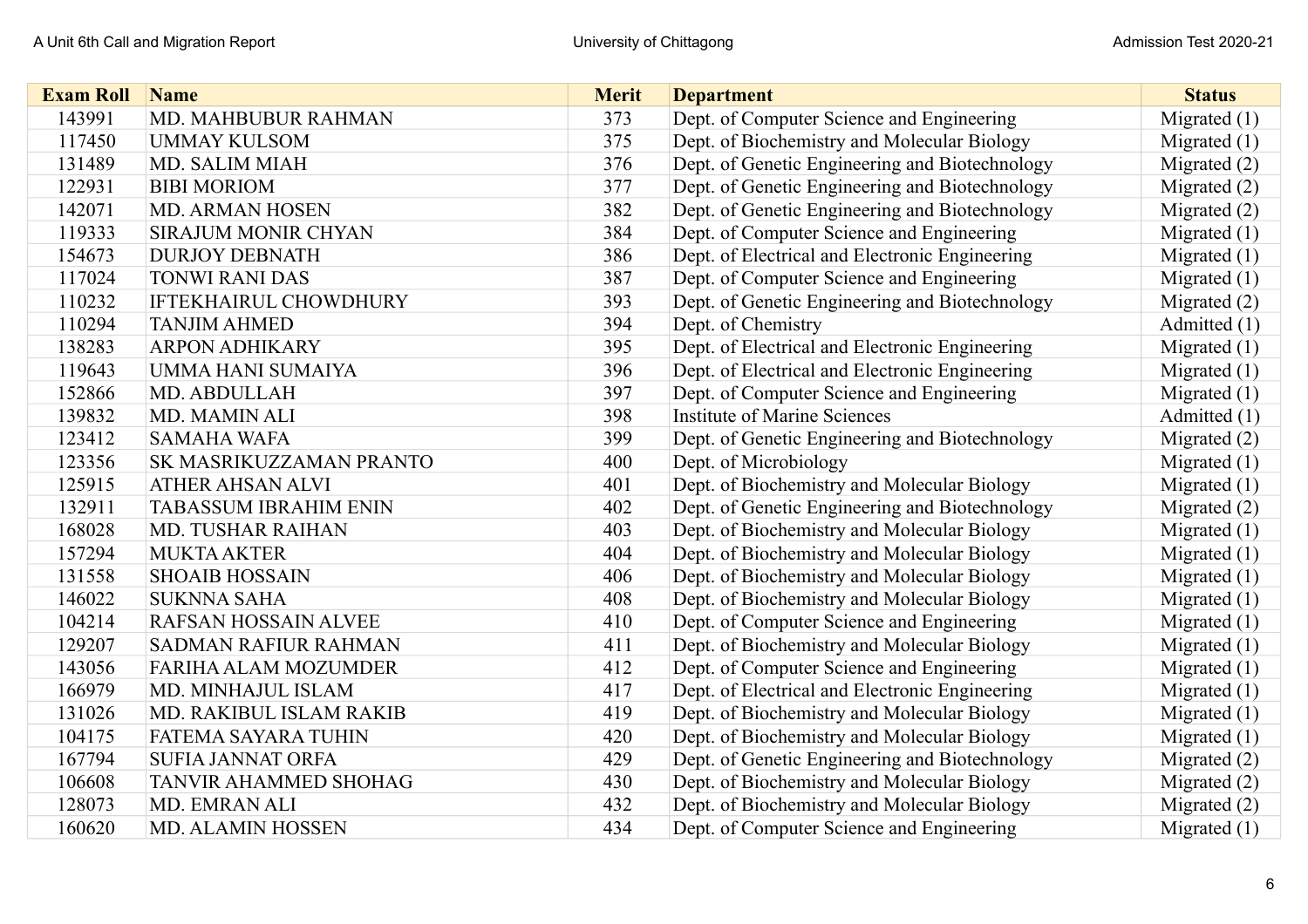| <b>Exam Roll</b> | Name                          | <b>Merit</b> | <b>Department</b>                                   | <b>Status</b>  |
|------------------|-------------------------------|--------------|-----------------------------------------------------|----------------|
| 148911           | <b>JANNATUL NIMA TOUFA</b>    | 435          | Dept. of Microbiology                               | Migrated $(1)$ |
| 152874           | MISBA UL HOQUE ARAFAT         | 436          | Dept. of Computer Science and Engineering           | Migrated $(1)$ |
| 135138           | <b>SHIHAB UDDIN KHONDAKER</b> | 437          | Dept. of Biochemistry and Molecular Biology         | Migrated $(2)$ |
| 130652           | MD. SHOAIB                    | 438          | Dept. of Computer Science and Engineering           | Migrated $(1)$ |
| 167058           | MD. MEHEDI HASAN              | 439          | Dept. of Biochemistry and Molecular Biology         | Migrated $(2)$ |
| 108265           | MD. IBRAHIM HOQUE             | 441          | Dept. of Biochemistry and Molecular Biology         | Migrated (2)   |
| 133155           | PRIONTY SAHA                  | 444          | Dept. of Computer Science and Engineering           | Migrated $(1)$ |
| 131117           | ZAHIRUL HOQ BABOR             | 445          | Dept. of Computer Science and Engineering           | Migrated $(2)$ |
| 123689           | <b>SURAIYA WADUD SUHI</b>     | 448          | Dept. of Computer Science and Engineering           | Migrated $(2)$ |
| 133964           | <b>ISRAT JAHAN</b>            | 450          | Dept. of Biochemistry and Molecular Biology         | Migrated (2)   |
| 133908           | FAUZIA JAHAN NAURIN           | 452          | Dept. of Microbiology                               | Migrated $(1)$ |
| 133188           | <b>RIFAT SHAMMI</b>           | 454          | Dept. of Microbiology                               | Migrated $(1)$ |
| 136341           | <b>SAIMANUL HOQUE</b>         | 455          | Dept. of Computer Science and Engineering           | Migrated $(2)$ |
| 149575           | <b>IREAN SULTANA SHANTONA</b> | 457          | Dept. of Applied Chemistry and Chemical Engineering | Migrated $(1)$ |
| 115275           | <b>MOHAMMAD RAKIB</b>         | 459          | Dept. of Computer Science and Engineering           | Migrated $(2)$ |
| 103195           | <b>SADIA SULTANA</b>          | 464          | Dept. of Microbiology                               | Migrated $(1)$ |
| 144347           | SYEDA TASNIM SHARMI           | 471          | Dept. of Electrical and Electronic Engineering      | Migrated $(1)$ |
| 135844           | <b>ISHRAT JEREEN</b>          | 474          | Dept. of Computer Science and Engineering           | Migrated $(2)$ |
| 107650           | MD. MEHEDI HASAN              | 476          | Dept. of Electrical and Electronic Engineering      | Migrated $(1)$ |
| 124207           | <b>ABRAR MAHMUD</b>           | 477          | Dept. of Electrical and Electronic Engineering      | Migrated $(1)$ |
| 104224           | <b>MEHEDI HASAN</b>           | 480          | Dept. of Applied Chemistry and Chemical Engineering | Migrated $(1)$ |
| 164480           | <b>ABDUL KADER NAYEEM</b>     | 481          | Dept. of Electrical and Electronic Engineering      | Migrated $(1)$ |
| 150824           | MOKHLASUR RAHAMAN             | 482          | Dept. of Electrical and Electronic Engineering      | Migrated $(1)$ |
| 141538           | HUMAIRA-TUS-SADIA             | 485          | Dept. of Microbiology                               | Migrated $(1)$ |
| 120387           | <b>AFIA RAHMAN EVA</b>        | 487          | Dept. of Electrical and Electronic Engineering      | Migrated $(1)$ |
| 133561           | <b>BUSHRA ZAKIR JEMI</b>      | 488          | Dept. of Electrical and Electronic Engineering      | Migrated $(1)$ |
| 129369           | SANJIDA AHMED SAIMA           | 489          | Dept. of Electrical and Electronic Engineering      | Migrated $(1)$ |
| 159490           | <b>UMME HUMIRA</b>            | 492          | Dept. of Electrical and Electronic Engineering      | Migrated $(1)$ |
| 132061           | <b>ZINAT SULTANA</b>          | 493          | Dept. of Microbiology                               | Migrated $(1)$ |
| 147203           | <b>NUR MOHAMMAD IMON</b>      | 494          | Dept. of Electrical and Electronic Engineering      | Migrated $(1)$ |
| 125044           | <b>BADHAN TALUKDER</b>        | 496          | Dept. of Electrical and Electronic Engineering      | Migrated $(1)$ |
| 109232           | <b>SARA MOSTAFA</b>           | 497          | Dept. of Applied Chemistry and Chemical Engineering | Migrated $(1)$ |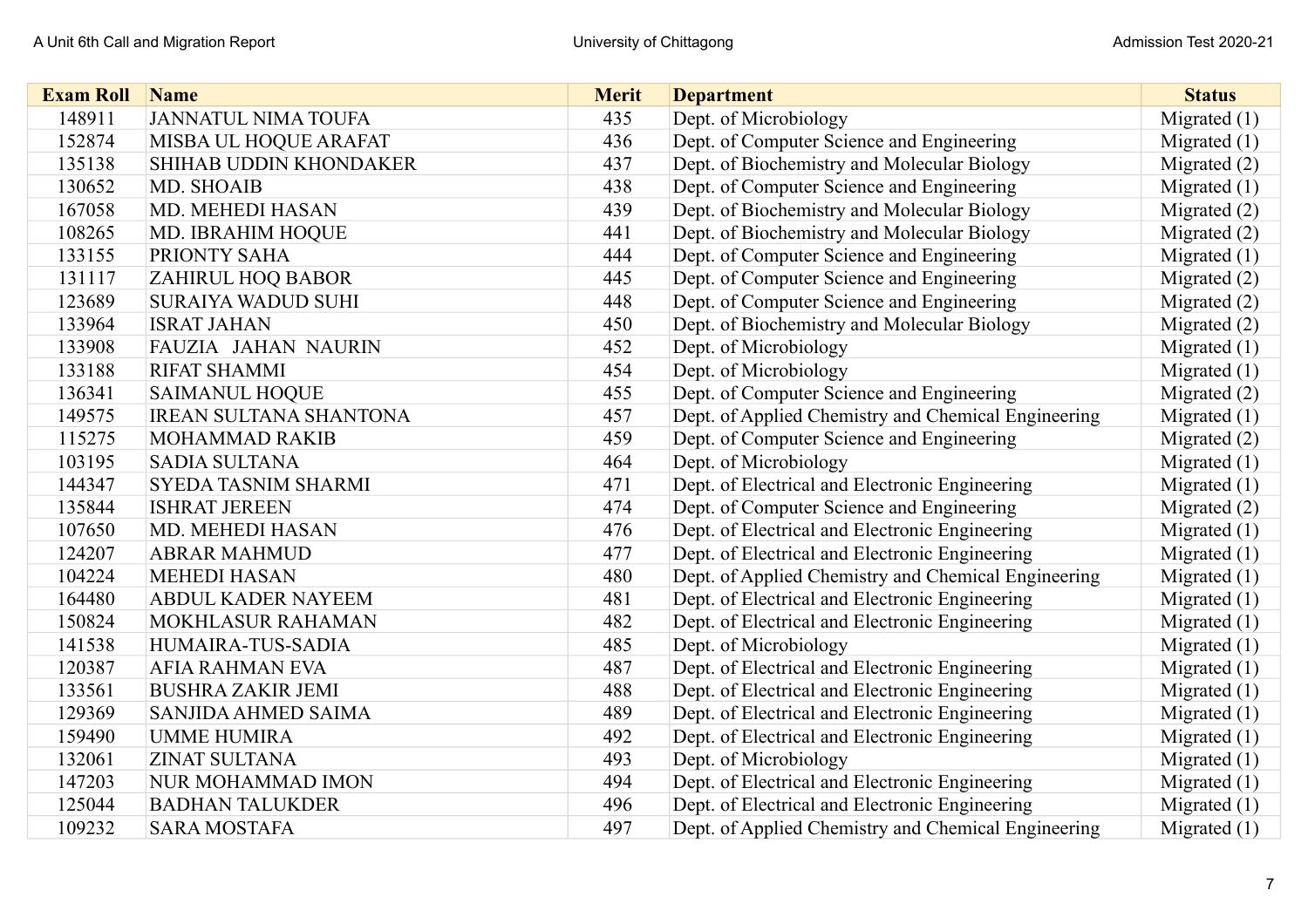| <b>Exam Roll</b> | <b>Name</b>                      | <b>Merit</b> | <b>Department</b>                              | <b>Status</b>  |
|------------------|----------------------------------|--------------|------------------------------------------------|----------------|
| 111102           | RAZIA SULTANA                    | 500          | Dept. of Electrical and Electronic Engineering | Migrated $(1)$ |
| 154080           | <b>SAMAPTI NANDI</b>             | 506          | Dept. of Electrical and Electronic Engineering | Migrated $(1)$ |
| 167427           | <b>SUMAN SARKER</b>              | 507          | Dept. of Electrical and Electronic Engineering | Migrated $(1)$ |
| 158933           | <b>RAHAT HOSSEN</b>              | 512          | Dept. of Microbiology                          | Migrated $(1)$ |
| 103237           | <b>TASPIA SOBYTA NABILA</b>      | 513          | Dept. of Microbiology                          | Migrated $(1)$ |
| 101211           | <b>SABBIR HOSSAIN</b>            | 516          | Dept. of Electrical and Electronic Engineering | Migrated $(1)$ |
| 149003           | <b>RAJON HOSSAIN</b>             | 517          | Dept. of Electrical and Electronic Engineering | Migrated $(1)$ |
| 129466           | <b>TARIQUL ISLAM</b>             | 518          | Dept. of Electrical and Electronic Engineering | Migrated $(1)$ |
| 149263           | <b>SULTAN UL ARFIN</b>           | 519          | Dept. of Electrical and Electronic Engineering | Migrated $(1)$ |
| 119151           | <b>CHANDONA RANI SARKAR</b>      | 520          | Dept. of Microbiology                          | Migrated $(1)$ |
| 127456           | <b>TAHMIDA SAYERA FARHA</b>      | 521          | Dept. of Microbiology                          | Migrated $(1)$ |
| 114894           | MUHAMMAD ROBAID HASAN KHAN RIFAT | 523          | Dept. of Microbiology                          | Migrated $(1)$ |
| 144387           | <b>UMME TANJINA</b>              | 525          | Dept. of Chemistry                             | Admitted (1)   |
| 162455           | SHIHABUL ALAM SAYMON             | 526          | Dept. of Electrical and Electronic Engineering | Migrated $(1)$ |
| 130410           | <b>SABRINA BENTA SHOFI</b>       | 527          | Dept. of Electrical and Electronic Engineering | Migrated $(1)$ |
| 119512           | MD. SADMAN SAMI KHAN             | 529          | Dept. of Electrical and Electronic Engineering | Migrated $(1)$ |
| 100578           | <b>RIFAT NUR RAFA</b>            | 533          | Dept. of Microbiology                          | Migrated $(1)$ |
| 141928           | <b>AFRINA AZIM</b>               | 534          | Dept. of Microbiology                          | Migrated $(1)$ |
| 124338           | <b>MEHEDI HASAN</b>              | 535          | Dept. of Microbiology                          | Migrated $(1)$ |
| 107242           | <b>MD. AMIR HAMJA</b>            | 538          | Dept. of Electrical and Electronic Engineering | Migrated $(1)$ |
| 158913           | <b>NAHIFA MYSURA</b>             | 540          | Dept. of Microbiology                          | Migrated $(1)$ |
| 132739           | <b>SHARMIN SULTANA</b>           | 541          | Dept. of Microbiology                          | Migrated $(1)$ |
| 133230           | <b>MD.MEHADI HASAN</b>           | 543          | Dept. of Electrical and Electronic Engineering | Migrated $(1)$ |
| 126713           | <b>MD. AFAZ UDDIN</b>            | 549          | Dept. of Microbiology                          | Migrated $(1)$ |
| 122407           | MD. ARIFUL ISLAM REFAT           | 550          | Dept. of Electrical and Electronic Engineering | Migrated $(1)$ |
| 119423           | <b>MARZIA SULTANA</b>            | 553          | Dept. of Microbiology                          | Migrated $(1)$ |
| 106468           | <b>MEHBUB HASAN SAJID</b>        | 554          | Dept. of Microbiology                          | Migrated $(1)$ |
| 147960           | <b>TAHURA ISLAM EVA</b>          | 555          | Dept. of Electrical and Electronic Engineering | Migrated $(1)$ |
| 132568           | MUHAMMAD ASIF MOSTAFA MEHRAB     | 558          | Dept. of Microbiology                          | Migrated $(1)$ |
| 136789           | <b>BABUL CHANDRA PAUL</b>        | 559          | Dept. of Electrical and Electronic Engineering | Migrated $(1)$ |
| 103320           | MOHAMMED RAHADUL HASAN           | 560          | Dept. of Microbiology                          | Migrated $(1)$ |
| 149994           | <b>MST. UMME KULSUM</b>          | 562          | Dept. of Microbiology                          | Migrated $(2)$ |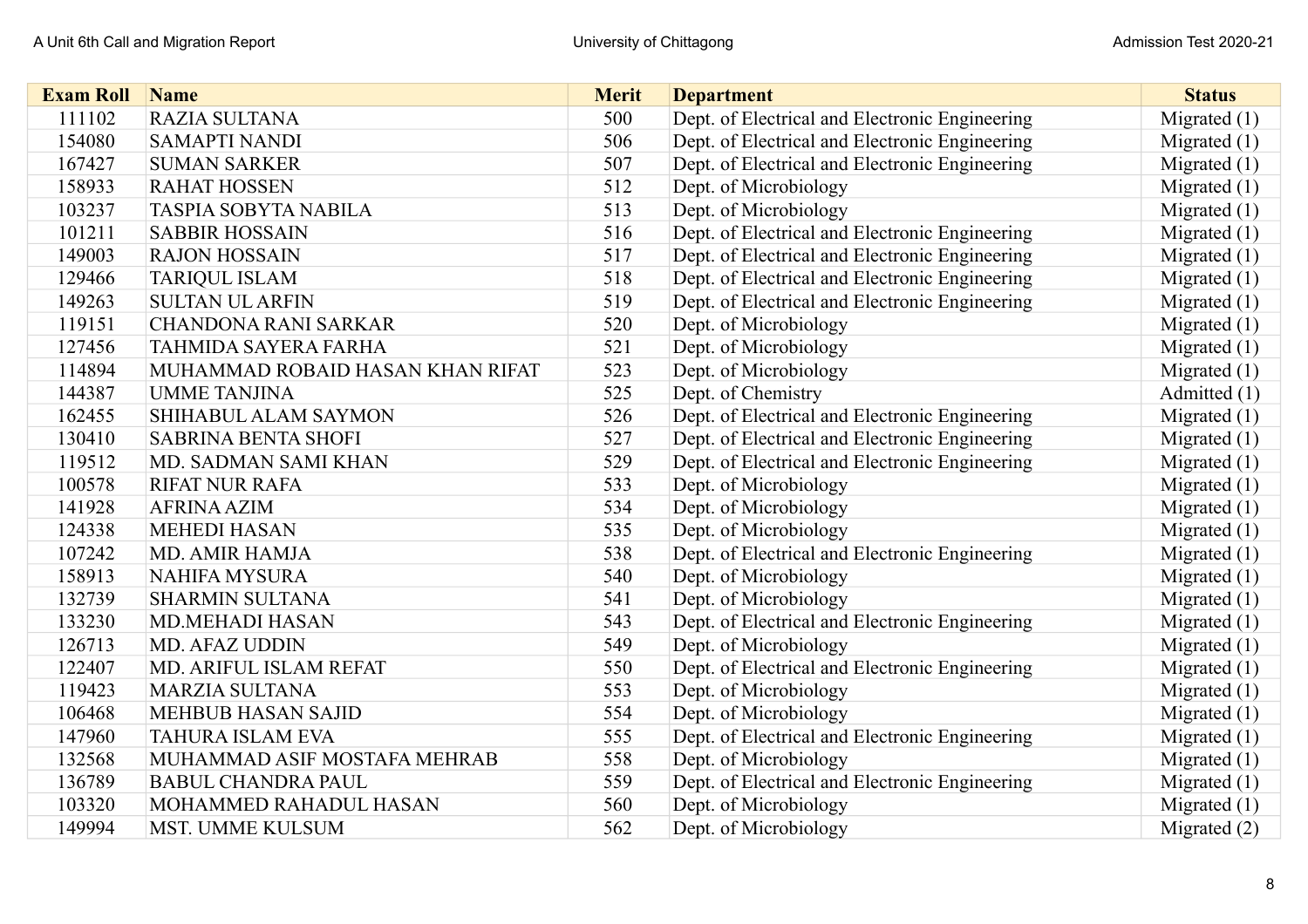| <b>Exam Roll</b> | <b>Name</b>                     | <b>Merit</b> | <b>Department</b>                                   | <b>Status</b>  |
|------------------|---------------------------------|--------------|-----------------------------------------------------|----------------|
| 132858           | ASHRAFIA ALAM CHOWDHURY         | 564          | Dept. of Electrical and Electronic Engineering      | Migrated (1)   |
| 109796           | <b>SHAH SHAYBAL RISHATH</b>     | 566          | Dept. of Electrical and Electronic Engineering      | Migrated $(1)$ |
| 128097           | <b>MD. AMINUL ISLAM</b>         | 567          | Dept. of Microbiology                               | Migrated $(2)$ |
| 134218           | <b>JANNATUL JAHARA</b>          | 569          | Dept. of Microbiology                               | Migrated $(2)$ |
| 139250           | ALEYA KHANOM SHRITI             | 570          | Dept. of Applied Chemistry and Chemical Engineering | Migrated $(1)$ |
| 124120           | MD. ASHRAFUL ISLAM              | 571          | Dept. of Microbiology                               | Migrated $(2)$ |
| 141088           | <b>AFSARA TASNIM</b>            | 574          | Dept. of Microbiology                               | Migrated $(3)$ |
| 153838           | MD. NOYAN                       | 578          | Dept. of Applied Chemistry and Chemical Engineering | Migrated (1)   |
| 120784           | <b>NAYEEM HOSSAIN</b>           | 580          | Dept. of Applied Chemistry and Chemical Engineering | Migrated (1)   |
| 139428           | <b>ANTU BARUA</b>               | 582          | Dept. of Microbiology                               | Migrated $(2)$ |
| 161222           | <b>SHARMIN AKTER</b>            | 585          | Dept. of Applied Chemistry and Chemical Engineering | Migrated (1)   |
| 159652           | <b>AHANIAN ARAFAT RATUL</b>     | 586          | Dept. of Electrical and Electronic Engineering      | Migrated $(2)$ |
| 138780           | <b>JAHID HASAN</b>              | 591          | Dept. of Electrical and Electronic Engineering      | Migrated (2)   |
| 132355           | <b>MOSTOFA KAMAL ORPON</b>      | 592          | <b>Institute of Marine Sciences</b>                 | Admitted (1)   |
| 122418           | <b>MD. IMRAN NAZIR</b>          | 593          | Dept. of Applied Chemistry and Chemical Engineering | Migrated $(1)$ |
| 125095           | <b>LOKMAN HOSSAN LIMON</b>      | 594          | Dept. of Applied Chemistry and Chemical Engineering | Migrated $(1)$ |
| 163173           | <b>SANZIDA AHMED RINVE</b>      | 596          | Dept. of Microbiology                               | Migrated (3)   |
| 139689           | MD. ABDULLAH AL HASAN           | 597          | Dept. of Applied Chemistry and Chemical Engineering | Migrated $(1)$ |
| 108573           | <b>SHAHEDUL ISLAM</b>           | 598          | Dept. of Electrical and Electronic Engineering      | Migrated $(2)$ |
| 123390           | <b>MD. ARAFAT HOSSAIN</b>       | 599          | Dept. of Applied Chemistry and Chemical Engineering | Migrated $(1)$ |
| 117687           | <b>NOBO DAS</b>                 | 601          | Dept. of Microbiology                               | Migrated $(2)$ |
| 118495           | <b>SAIFUL AZAM</b>              | 602          | Dept. of Electrical and Electronic Engineering      | Migrated $(2)$ |
| 162874           | REBEKA SULTANA MADHURY          | 606          | Dept. of Microbiology                               | Migrated (4)   |
| 105343           | <b>HIRU DUTTA</b>               | 609          | Dept. of Electrical and Electronic Engineering      | Migrated (2)   |
| 121630           | RUQAIA BINTH ABDULLAH           | 613          | Dept. of Microbiology                               | Migrated (2)   |
| 109724           | TASNIA FYROZ ALAM TASNU         | 617          | Dept. of Applied Chemistry and Chemical Engineering | Migrated $(2)$ |
| 138630           | MD. SAJEDUL HASAN NASIM         | 620          | Dept. of Microbiology                               | Migrated $(3)$ |
| 109373           | <b>SARJINA ALAM</b>             | 625          | Dept. of Electrical and Electronic Engineering      | Migrated $(2)$ |
| 131106           | <b>DIPTA GHOSH</b>              | 626          | Dept. of Applied Chemistry and Chemical Engineering | Migrated $(2)$ |
| 108704           | MD. AMIRUL ISLAM                | 627          | Dept. of Electrical and Electronic Engineering      | Migrated (3)   |
| 106361           | <b>JANNATUL FERDUSE MEHANAZ</b> | 631          | Dept. of Applied Chemistry and Chemical Engineering | Migrated $(2)$ |
| 145535           | MD. SABBIR ALAM ASIF            | 633          | Dept. of Electrical and Electronic Engineering      | Migrated $(2)$ |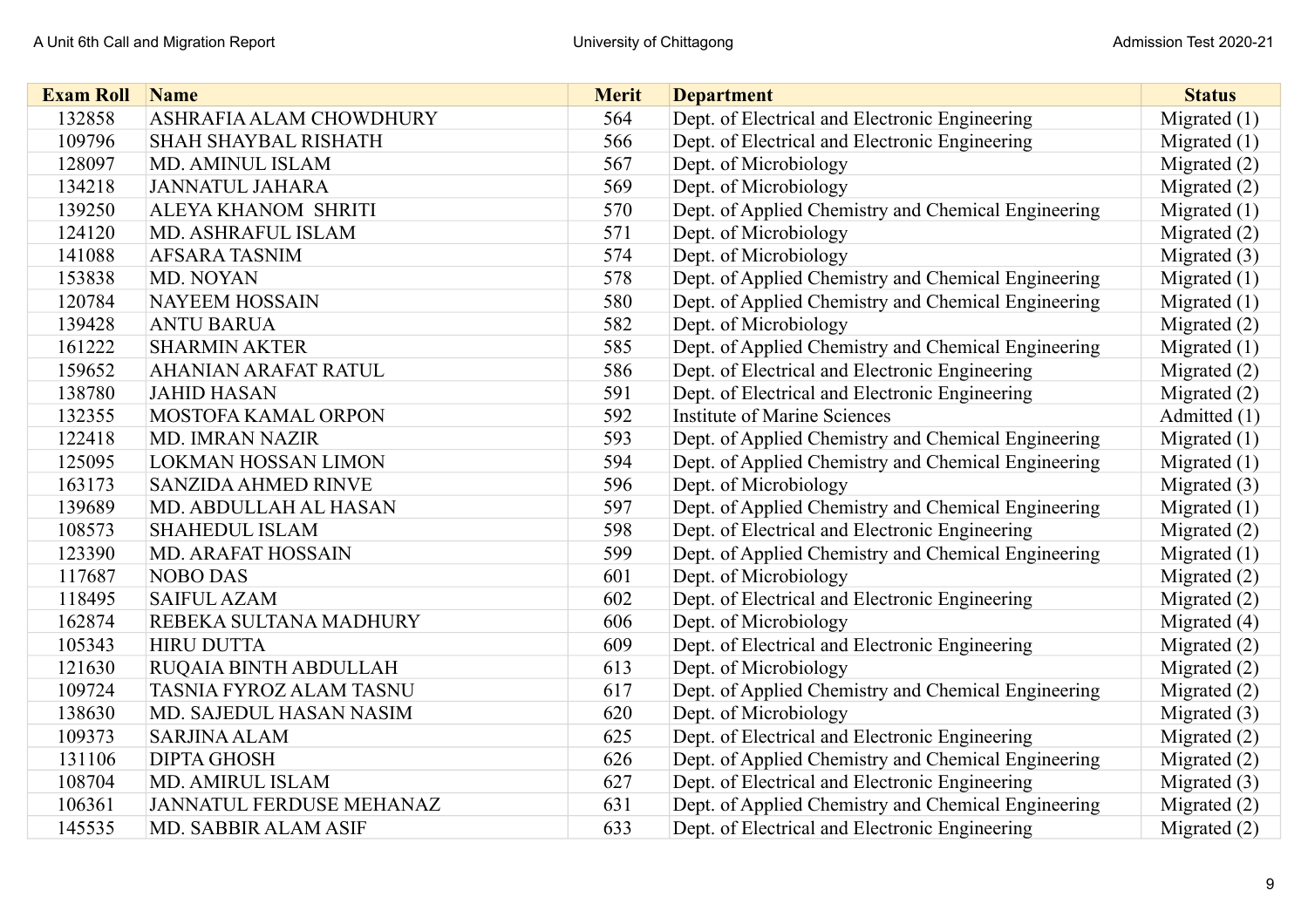| <b>Exam Roll</b> | <b>Name</b>                       | <b>Merit</b> | <b>Department</b>                                   | <b>Status</b>  |
|------------------|-----------------------------------|--------------|-----------------------------------------------------|----------------|
| 165966           | <b>SAZZAD HOSSEN</b>              | 635          | Dept. of Electrical and Electronic Engineering      | Migrated (3)   |
| 134587           | MEHDI SHAHRIAR NISHAT             | 637          | Dept. of Electrical and Electronic Engineering      | Migrated $(2)$ |
| 122351           | <b>BASHUDEB CHANDRA DAS RAJON</b> | 639          | Dept. of Mathematics                                | Admitted (1)   |
| 117680           | <b>ANTOR MANDAL</b>               | 641          | Dept. of Applied Chemistry and Chemical Engineering | Migrated $(1)$ |
| 129920           | <b>MD. ZILLUR RAHMAN</b>          | 646          | Dept. of Applied Chemistry and Chemical Engineering | Migrated (2)   |
| 127909           | FATIMA SHAHRIN CHOWDHURY PROMY    | 648          | Dept. of Applied Chemistry and Chemical Engineering | Migrated $(1)$ |
| 133806           | MD. SHOHORAB HOSSAIN              | 651          | Dept. of Applied Chemistry and Chemical Engineering | Migrated (2)   |
| 157699           | <b>NAFISA ALAM</b>                | 653          | Dept. of Applied Chemistry and Chemical Engineering | Migrated (2)   |
| 142765           | <b>FOWZIA NASRIN</b>              | 654          | Dept. of Applied Chemistry and Chemical Engineering | Migrated $(2)$ |
| 165341           | <b>SAYLA AKTER</b>                | 655          | Dept. of Applied Chemistry and Chemical Engineering | Migrated (2)   |
| 143962           | <b>HALIMA AKTER</b>               | 656          | Dept. of Applied Chemistry and Chemical Engineering | Migrated $(2)$ |
| 111255           | <b>RIFAH SANZIDA</b>              | 660          | Dept. of Applied Chemistry and Chemical Engineering | Migrated (2)   |
| 108561           | PRITU DEY                         | 661          | Dept. of Applied Chemistry and Chemical Engineering | Migrated $(2)$ |
| 139123           | AL SHAHRIAR RAJ                   | 662          | <b>Institute of Marine Sciences</b>                 | Admitted (1)   |
| 115043           | FAHMIDA NASRIN NAIMA              | 668          | Dept. of Chemistry                                  | Migrated $(1)$ |
| 128432           | <b>ANIMESH TALUKDAR</b>           | 673          | Dept. of Chemistry                                  | Migrated $(1)$ |
| 121308           | FAYSAL AHMMAD ANIK                | 676          | Dept. of Chemistry                                  | Migrated $(1)$ |
| 125229           | <b>MD. RAYAN TANZIM</b>           | 680          | Dept. of Environmental Science                      | Admitted (1)   |
| 141721           | MST. RAHNUMA IQBAL IFTE           | 681          | Dept. of Chemistry                                  | Migrated $(1)$ |
| 154641           | ZARIFA RAIYAN TASA                | 682          | Dept. of Forestry                                   | Admitted (1)   |
| 140156           | MST SUBARNA KHANAM                | 683          | Dept. of Chemistry                                  | Migrated $(1)$ |
| 150478           | MD. SALMAN SAIF RIAL              | 684          | Dept. of Chemistry                                  | Migrated $(1)$ |
| 164777           | <b>FAHIM ALAM</b>                 | 685          | Dept. of Chemistry                                  | Migrated $(1)$ |
| 145394           | <b>TANJILA AKTER (RIMI)</b>       | 688          | Dept. of Chemistry                                  | Migrated $(1)$ |
| 132219           | <b>SAKIN AHMED</b>                | 690          | Dept. of Chemistry                                  | Migrated $(1)$ |
| 162660           | <b>SHAKIL MIA</b>                 | 692          | Dept. of Chemistry                                  | Migrated $(1)$ |
| 127961           | <b>TAMANNA HOQUE SHIFAT</b>       | 693          | Dept. of Statistics                                 | Admitted (1)   |
| 113040           | <b>PABON DHAR</b>                 | 695          | Dept. of Chemistry                                  | Migrated $(1)$ |
| 106122           | <b>JANNATUL FERDOUS</b>           | 696          | Dept. of Chemistry                                  | Migrated $(1)$ |
| 107138           | <b>TASFIA BINTE ISLAM</b>         | 697          | Dept. of Chemistry                                  | Migrated $(1)$ |
| 130118           | <b>MST. SABINA AKTER</b>          | 698          | Dept. of Chemistry                                  | Migrated $(1)$ |
| 109031           | <b>NAFISA ANJUM</b>               | 702          | Dept. of Chemistry                                  | Migrated $(1)$ |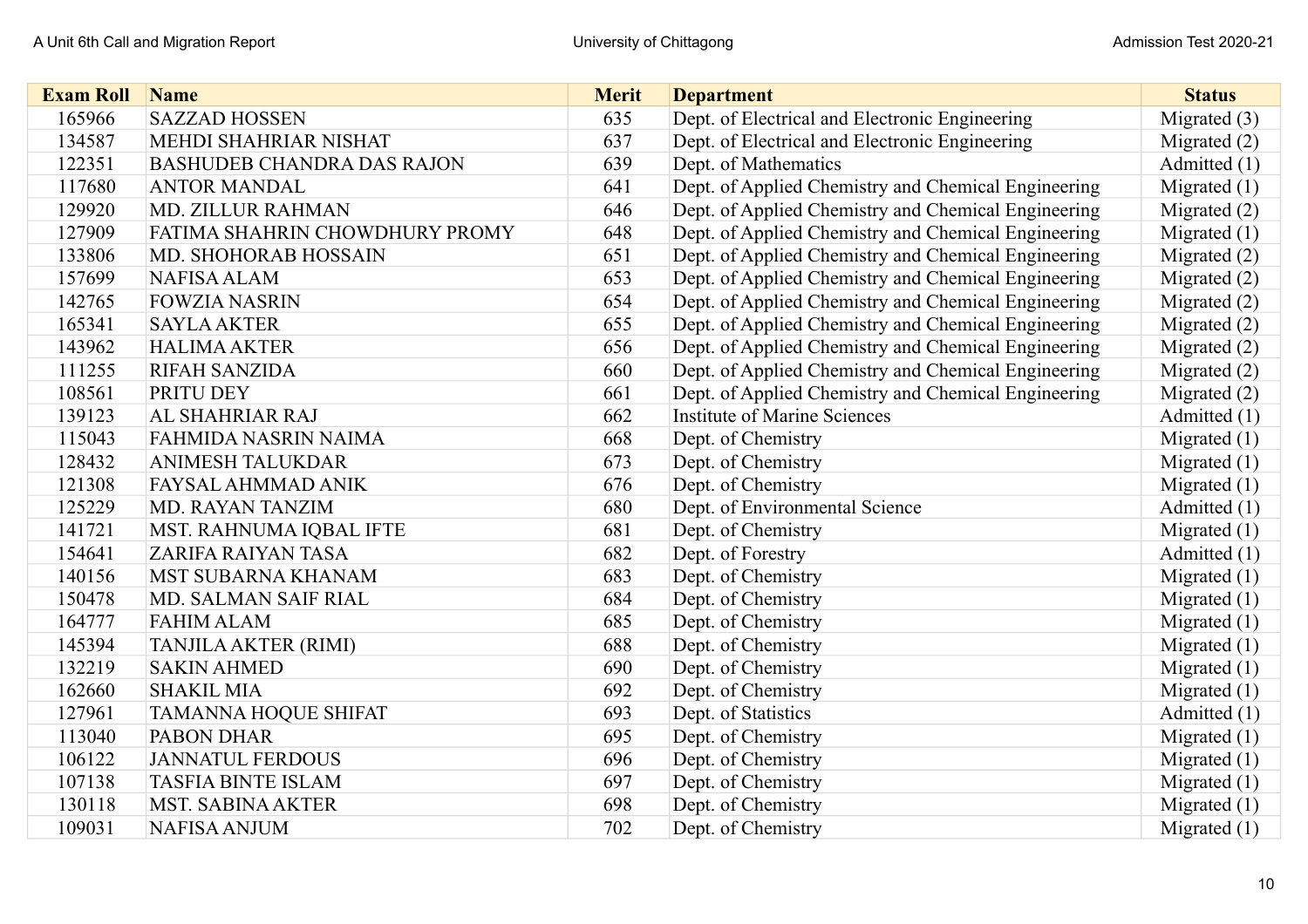| <b>Exam Roll</b> | Name                            | <b>Merit</b> | <b>Department</b>              | <b>Status</b>  |
|------------------|---------------------------------|--------------|--------------------------------|----------------|
| 114744           | JANNATUL KUBRA CHOWDURY         | 705          | Dept. of Chemistry             | Migrated $(1)$ |
| 101691           | MS. MONIRA AKTER MONNI          | 710          | Dept. of Chemistry             | Migrated $(1)$ |
| 165423           | TABASSUM TANJILA TANISHA        | 714          | Dept. of Environmental Science | Admitted (1)   |
| 115786           | MD. MEHERAZUL ABEDIN RIFAT      | 715          | Dept. of Chemistry             | Migrated $(1)$ |
| 129534           | <b>EMON SARKAR</b>              | 717          | Dept. of Chemistry             | Migrated $(1)$ |
| 131860           | <b>MD.NAZRULISLAM</b>           | 718          | Dept. of Chemistry             | Migrated $(1)$ |
| 136405           | <b>MST. FARZUNNESA SATHI</b>    | 719          | Dept. of Chemistry             | Migrated $(1)$ |
| 160159           | SAMIHA FATEMA SUMAYA            | 720          | Dept. of Chemistry             | Migrated $(1)$ |
| 132395           | MD. ABDUR RAHIM SARKER          | 723          | Dept. of Chemistry             | Migrated $(1)$ |
| 161628           | MD. ANAMUL HOQUE HASIB          | 724          | Dept. of Forestry              | Migrated $(1)$ |
| 131857           | <b>SUMAIA JANNAT</b>            | 725          | Dept. of Chemistry             | Migrated (1)   |
| 132871           | <b>EFTAKHAR MAHMUD</b>          | 729          | Dept. of Chemistry             | Migrated $(1)$ |
| 145658           | <b>JOY CHAKRABORTY</b>          | 732          | Dept. of Environmental Science | Admitted (1)   |
| 106487           | <b>SUNZIDA SUBRIN</b>           | 734          | Dept. of Chemistry             | Migrated $(1)$ |
| 104329           | MD. AL MOSTAFA                  | 736          | Dept. of Chemistry             | Migrated $(1)$ |
| 101738           | MD. KAISHER AHMED               | 737          | Dept. of Chemistry             | Migrated $(1)$ |
| 119212           | MD. RAKIBUL ISLAM               | 738          | Dept. of Chemistry             | Migrated $(1)$ |
| 166544           | <b>SHAHANAZ AKTER</b>           | 739          | Dept. of Physics               | Admitted (1)   |
| 131235           | <b>DILSHAT JAHAN DINA</b>       | 740          | Dept. of Chemistry             | Migrated $(1)$ |
| 119645           | <b>MD. KAMRUL HASAN</b>         | 742          | Dept. of Chemistry             | Migrated $(1)$ |
| 126485           | <b>MD. RUBEL RANA</b>           | 743          | Dept. of Chemistry             | Migrated $(1)$ |
| 116249           | MUHAMMAD ARAFAT                 | 745          | Dept. of Chemistry             | Migrated $(1)$ |
| 116695           | <b>MD.OHIDUL ISLAM</b>          | 757          | Dept. of Chemistry             | Migrated (1)   |
| 106764           | MD. MIRAJ HOSSAIN               | 763          | Dept. of Chemistry             | Migrated $(1)$ |
| 147773           | MD. MISKAT                      | 764          | Dept. of Forestry              | Migrated $(1)$ |
| 133291           | <b>JANNATUL FARDOUES JINNAT</b> | 766          | Dept. of Chemistry             | Migrated $(1)$ |
| 138015           | NUSRAT JAHAN NISHU              | 767          | Dept. of Chemistry             | Migrated $(1)$ |
| 162125           | <b>SADMAN ISHTIAK</b>           | 768          | Dept. of Mathematics           | Admitted (1)   |
| 130286           | <b>SOMAIYA EASMIN</b>           | 769          | Dept. of Chemistry             | Migrated $(1)$ |
| 164688           | MST. AKLIMA AKTER HAPPY         | 770          | Dept. of Chemistry             | Migrated $(1)$ |
| 123763           | <b>TASNIA TABASSUM</b>          | 772          | Dept. of Chemistry             | Migrated $(1)$ |
| 134040           | NUSRAT JAHAN RIPA               | 773          | Dept. of Chemistry             | Migrated $(1)$ |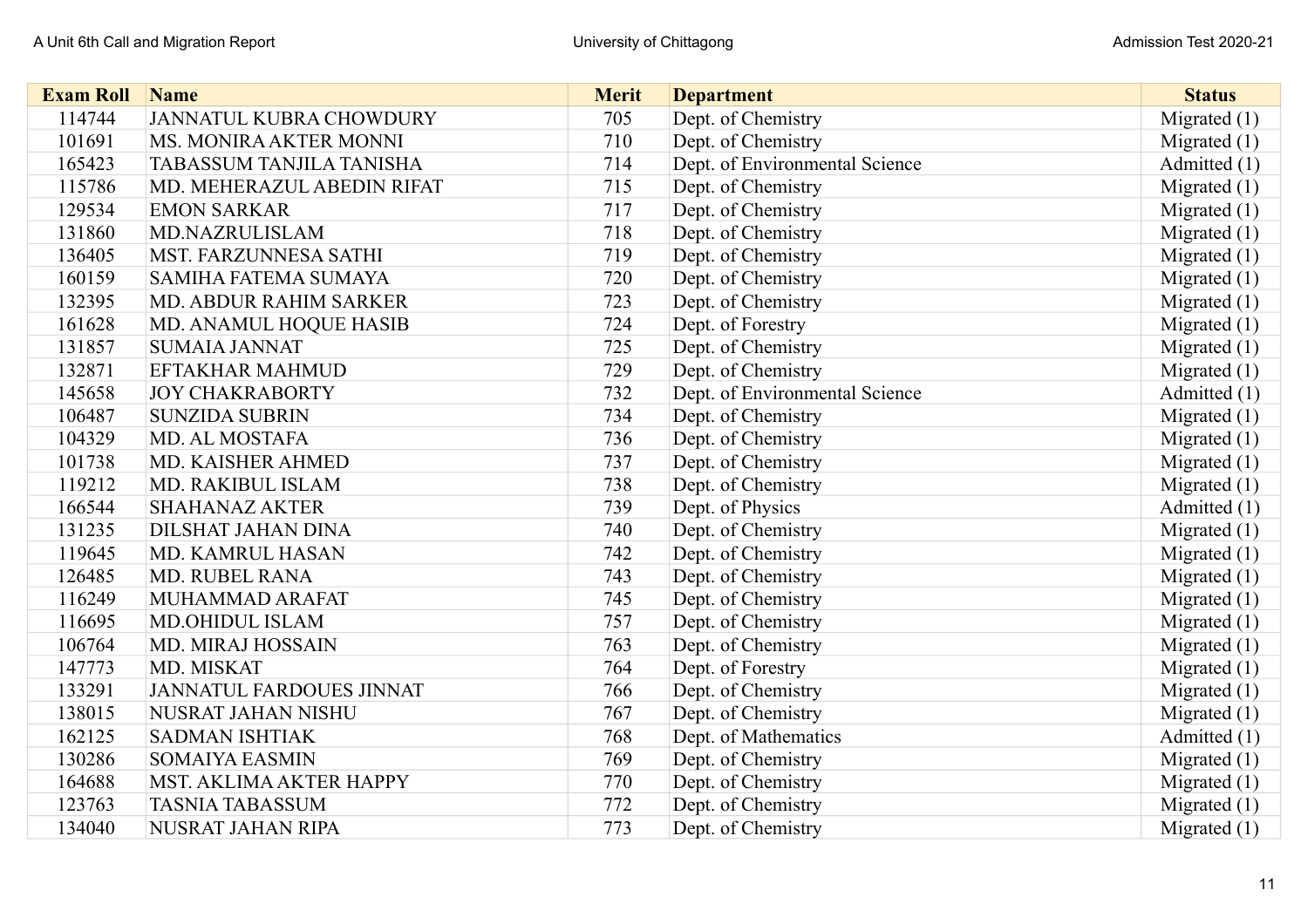| <b>Exam Roll</b> | <b>Name</b>                    | <b>Merit</b> | <b>Department</b>                   | <b>Status</b>  |
|------------------|--------------------------------|--------------|-------------------------------------|----------------|
| 127009           | MD. OZAER HOSSAIN              | 774          | <b>Institute of Marine Sciences</b> | Admitted (1)   |
| 139079           | <b>MD.RAFID RAHMAN</b>         | 775          | Dept. of Chemistry                  | Migrated $(1)$ |
| 142929           | MD. PARVEZ ALAM                | 776          | Dept. of Chemistry                  | Migrated $(1)$ |
| 144056           | <b>SAYMA AKTER SADIA</b>       | 777          | Dept. of Statistics                 | Admitted (1)   |
| 164002           | <b>SIRAJUM MUNIRA ARSHI</b>    | 778          | Dept. of Chemistry                  | Migrated $(1)$ |
| 118224           | <b>ARPITA SHARMA</b>           | 779          | Dept. of Chemistry                  | Migrated $(1)$ |
| 131062           | <b>SUYATA PODDER HIYA</b>      | 780          | Dept. of Environmental Science      | Admitted (1)   |
| 141041           | MOHAMMAD MIZANUR RAHMAN        | 781          | Dept. of Chemistry                  | Migrated $(1)$ |
| 129809           | <b>MD. IMROJ ABESH</b>         | 783          | Dept. of Chemistry                  | Migrated $(1)$ |
| 126114           | MOST. AYSHA AKTER MISTY        | 788          | Dept. of Fisheries                  | Migrated $(1)$ |
| 108437           | <b>MD. TAIBUR RAHMAN</b>       | 797          | Dept. of Environmental Science      | Admitted (1)   |
| 101172           | <b>SADIA RAHMAN</b>            | 798          | Dept. of Chemistry                  | Migrated $(1)$ |
| 112538           | <b>ISRAT JAHAN NISA</b>        | 800          | Dept. of Fisheries                  | Migrated $(1)$ |
| 155679           | <b>FAHMIDA AKTER</b>           | 804          | Dept. of Chemistry                  | Migrated $(1)$ |
| 151056           | <b>MD. TUHIN RANA</b>          | 805          | Dept. of Chemistry                  | Migrated $(1)$ |
| 125484           | MD. SABEEB HUSSAIN SAAD        | 806          | Dept. of Chemistry                  | Migrated $(1)$ |
| 112060           | MOSHRIFA JAHAN MITHILA         | 809          | Dept. of Chemistry                  | Migrated $(1)$ |
| 147989           | <b>MD. MAIDUL ISLAM</b>        | 810          | Dept. of Chemistry                  | Migrated $(1)$ |
| 149611           | MD. ASIB AL NAWYAJ             | 812          | Dept. of Chemistry                  | Migrated $(1)$ |
| 136886           | MAHSIN JAMIL MAHMUD AHNAF      | 816          | <b>Institute of Marine Sciences</b> | Migrated $(1)$ |
| 120216           | SRABUSTY NASRIN SOJJA          | 819          | Dept. of Chemistry                  | Migrated $(1)$ |
| 163305           | <b>MAHMUD MUNTAHAN HOSSAIN</b> | 825          | Dept. of Chemistry                  | Migrated $(1)$ |
| 164554           | RAIONE MOHAMMAD TUHA           | 827          | Dept. of Chemistry                  | Migrated (1)   |
| 144083           | K.M.MUHIBBULLAH                | 828          | Dept. of Chemistry                  | Migrated (1)   |
| 108366           | <b>FAUJIA SHAHID</b>           | 831          | Dept. of Chemistry                  | Migrated $(1)$ |
| 141247           | <b>BAYAZID HASAN</b>           | 832          | Dept. of Chemistry                  | Migrated $(1)$ |
| 160413           | <b>MORON CHANDRA</b>           | 833          | Dept. of Chemistry                  | Migrated $(1)$ |
| 102564           | <b>MD. ATIKUR RAHMAN</b>       | 834          | Dept. of Botany                     | Admitted (1)   |
| 124409           | <b>SAJIB DEBNATH</b>           | 837          | Dept. of Chemistry                  | Migrated $(1)$ |
| 123535           | <b>ISRATH JAHAN AYESHA</b>     | 838          | Dept. of Mathematics                | Admitted (1)   |
| 135290           | <b>SAHIDUL ALAM</b>            | 840          | Dept. of Chemistry                  | Migrated $(1)$ |
| 112857           | <b>MD. RIYAD ISLAM</b>         | 845          | Dept. of Chemistry                  | Migrated $(1)$ |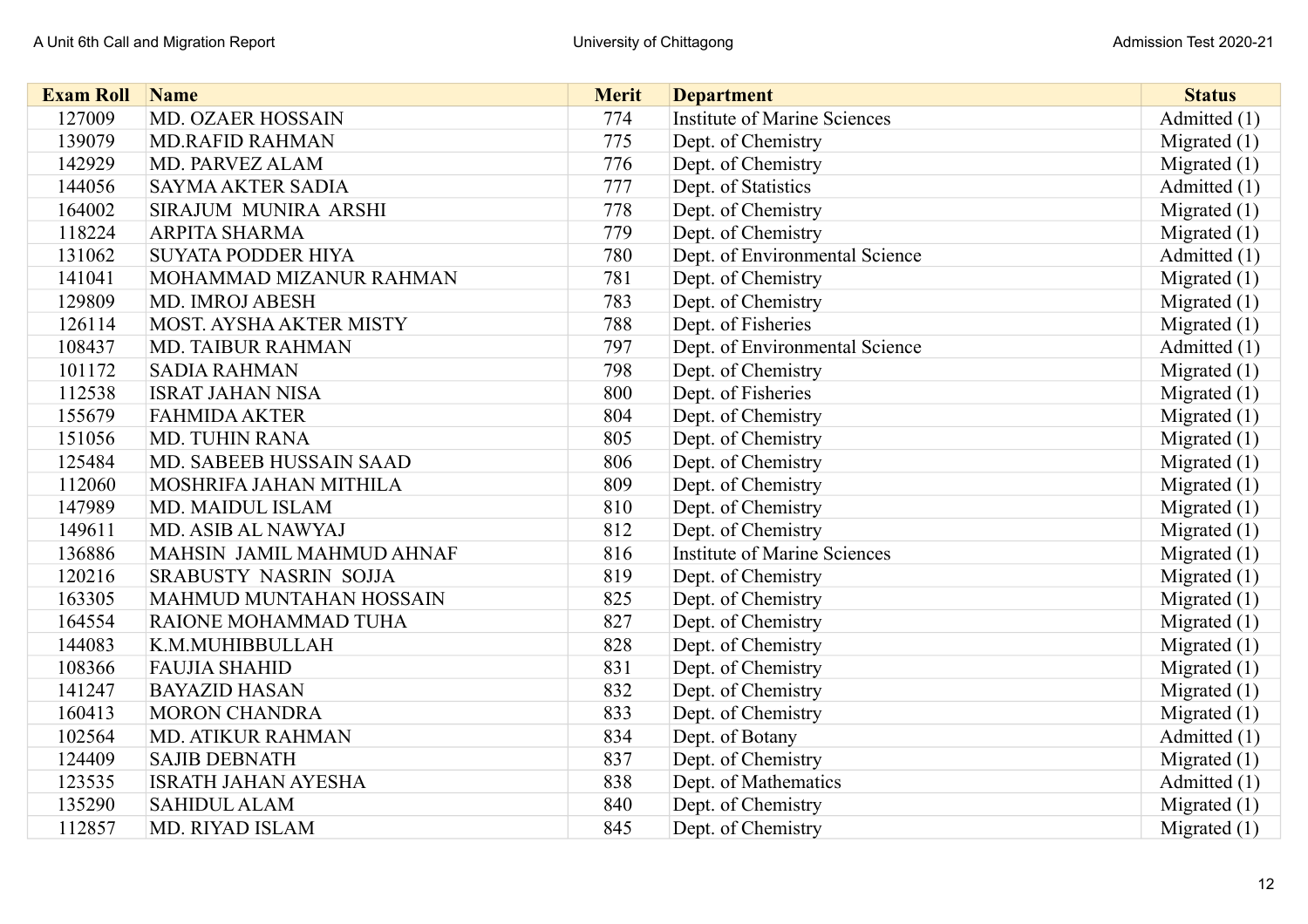| <b>Exam Roll</b> | <b>Name</b>                | <b>Merit</b> | <b>Department</b>                   | <b>Status</b>  |
|------------------|----------------------------|--------------|-------------------------------------|----------------|
| 118066           | <b>OMMEY SADIA</b>         | 846          | Dept. of Chemistry                  | Migrated (1)   |
| 129744           | MD. RUBEL HOSSAIN          | 848          | Dept. of Forestry                   | Migrated $(1)$ |
| 154409           | MD. MEHEDI HASAN           | 850          | Dept. of Chemistry                  | Migrated $(1)$ |
| 168058           | <b>SAIMA AHMED</b>         | 851          | Dept. of Chemistry                  | Migrated (1)   |
| 136473           | <b>SAYMA AKTER</b>         | 855          | Dept. of Chemistry                  | Migrated $(1)$ |
| 136494           | SURAIYA SANTONA SUMI       | 857          | Dept. of Chemistry                  | Migrated $(1)$ |
| 115227           | MD. MAHFUJUR RAHMAN        | 858          | <b>Institute of Marine Sciences</b> | Migrated $(1)$ |
| 109694           | <b>REHENA AKTER</b>        | 859          | Dept. of Chemistry                  | Migrated $(1)$ |
| 112154           | <b>NAHIA NOWSHIN RINTY</b> | 860          | Dept. of Chemistry                  | Migrated $(1)$ |
| 158590           | MD. IFFTEKHAR BASHAR       | 862          | Dept. of Forestry                   | Migrated $(1)$ |
| 135628           | NAJMUN NAHAR JHUMA         | 864          | Dept. of Chemistry                  | Migrated $(1)$ |
| 102846           | MUNTAHINA RAHMAN           | 865          | Dept. of Chemistry                  | Migrated $(1)$ |
| 139256           | <b>ABU SUFIAN MEHEDI</b>   | 866          | Dept. of Physics                    | Admitted (1)   |
| 107729           | NISHAT TAJNIN              | 867          | Dept. of Chemistry                  | Migrated $(1)$ |
| 154391           | <b>MD. SAJJAD HOSSEN</b>   | 868          | Dept. of Chemistry                  | Migrated $(1)$ |
| 122811           | MEHRAB HOSSEN SHUVO        | 872          | Dept. of Chemistry                  | Migrated $(1)$ |
| 139390           | ANIKA RAHAMAN BINTY        | 874          | Dept. of Chemistry                  | Migrated $(1)$ |
| 143529           | NISHAT AFSANA CHOWDHURY    | 876          | Dept. of Chemistry                  | Migrated $(1)$ |
| 149265           | <b>SHAFINAZ FARIHA</b>     | 878          | Dept. of Chemistry                  | Migrated $(1)$ |
| 139175           | MD. MAHMUDUL HASAN         | 879          | Dept. of Chemistry                  | Migrated $(1)$ |
| 126971           | <b>MIZANUR RAHMAN</b>      | 881          | Dept. of Physics                    | Admitted (1)   |
| 118884           | <b>ISHRATUL JANNAT</b>     | 882          | Dept. of Chemistry                  | Migrated $(1)$ |
| 154077           | SABRINA KHANAM LINA        | 884          | Dept. of Chemistry                  | Migrated $(1)$ |
| 137584           | <b>NOFAISA</b>             | 886          | Dept. of Chemistry                  | Migrated $(1)$ |
| 119502           | SHAHARIAR HOSSAIN BIDDUTH  | 887          | Dept. of Chemistry                  | Migrated $(1)$ |
| 148117           | <b>MD. ANIK HASAN</b>      | 889          | Dept. of Chemistry                  | Migrated $(1)$ |
| 113970           | <b>ISRAT JAHAN SADIA</b>   | 890          | Dept. of Chemistry                  | Migrated (2)   |
| 159477           | <b>JANNATUL FERDOWS</b>    | 896          | Dept. of Chemistry                  | Migrated $(1)$ |
| 120528           | <b>MD. RAKIBUL ISLAM</b>   | 905          | Dept. of Chemistry                  | Migrated $(1)$ |
| 115422           | <b>M.MAHBUB SHAHED</b>     | 907          | Dept. of Chemistry                  | Migrated (2)   |
| 112952           | <b>SIFATUR RAHAMAN</b>     | 908          | Dept. of Chemistry                  | Migrated $(1)$ |
| 160618           | MD. ASHIK MIA              | 914          | Dept. of Chemistry                  | Migrated $(1)$ |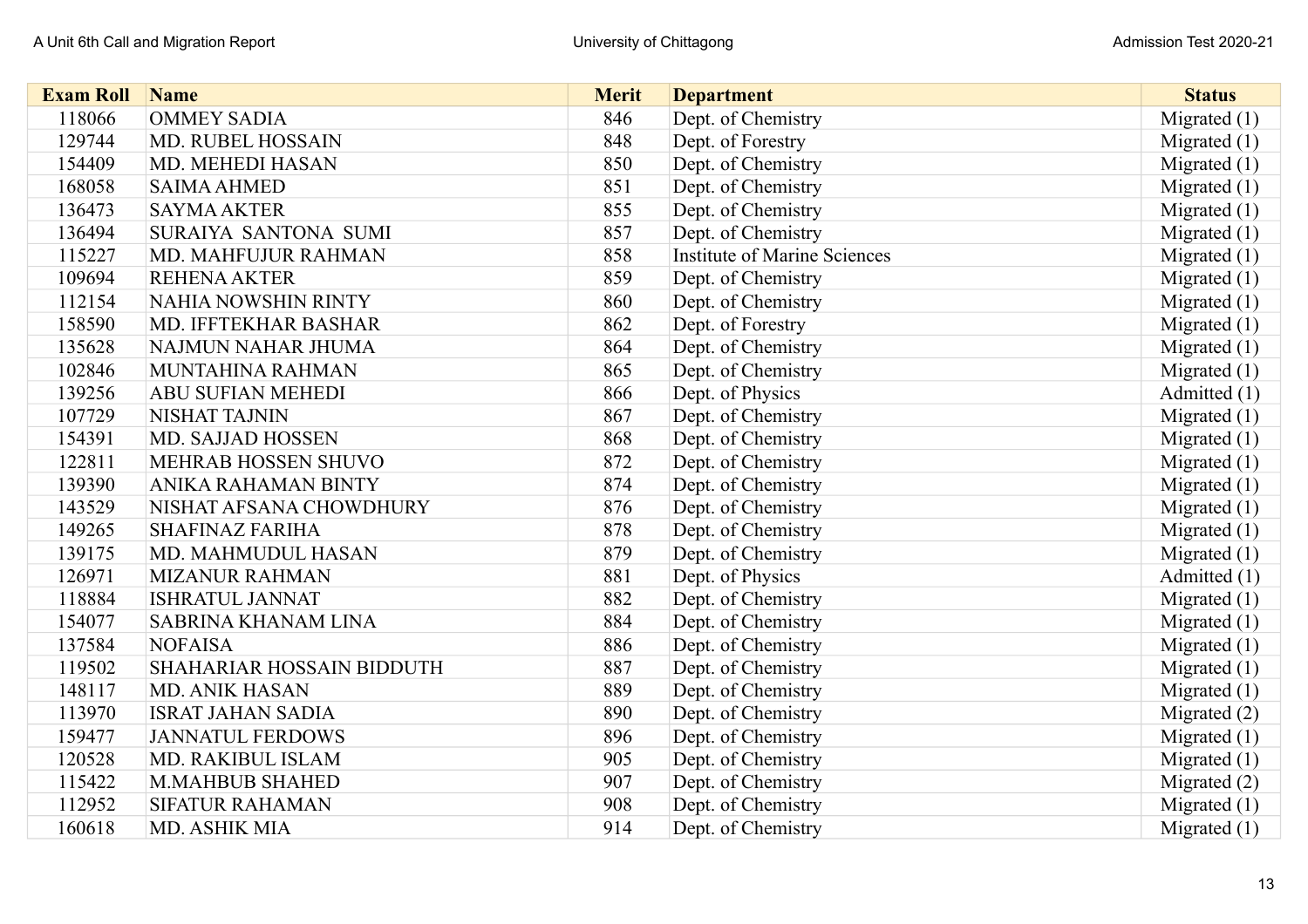| <b>Exam Roll</b> | <b>Name</b>                    | <b>Merit</b> | <b>Department</b>              | <b>Status</b>  |
|------------------|--------------------------------|--------------|--------------------------------|----------------|
| 153464           | SYEDA JANNATUL NAEEM           | 915          | Dept. of Chemistry             | Migrated (2)   |
| 103362           | <b>ANIK SHIL</b>               | 916          | Dept. of Mathematics           | Admitted (1)   |
| 112027           | <b>JOY CHOWDHURY</b>           | 917          | Dept. of Chemistry             | Migrated $(1)$ |
| 111157           | <b>SUMAYA TABASSUM MITU</b>    | 918          | Dept. of Chemistry             | Migrated $(2)$ |
| 113920           | <b>MD. MARUF HASSAN MILON</b>  | 919          | Dept. of Chemistry             | Migrated $(1)$ |
| 159881           | MD. RAKIB MIA                  | 921          | Dept. of Chemistry             | Migrated (2)   |
| 146090           | <b>SHAJEDUL ALAM NAHIM</b>     | 922          | Dept. of Chemistry             | Migrated (1)   |
| 139533           | <b>UMME HABIBA</b>             | 927          | Dept. of Chemistry             | Migrated $(1)$ |
| 110389           | <b>SHANJIDA SHARMIN SUMI</b>   | 928          | Dept. of Chemistry             | Migrated (2)   |
| 160272           | MINHAJUL ISLAM                 | 929          | Dept. of Chemistry             | Migrated (2)   |
| 150592           | <b>ROJINA AKTER</b>            | 931          | Dept. of Chemistry             | Migrated (2)   |
| 166700           | <b>FAYSAL SARKAR</b>           | 933          | Dept. of Physics               | Admitted (1)   |
| 111565           | MD. BAYAZID BOSTAMI            | 935          | Dept. of Chemistry             | Migrated (2)   |
| 155634           | MD. MOSTAKIN PK                | 936          | Dept. of Chemistry             | Migrated $(1)$ |
| 143275           | <b>MAHANUR TABASSUM</b>        | 938          | Dept. of Mathematics           | Admitted (1)   |
| 118369           | <b>ISRAT JAHAN SIGMA</b>       | 941          | Dept. of Chemistry             | Migrated $(1)$ |
| 150208           | MUSHRAFA MOZUMDER              | 945          | Dept. of Chemistry             | Migrated (1)   |
| 126305           | <b>SHARIAR HOSSAIN</b>         | 948          | Dept. of Chemistry             | Migrated $(2)$ |
| 147334           | MD. SHAHAZUL ISLAM             | 950          | Dept. of Statistics            | Admitted (1)   |
| 155499           | <b>FATEMA AKTER</b>            | 952          | Dept. of Chemistry             | Migrated $(1)$ |
| 128222           | <b>RUBAYEA YEASMIN</b>         | 953          | Dept. of Forestry              | Migrated (1)   |
| 111668           | NURJAHAN JANNAT                | 959          | Dept. of Physics               | Admitted (1)   |
| 130449           | MOST. MASURA AKTER DIBA        | 960          | Dept. of Botany                | Admitted (1)   |
| 149546           | <b>SHAISHAB ADHIKARI DIP</b>   | 966          | Dept. of Soil Science          | Admitted (1)   |
| 107091           | <b>SUHANA TAHIYAT</b>          | 969          | Dept. of Environmental Science | Migrated $(1)$ |
| 152599           | SAIMA SULTANA REYA             | 971          | Dept. of Physics               | Admitted (1)   |
| 135033           | <b>AOVE CHAKRABORTY</b>        | 976          | Dept. of Fisheries             | Migrated $(1)$ |
| 144461           | <b>JAISIHA TALUKDER RAVINA</b> | 980          | Dept. of Mathematics           | Admitted (1)   |
| 135084           | <b>MD. TAMIM TAPADER</b>       | 983          | Dept. of Statistics            | Admitted (1)   |
| 122695           | <b>JAHID HASAN</b>             | 986          | Dept. of Mathematics           | Admitted (1)   |
| 162099           | <b>MD. ARIFUL ISLAM</b>        | 989          | Dept. of Physics               | Admitted (1)   |
| 118035           | <b>JANNATUL JOYNOB PUTUL</b>   | 990          | Dept. of Mathematics           | Admitted (1)   |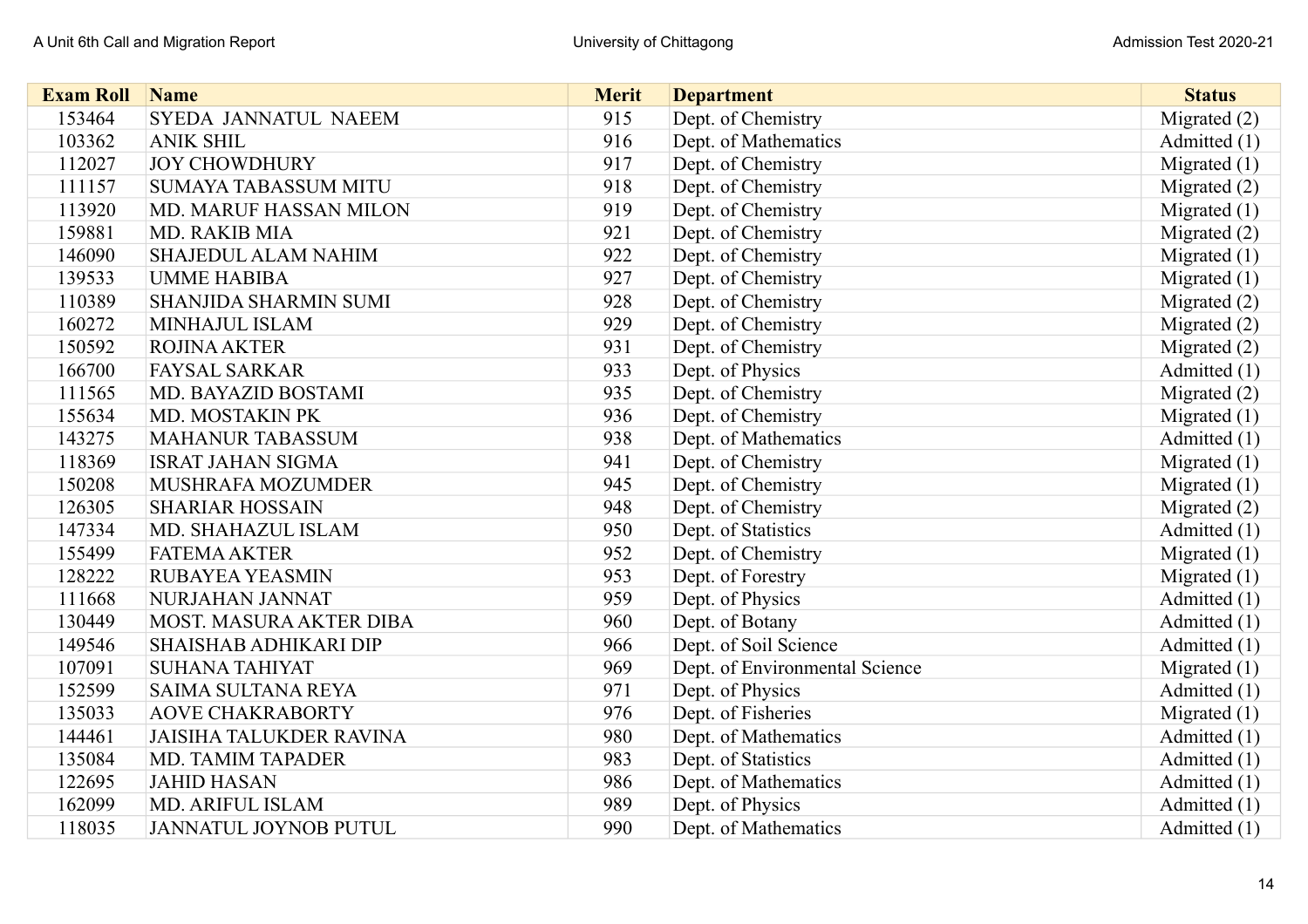| <b>Exam Roll</b> | <b>Name</b>                 | <b>Merit</b> | <b>Department</b>                   | <b>Status</b>  |
|------------------|-----------------------------|--------------|-------------------------------------|----------------|
| 107088           | MD. MERAJ MAHMUD RAHI       | 991          | Dept. of Botany                     | Admitted (1)   |
| 133162           | <b>ROCKY MOLLICK</b>        | 992          | Dept. of Statistics                 | Admitted (1)   |
| 120767           | <b>UMME HABIBA</b>          | 994          | Dept. of Mathematics                | Admitted (1)   |
| 167294           | MOSTAFA WASIF CHOWDHURY     | 995          | Dept. of Fisheries                  | Migrated $(1)$ |
| 126986           | <b>TASMIA BINTE GONI</b>    | 1002         | Dept. of Forestry                   | Migrated $(1)$ |
| 132720           | PRODIPTA DAS OSHY           | 1003         | Dept. of Physics                    | Migrated $(1)$ |
| 119321           | <b>HASMAT ARA</b>           | 1004         | Dept. of Fisheries                  | Migrated (1)   |
| 133219           | <b>MD. ZAFOR AHMED</b>      | 1005         | Dept. of Forestry                   | Migrated (1)   |
| 133053           | NUSRAT JAHAN NISI           | 1006         | Dept. of Physics                    | Migrated (1)   |
| 153653           | <b>AFSHANA FAZLUL JERIN</b> | 1008         | Dept. of Botany                     | Admitted (1)   |
| 132819           | <b>SADIA ALAM</b>           | 1009         | Dept. of Mathematics                | Admitted (1)   |
| 130389           | NUSRAT JAHAN NAJURA         | 1015         | Dept. of Statistics                 | Admitted (1)   |
| 112898           | RIFAH SAJIDA NABILA         | 1016         | Dept. of Physics                    | Migrated $(1)$ |
| 134755           | <b>NAHIDA AKTER BUSHRA</b>  | 1018         | Dept. of Environmental Science      | Migrated (1)   |
| 107166           | <b>SHANJIDA TABASSUM</b>    | 1020         | Dept. of Forestry                   | Migrated $(1)$ |
| 140924           | NIGAR FARJANA SHAKI         | 1021         | Dept. of Botany                     | Admitted (1)   |
| 137430           | MST. TASLIMA AKTER SURAIYA  | 1022         | Dept. of Mathematics                | Admitted (1)   |
| 143014           | MD. MUKTER ALI              | 1024         | Dept. of Physics                    | Migrated $(1)$ |
| 111811           | <b>SREE JOYDEV ACHARJEE</b> | 1028         | Dept. of Forestry                   | Migrated $(1)$ |
| 146832           | <b>MIZANUR RAHMAN</b>       | 1030         | Dept. of Mathematics                | Admitted (1)   |
| 103979           | ORPITA DATTA ROY ORPA       | 1033         | Dept. of Botany                     | Admitted (1)   |
| 158777           | <b>HOMAIRA AKHTER</b>       | 1038         | <b>Institute of Marine Sciences</b> | Migrated $(1)$ |
| 149618           | KANAI CHANDRA SARKER        | 1039         | Dept. of Physics                    | Migrated $(1)$ |
| 142830           | <b>SHAKIL HOSSAIN</b>       | 1040         | Dept. of Statistics                 | Admitted (1)   |
| 124793           | <b>MST. ZARINA AKTER</b>    | 1041         | Dept. of Fisheries                  | Migrated $(1)$ |
| 113292           | <b>ASMA AKTER</b>           | 1043         | Dept. of Mathematics                | Migrated (1)   |
| 132453           | <b>MASUD ALI</b>            | 1044         | Dept. of Mathematics                | Migrated $(1)$ |
| 102684           | <b>MOHAMMAD EMON</b>        | 1046         | Dept. of Statistics                 | Admitted (1)   |
| 151975           | MD. SHAHIN                  | 1048         | <b>Institute of Marine Sciences</b> | Migrated $(1)$ |
| 105228           | <b>JANNATUL MAHIMA</b>      | 1049         | Dept. of Forestry                   | Migrated (1)   |
| 142387           | NASRIN JAMAN MUKTA          | 1050         | Dept. of Forestry                   | Migrated (1)   |
| 157082           | <b>S M MAHOTHIR RAHMAN</b>  | 1051         | Dept. of Physics                    | Migrated $(1)$ |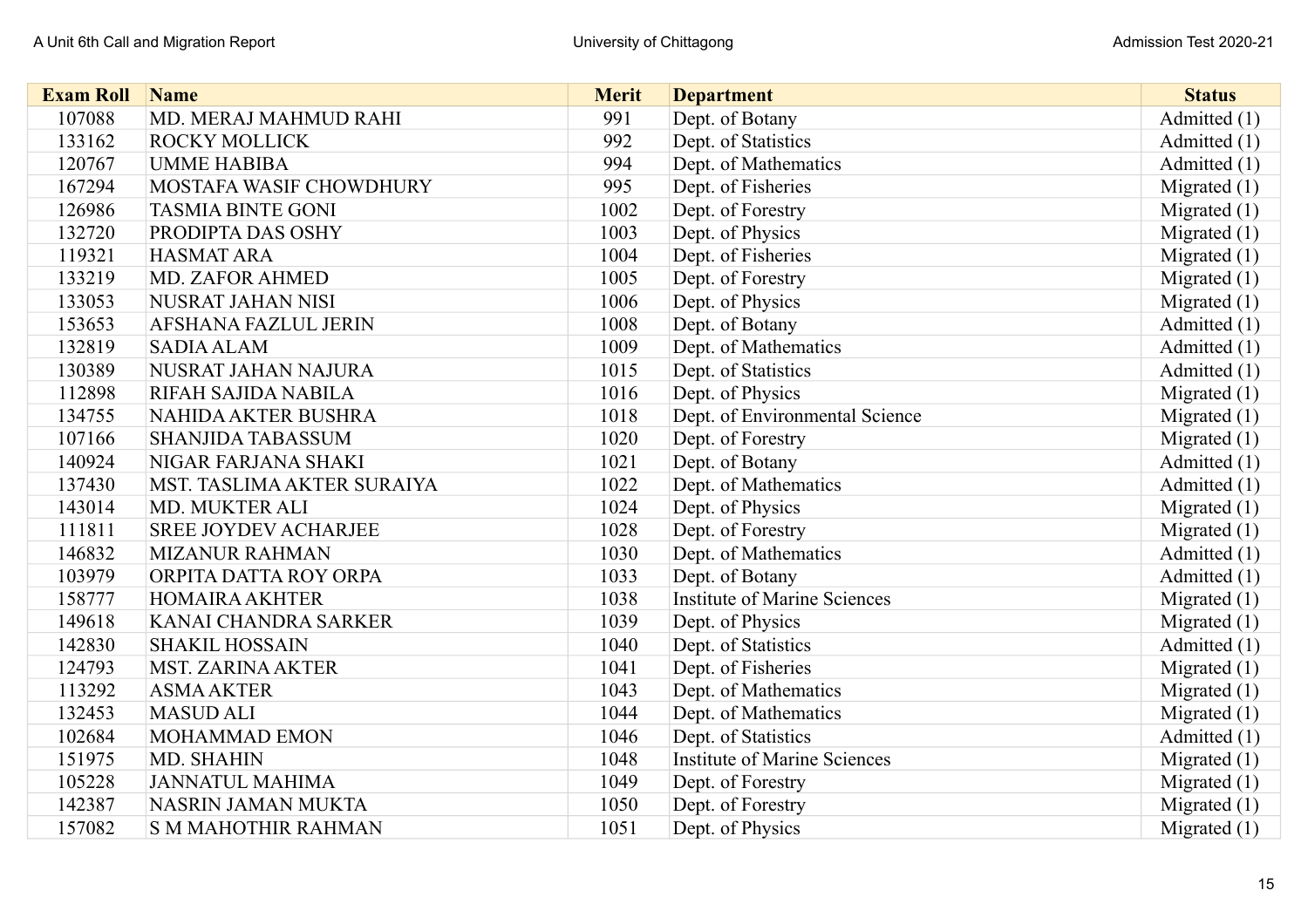| <b>Exam Roll</b> | <b>Name</b>                  | <b>Merit</b> | <b>Department</b>                   | <b>Status</b>  |
|------------------|------------------------------|--------------|-------------------------------------|----------------|
| 142945           | MISKATUL HAQUE-MOURIN        | 1054         | Dept. of Physics                    | Migrated (1)   |
| 156479           | MD. SHAMIUL ISLAM SHARIF     | 1058         | Dept. of Physics                    | Migrated $(1)$ |
| 149911           | SADIA RAHMAN TISHA           | 1059         | Dept. of Mathematics                | Migrated $(1)$ |
| 129415           | <b>ABDUR RAHMAN ANAS</b>     | 1060         | Dept. of Forestry                   | Migrated $(1)$ |
| 131215           | MD. SHAKER ALI               | 1064         | Dept. of Statistics                 | Admitted (1)   |
| 128484           | <b>MAHARAJ HOSSAIN</b>       | 1065         | Dept. of Physics                    | Migrated $(1)$ |
| 158361           | MD. ISTIAK AHMAD ANIK        | 1067         | Dept. of Fisheries                  | Migrated $(1)$ |
| 146271           | <b>MD. SHOJIB HOSEN</b>      | 1072         | Dept. of Forestry                   | Migrated (1)   |
| 113139           | YEASH JUBAYEER RAFI          | 1073         | <b>Institute of Marine Sciences</b> | Migrated (1)   |
| 138195           | MD SAMRAT HOSSAIN            | 1076         | Dept. of Forestry                   | Migrated (1)   |
| 107127           | <b>ANNY BARUA</b>            | 1090         | Dept. of Mathematics                | Migrated $(1)$ |
| 116491           | <b>MEHEDI ISLAM</b>          | 1091         | <b>Institute of Marine Sciences</b> | Migrated (1)   |
| 120314           | MD. MEHEDI AMAN              | 1094         | Dept. of Forestry                   | Migrated (1)   |
| 143648           | <b>MD. MONIRUL ISLAM</b>     | 1104         | <b>Institute of Marine Sciences</b> | Migrated $(1)$ |
| 156581           | <b>MD. PARVEZ MIAH</b>       | 1107         | Dept. of Forestry                   | Migrated $(1)$ |
| 128658           | <b>DIPOK CHANDRA DAS</b>     | 1108         | Dept. of Forestry                   | Migrated $(1)$ |
| 121264           | <b>ALAUDDIN MAZUMDER</b>     | 1111         | Dept. of Physics                    | Migrated $(1)$ |
| 161709           | <b>MD. JAHID HASAN</b>       | 1112         | Dept. of Mathematics                | Migrated (1)   |
| 128041           | ABDULLAH MUHAMMAD ANAS       | 1115         | Dept. of Forestry                   | Migrated (1)   |
| 145266           | <b>SONIYA AKTER</b>          | 1117         | Dept. of Forestry                   | Migrated $(1)$ |
| 152546           | <b>JANNATUL FERDOWS NURI</b> | 1123         | Dept. of Forestry                   | Migrated $(1)$ |
| 129789           | MD. TOYOBUR RAHMAN           | 1124         | Dept. of Zoology                    | Admitted (1)   |
| 125167           | <b>MD. MUNNA KHAN</b>        | 1126         | <b>Institute of Marine Sciences</b> | Migrated (1)   |
| 141675           | <b>MYMONA SULTANA</b>        | 1129         | Dept. of Physics                    | Migrated (1)   |
| 146994           | <b>IMTIAJ AHSAN</b>          | 1130         | Dept. of Environmental Science      | Migrated (1)   |
| 116363           | <b>TAHSIN PRANTA</b>         | 1131         | Dept. of Psychology                 | Admitted (1)   |
| 120600           | <b>HANJILA ARIFIN JEMY</b>   | 1132         | Dept. of Physics                    | Migrated (1)   |
| 122124           | <b>NADIRA ANJUM SUCHI</b>    | 1134         | Dept. of Forestry                   | Migrated $(1)$ |
| 150968           | NAYMA AHMED PUSHPA           | 1137         | Dept. of Botany                     | Admitted (1)   |
| 142623           | MOHAMMAD AL HOSSAIN          | 1140         | Dept. of Physics                    | Migrated $(1)$ |
| 106339           | RIZIVY AHAMED ROCKTIM        | 1150         | Dept. of Forestry                   | Migrated (1)   |
| 158196           | MD. REIAD HASAN ROBU         | 1158         | Dept. of Physics                    | Migrated $(1)$ |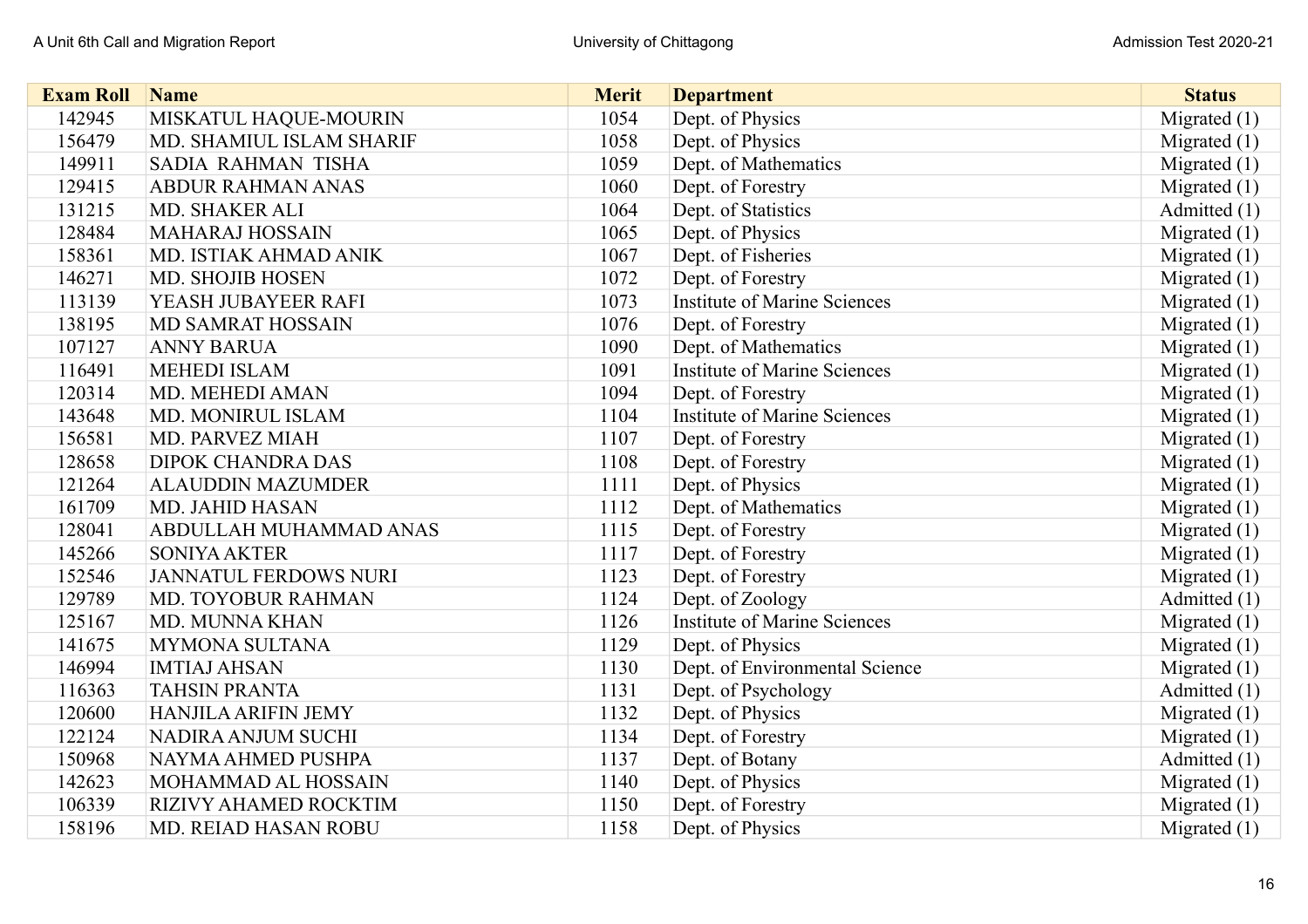| <b>Exam Roll</b> | <b>Name</b>                    | <b>Merit</b> | <b>Department</b>                   | <b>Status</b>  |
|------------------|--------------------------------|--------------|-------------------------------------|----------------|
| 104684           | MD. TARIQ AHMED                | 1161         | Dept. of Statistics                 | Migrated $(1)$ |
| 117002           | MD. ASHIK MAHMUD JANNAT        | 1165         | Dept. of Forestry                   | Migrated $(1)$ |
| 108830           | <b>MOHAMMED SAHRIAR</b>        | 1172         | <b>Institute of Marine Sciences</b> | Migrated $(1)$ |
| 100541           | MD. MONIR                      | 1173         | Dept. of Statistics                 | Migrated $(1)$ |
| 102474           | <b>JAHARATUL JANNAT DIHAN</b>  | 1175         | Dept. of Mathematics                | Migrated $(1)$ |
| 102404           | <b>MD. ARAFAT HOSAIN</b>       | 1176         | Dept. of Forestry                   | Migrated (2)   |
| 120900           | <b>MD. SHAMIM HAQUE</b>        | 1177         | Dept. of Physics                    | Migrated (1)   |
| 144715           | MD. MAHMUDUL HASAN             | 1178         | Dept. of Mathematics                | Migrated (1)   |
| 150708           | MD. SHAHINUR ISLAM             | 1180         | Dept. of Fisheries                  | Migrated $(1)$ |
| 106637           | <b>JANNATUL SAYMA</b>          | 1181         | Dept. of Mathematics                | Migrated (1)   |
| 127563           | <b>AQIB ZAHAN</b>              | 1182         | Dept. of Forestry                   | Migrated $(2)$ |
| 101250           | RAFIA JANNAT NABILA            | 1183         | Dept. of Environmental Science      | Migrated $(1)$ |
| 140798           | MD. SAMIUL ISLAM TANIM         | 1188         | Dept. of Physics                    | Migrated $(1)$ |
| 167469           | <b>JAKIA SHARMIN</b>           | 1190         | Dept. of Physics                    | Migrated $(1)$ |
| 132288           | MOHAMMAD TANVIRUL ISLAM TUSHER | 1193         | <b>Institute of Marine Sciences</b> | Migrated (1)   |
| 100816           | <b>KAYENAT SULTANA</b>         | 1195         | Dept. of Forestry                   | Migrated $(1)$ |
| 159682           | <b>MASRIN JAHAN SORNA</b>      | 1196         | Dept. of Forestry                   | Migrated (2)   |
| 129881           | <b>FAISAL AHMED</b>            | 1197         | Dept. of Physics                    | Migrated (1)   |
| 143691           | <b>ARONYO PAUL DIBYO</b>       | 1206         | <b>Institute of Marine Sciences</b> | Migrated (1)   |
| 147838           | MD. EMTIAZ AHAMED              | 1208         | Dept. of Physics                    | Migrated $(1)$ |
| 157658           | <b>MST. FATEMA KHATUN</b>      | 1211         | Dept. of Botany                     | Admitted (1)   |
| 147134           | MD. MAHMUDUL HASAN             | 1214         | Dept. of Mathematics                | Migrated (1)   |
| 164590           | <b>IMTIAZ AMIN</b>             | 1215         | Dept. of Physics                    | Migrated $(1)$ |
| 102229           | SAYED MOHAMMAD MUSFIQ HASAN    | 1216         | Dept. of Botany                     | Admitted (1)   |
| 109412           | NADIYA NAWAR                   | 1217         | Dept. of Environmental Science      | Migrated $(1)$ |
| 164379           | <b>ALIFA RAHMAN</b>            | 1218         | Dept. of Physics                    | Migrated (1)   |
| 148253           | MD. SHAMSUDDOHA                | 1225         | Dept. of Fisheries                  | Migrated (1)   |
| 150275           | <b>TARIKUL ISLAM BHUIYAN</b>   | 1227         | Dept. of Mathematics                | Migrated $(1)$ |
| 159765           | <b>FATEMA TUR ZOHURA</b>       | 1233         | Dept. of Mathematics                | Migrated $(1)$ |
| 138420           | <b>MOST. TAHRIMA AKTER</b>     | 1236         | Dept. of Physics                    | Migrated (1)   |
| 107396           | <b>DABU NATH</b>               | 1237         | Dept. of Forestry                   | Migrated $(2)$ |
| 141963           | MD. SHARIATULLAH               | 1242         | Dept. of Forestry                   | Migrated $(2)$ |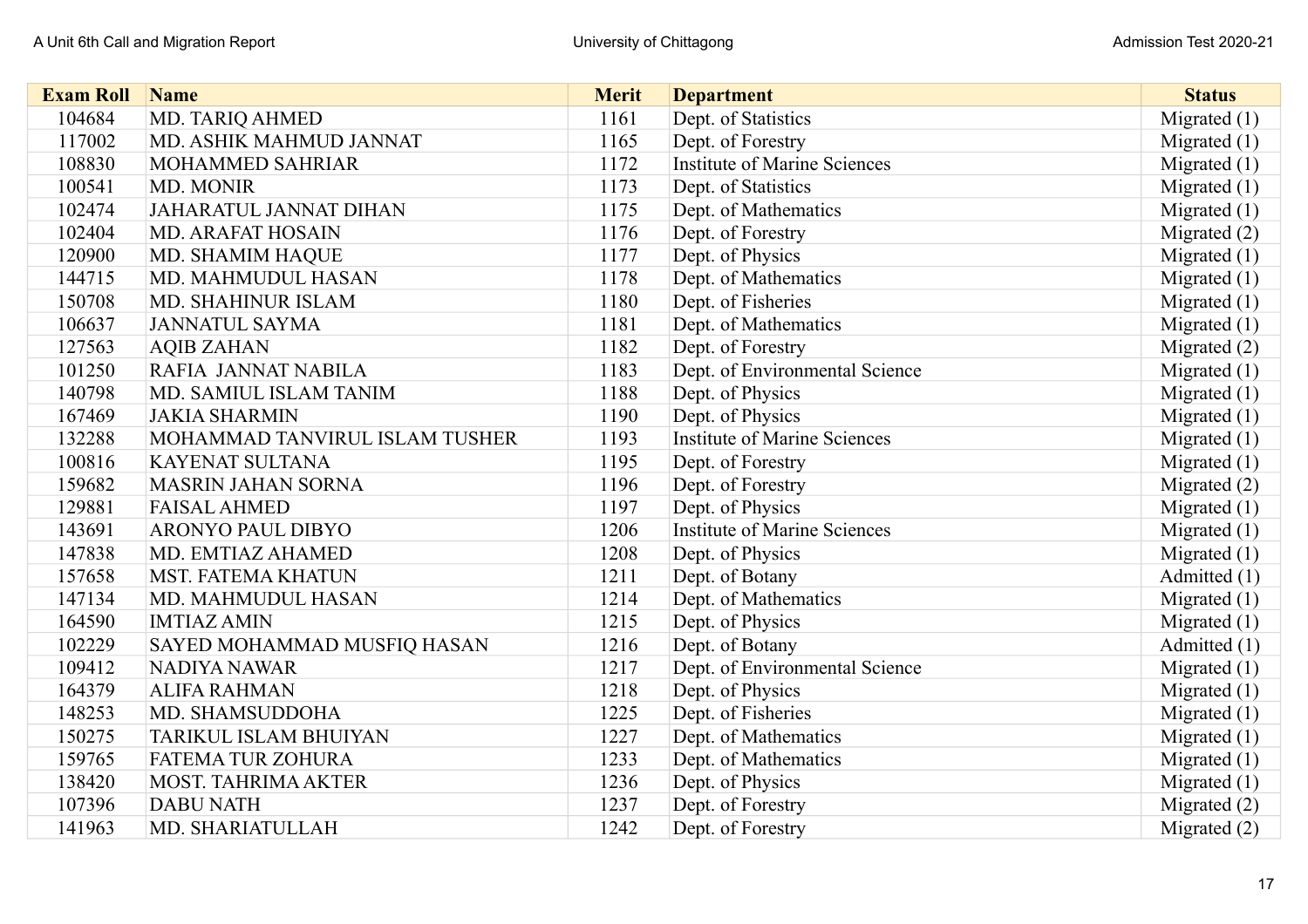| <b>Exam Roll</b> | Name                           | <b>Merit</b> | <b>Department</b>                   | <b>Status</b>  |
|------------------|--------------------------------|--------------|-------------------------------------|----------------|
| 151836           | MD. NURZAMAN                   | 1245         | Dept. of Forestry                   | Migrated (2)   |
| 119917           | <b>RAMIN AKTER</b>             | 1249         | Dept. of Mathematics                | Migrated $(1)$ |
| 126012           | <b>MST.RUMI AKTER</b>          | 1250         | Dept. of Forestry                   | Migrated (2)   |
| 100808           | <b>USAMA IBN AZIZ</b>          | 1251         | Dept. of Mathematics                | Migrated $(1)$ |
| 124412           | <b>TASNOVA HOQUE MITHILA</b>   | 1252         | Dept. of Environmental Science      | Migrated $(1)$ |
| 149733           | <b>MAKSUDA AKTER</b>           | 1253         | Dept. of Mathematics                | Migrated $(1)$ |
| 113093           | <b>MD.JAFIR UDDIN KHATEM</b>   | 1255         | Dept. of Forestry                   | Migrated (2)   |
| 117825           | <b>ASMA AKTER</b>              | 1260         | Dept. of Statistics                 | Migrated (1)   |
| 104251           | MD. SAKAWAT HOSSAIN SAIKAT     | 1265         | Dept. of Mathematics                | Migrated (1)   |
| 105472           | MD. MAHBUBUL ALAM KHAN SIAM    | 1268         | Dept. of Forestry                   | Migrated (2)   |
| 144484           | <b>MIM AKHTER</b>              | 1269         | <b>Institute of Marine Sciences</b> | Migrated $(1)$ |
| 136588           | <b>MORIUM BEGUM JHARNA</b>     | 1270         | Dept. of Forestry                   | Migrated (2)   |
| 112354           | <b>NADIM MAHMUD</b>            | 1272         | Dept. of Forestry                   | Migrated (2)   |
| 147986           | FATEAMA AKTHER SUMAIA          | 1273         | Dept. of Physics                    | Migrated $(1)$ |
| 113965           | <b>MST. SELINA SABRIN MEEM</b> | 1280         | Dept. of Statistics                 | Migrated $(1)$ |
| 116358           | MOSTAQUE AHMAD SIDDIQI         | 1285         | Dept. of Forestry                   | Migrated $(2)$ |
| 111262           | <b>ASHRAF ALI</b>              | 1289         | Dept. of Botany                     | Admitted (1)   |
| 164061           | MD. SHAHNEWAJ AL HASAN         | 1296         | Dept. of Physics                    | Migrated (1)   |
| 106311           | MD. MOHTASIM IBNE AKTER ISMAM  | 1297         | Dept. of Forestry                   | Migrated (2)   |
| 125419           | <b>JARIN TASNIM TAZALLY</b>    | 1303         | Dept. of Statistics                 | Migrated $(1)$ |
| 152588           | PREETAM GOP                    | 1304         | Dept. of Forestry                   | Migrated (2)   |
| 133682           | MST. RAFIYA MOHTADI BINTA ALI  | 1305         | Dept. of Fisheries                  | Migrated $(1)$ |
| 125562           | <b>AZIZUR RAHMAN</b>           | 1306         | Dept. of Physics                    | Migrated (1)   |
| 107487           | <b>SABIQUN NAHAR TITHI</b>     | 1308         | Dept. of Physics                    | Migrated (1)   |
| 119169           | <b>MOHAMMAD RAJIB</b>          | 1309         | Dept. of Physics                    | Migrated (1)   |
| 136079           | <b>SHAMIMUL ISLAM FAHIM</b>    | 1310         | Dept. of Mathematics                | Migrated $(1)$ |
| 122431           | <b>MD. RAKIBUL HASAN</b>       | 1311         | Dept. of Forestry                   | Migrated (2)   |
| 141198           | <b>RABIA AKTER</b>             | 1312         | Dept. of Mathematics                | Migrated (1)   |
| 143333           | <b>MD EMON HOSSAIN</b>         | 1315         | Dept. of Mathematics                | Migrated $(1)$ |
| 149970           | YASAR SAMIR BIN JAFOR ALIF     | 1319         | Dept. of Environmental Science      | Migrated $(1)$ |
| 139684           | <b>AHNAF ABID</b>              | 1320         | Dept. of Statistics                 | Migrated $(1)$ |
| 145158           | <b>ANIK NATH</b>               | 1325         | Dept. of Botany                     | Admitted (1)   |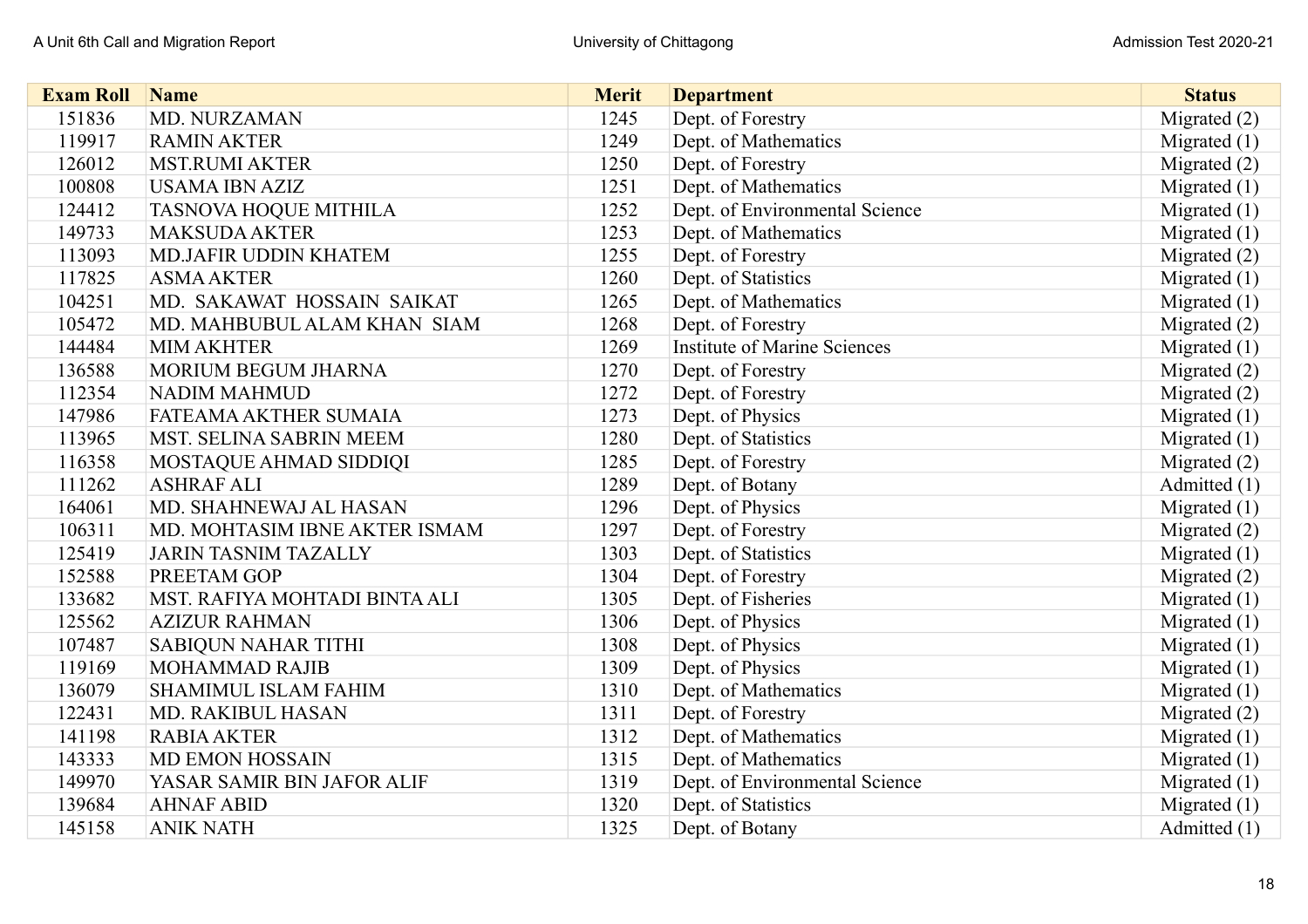| <b>Exam Roll</b> | <b>Name</b>                 | <b>Merit</b> | <b>Department</b>                   | <b>Status</b>  |
|------------------|-----------------------------|--------------|-------------------------------------|----------------|
| 123472           | <b>ARAFATH BIN AZIZ</b>     | 1326         | Dept. of Environmental Science      | Migrated $(1)$ |
| 163716           | <b>ASHIKUR RAHMAN</b>       | 1327         | Dept. of Physics                    | Migrated $(1)$ |
| 166865           | <b>UMME TASNIM</b>          | 1328         | <b>Institute of Marine Sciences</b> | Migrated $(1)$ |
| 136627           | <b>IMON HOSSAIN</b>         | 1330         | Dept. of Mathematics                | Migrated (1)   |
| 123184           | <b>UMMAY AYMAN TUSHE</b>    | 1335         | Dept. of Mathematics                | Migrated $(1)$ |
| 143464           | M.M. MEHEDI HASAN           | 1340         | Dept. of Mathematics                | Migrated $(1)$ |
| 110701           | <b>SABIQUN NAHAR</b>        | 1341         | Dept. of Physics                    | Migrated $(1)$ |
| 112947           | <b>ADRITA BISWAS</b>        | 1342         | Dept. of Physics                    | Migrated $(1)$ |
| 153419           | <b>AYSHA NASRIN RESHMA</b>  | 1343         | Dept. of Mathematics                | Migrated $(1)$ |
| 101111           | <b>MARJANA AFRIN</b>        | 1344         | Dept. of Environmental Science      | Migrated $(1)$ |
| 139632           | <b>MIRZA RUBAID BEG</b>     | 1350         | Dept. of Environmental Science      | Admitted (2)   |
| 102854           | <b>MIZANUR RAHMAN</b>       | 1352         | Dept. of Fisheries                  | Admitted (2)   |
| 123950           | <b>NELOY DATTA</b>          | 1358         | Dept. of Environmental Science      | Admitted (2)   |
| 153880           | <b>JULIAN AHMMED SHAKIB</b> | 1359         | Dept. of Mathematics                | Admitted (2)   |
| 103241           | <b>MD.NAIMUDDIN SIMOON</b>  | 1360         | Dept. of Physics                    | Admitted (2)   |
| 165939           | <b>MST. ARJU ARA</b>        | 1362         | Dept. of Fisheries                  | Admitted (2)   |
| 137543           | CHOWDHURY MD. MONSUR ELAHI  | 1363         | Dept. of Physics                    | Admitted (2)   |
| 113798           | <b>ROWNAK ANJUM</b>         | 1373         | Dept. of Physics                    | Admitted (2)   |
| 101036           | MD. FAKHRUL ISLAM           | 1375         | Dept. of Fisheries                  | Admitted (2)   |
| 103620           | HAFIZA FERDOUSI RUKU        | 1377         | Dept. of Statistics                 | Admitted (2)   |
| 163635           | ABU TALHA CHOWDHURY         | 1379         | Dept. of Physics                    | Admitted (2)   |
| 149131           | <b>DIA PARVIN</b>           | 1386         | Dept. of Environmental Science      | Admitted (2)   |
| 112592           | <b>FOISAL AHMMAD</b>        | 1387         | Dept. of Physics                    | Admitted (2)   |
| 127787           | <b>SHAKILA AKTAR</b>        | 1389         | Dept. of Soil Science               | Admitted (2)   |
| 124171           | <b>MD. SAKIB KHAN</b>       | 1392         | Dept. of Fisheries                  | Migrated $(1)$ |
| 108371           | <b>MD. YEASIN ALAM</b>      | 1394         | Dept. of Mathematics                | Admitted (2)   |
| 156882           | <b>KARIMA ISLAM</b>         | 1397         | Dept. of Physics                    | Admitted (2)   |
| 162535           | <b>SUMAIYA ALIM PAYEL</b>   | 1399         | Dept. of Physics                    | Admitted (2)   |
| 132076           | MD. NIAZUL ISLAM ROKY       | 1401         | Dept. of Physics                    | Admitted (2)   |
| 130745           | MD. SADMAN AL-TASIN         | 1402         | Dept. of Fisheries                  | Migrated $(1)$ |
| 119038           | MD. SOHEL RANA              | 1406         | Dept. of Mathematics                | Admitted (2)   |
| 130679           | <b>MAHMUDUL HASAN NOMAN</b> | 1408         | Dept. of Physics                    | Admitted (2)   |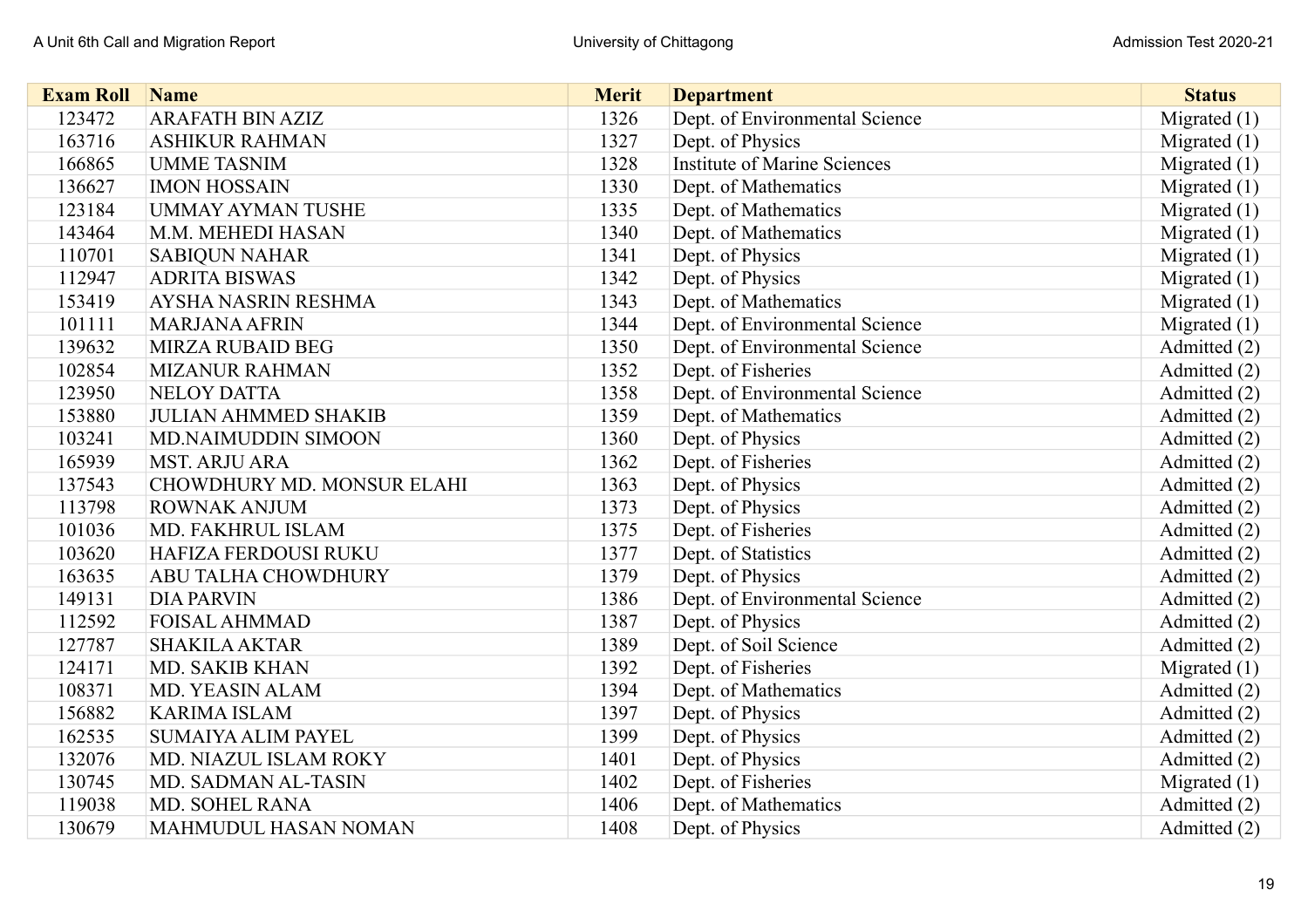| <b>Exam Roll</b> | Name                             | <b>Merit</b> | <b>Department</b>                   | <b>Status</b>  |
|------------------|----------------------------------|--------------|-------------------------------------|----------------|
| 119127           | MD. AKRAMUL KABIR                | 1409         | Dept. of Botany                     | Admitted (2)   |
| 134852           | <b>SAZID SHAHJALAL</b>           | 1413         | Dept. of Fisheries                  | Migrated $(1)$ |
| 133370           | <b>MANOSH KANTI TALUKDAR</b>     | 1417         | Dept. of Zoology                    | Admitted (2)   |
| 143582           | MD. SHAIFUL ISLAM                | 1421         | Dept. of Physics                    | Admitted (2)   |
| 155904           | NUSRAT JAHAN MONIA               | 1429         | Dept. of Mathematics                | Admitted (2)   |
| 103665           | <b>TITHI SHARMA</b>              | 1430         | Dept. of Environmental Science      | Admitted (2)   |
| 157214           | <b>SYED ANASUL HUDA</b>          | 1433         | Dept. of Environmental Science      | Admitted (2)   |
| 142447           | <b>ASHIKUR RAHMAN</b>            | 1434         | Dept. of Physics                    | Admitted (2)   |
| 154915           | ALI AHASAN MD.MUJAHID            | 1435         | Dept. of Fisheries                  | Migrated (1)   |
| 164439           | <b>IRFAN HASAN</b>               | 1436         | Dept. of Physics                    | Admitted (2)   |
| 116315           | <b>RAIHAN UDDIN</b>              | 1439         | Dept. of Mathematics                | Admitted (2)   |
| 112578           | MD. SALAH AHMMAD                 | 1444         | Dept. of Physics                    | Admitted (2)   |
| 111858           | TAHAMINA MARIA ARNI              | 1446         | Dept. of Environmental Science      | Admitted (2)   |
| 104427           | <b>MD.REFAT</b>                  | 1448         | Dept. of Physics                    | Admitted (2)   |
| 110878           | <b>MD. ILIOUS HOSSAIN</b>        | 1449         | <b>Institute of Marine Sciences</b> | Migrated $(1)$ |
| 131777           | SAMSUNNAHAR MOYNA                | 1453         | Dept. of Mathematics                | Admitted (2)   |
| 135596           | <b>PIYAS MAJUMDER</b>            | 1455         | Dept. of Mathematics                | Admitted (2)   |
| 141782           | <b>JANNATUL FERDAUS PRIYA</b>    | 1457         | Dept. of Environmental Science      | Admitted (2)   |
| 119650           | SHANJIDA RAHMAN TALUKDER MITHILA | 1458         | Dept. of Physics                    | Admitted (2)   |
| 134565           | <b>RABBI</b>                     | 1459         | Dept. of Mathematics                | Admitted (2)   |
| 114317           | <b>NAIMA JEBIN</b>               | 1460         | Dept. of Mathematics                | Admitted (2)   |
| 167864           | MD. IMRAN HOSEN                  | 1461         | <b>Institute of Marine Sciences</b> | Migrated $(1)$ |
| 120677           | <b>SUMAIYA ALAM</b>              | 1462         | Dept. of Environmental Science      | Admitted (2)   |
| 128905           | <b>OLIUR RAHMAN</b>              | 1466         | Dept. of Statistics                 | Admitted (2)   |
| 118407           | <b>NUR HOSSAIN</b>               | 1470         | Dept. of Physics                    | Admitted (2)   |
| 136156           | <b>SHOMMOWDIP SEN GUPTA</b>      | 1472         | Dept. of Fisheries                  | Migrated $(1)$ |
| 127574           | <b>MD. RAKIBUL ISLAM</b>         | 1478         | Dept. of Fisheries                  | Migrated $(2)$ |
| 106471           | MD. BELAL                        | 1479         | Dept. of Physics                    | Admitted (2)   |
| 140288           | <b>HOMAIRA NESHAT</b>            | 1484         | Dept. of Physics                    | Admitted (2)   |
| 123888           | <b>MD. KHALID HASAN</b>          | 1485         | <b>Institute of Marine Sciences</b> | Migrated $(1)$ |
| 153722           | <b>SUMAIYA JAHAN SUCHI</b>       | 1488         | Dept. of Environmental Science      | Migrated $(1)$ |
| 129784           | <b>SHADIA SHARMEEN DRISTY</b>    | 1490         | Dept. of Environmental Science      | Migrated $(1)$ |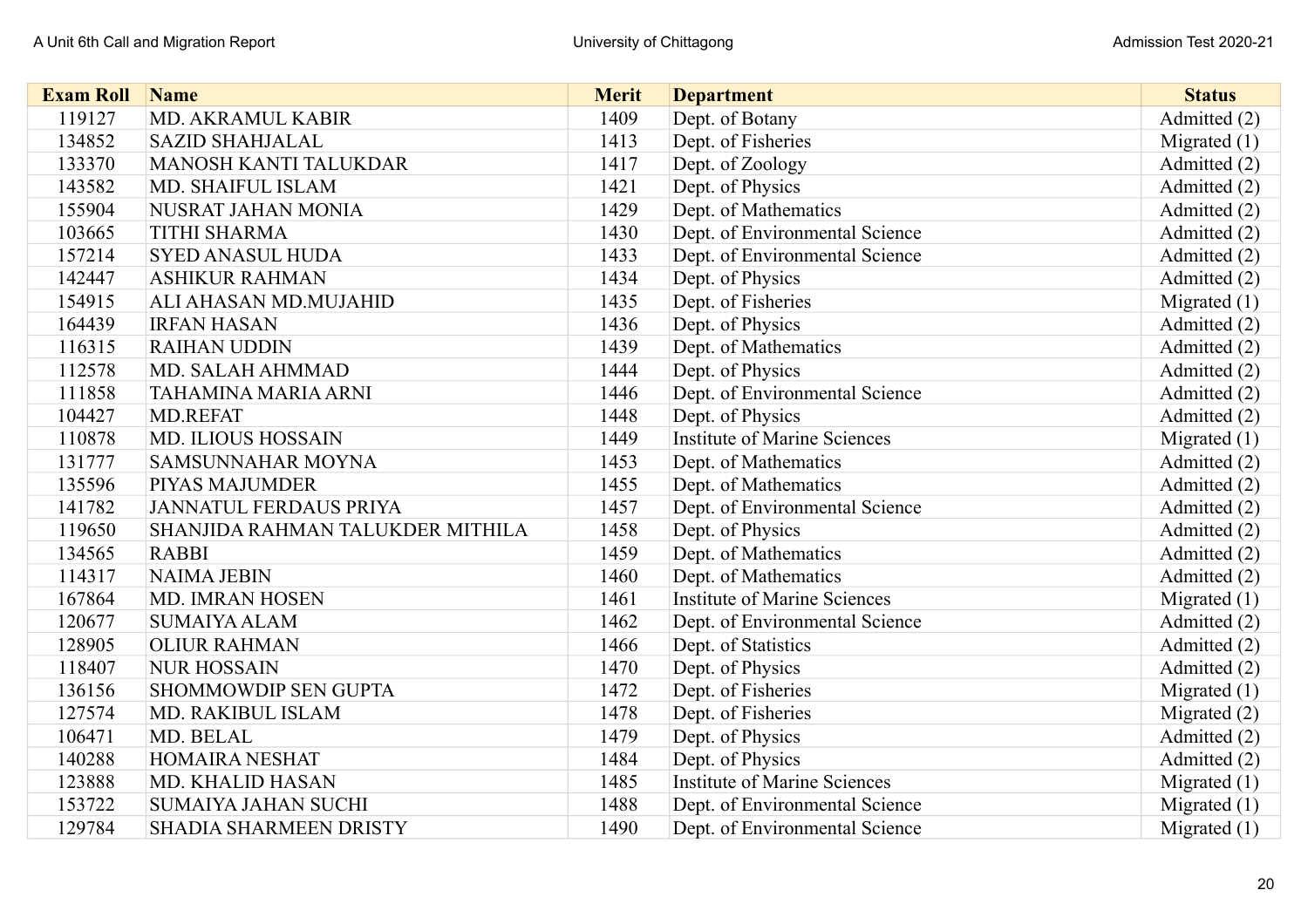| <b>Exam Roll</b> | Name                            | <b>Merit</b> | <b>Department</b>                   | <b>Status</b>  |
|------------------|---------------------------------|--------------|-------------------------------------|----------------|
| 160722           | MD. REZWANUL HAQUE              | 1492         | Dept. of Physics                    | Admitted (2)   |
| 128533           | SADIKUN NAHAR SUCHANA           | 1493         | <b>Institute of Marine Sciences</b> | Migrated (1)   |
| 149947           | <b>DIPTA DEY</b>                | 1494         | <b>Institute of Marine Sciences</b> | Migrated (1)   |
| 124422           | EFTIMA JAYNAB ESHPA             | 1503         | Dept. of Statistics                 | Admitted (2)   |
| 142826           | MOHAMMAD RIADUL HAMID           | 1507         | Dept. of Mathematics                | Admitted (2)   |
| 105670           | <b>WAHEDUL MUSTAFA SHAHEEN</b>  | 1520         | Dept. of Statistics                 | Admitted (2)   |
| 107371           | <b>MOBASSER AHMED NABIL</b>     | 1535         | Dept. of Physics                    | Admitted (2)   |
| 120455           | MD. APEL MIYA                   | 1537         | Dept. of Mathematics                | Admitted (2)   |
| 126619           | <b>JANNATUL FERDOUS</b>         | 1545         | Dept. of Statistics                 | Admitted (2)   |
| 141129           | <b>TASNIA FAIROZ HASAN</b>      | 1546         | Dept. of Physics                    | Admitted (2)   |
| 137906           | <b>SAMEHA FATEMA</b>            | 1551         | Dept. of Statistics                 | Admitted (2)   |
| 109486           | SANJANA AZAM EMA                | 1552         | Dept. of Statistics                 | Admitted (2)   |
| 116762           | MOSAMMAT ISMAT ARA KHANOM TUSMI | 1554         | Dept. of Mathematics                | Admitted (2)   |
| 115385           | <b>UMME SALMA</b>               | 1555         | Dept. of Mathematics                | Admitted (2)   |
| 162466           | <b>ISHRAT JAHAN MIM</b>         | 1559         | Dept. of Physics                    | Admitted (2)   |
| 161066           | <b>ASMA BINTE ABBAS</b>         | 1562         | Dept. of Environmental Science      | Migrated (1)   |
| 162245           | NUSRAT SIDDIKA RUZA             | 1565         | Dept. of Fisheries                  | Migrated $(1)$ |
| 150259           | <b>TASLIMA AKTER</b>            | 1567         | Dept. of Fisheries                  | Migrated (2)   |
| 153443           | <b>SANJIDA RAHMAN</b>           | 1568         | Dept. of Mathematics                | Admitted (2)   |
| 129575           | TANZIYA SULTANA SAIKA           | 1569         | Dept. of Environmental Science      | Migrated (1)   |
| 118936           | MOST. SURAIYA YASMIN BITHI      | 1571         | Dept. of Physics                    | Migrated (1)   |
| 125850           | PRIYANTI SAHA ARCHI             | 1575         | Dept. of Zoology                    | Admitted (2)   |
| 152195           | MOHOTARIMA AKTER                | 1577         | Dept. of Physics                    | Migrated (1)   |
| 107947           | <b>BAYAZID AL ASIF</b>          | 1581         | Dept. of Mathematics                | Admitted (2)   |
| 153717           | <b>LITON MIA</b>                | 1583         | Dept. of Mathematics                | Admitted (2)   |
| 105860           | MD. MINHAZUL HASAN              | 1597         | Dept. of Physics                    | Migrated $(1)$ |
| 108945           | <b>MD NAZMUS SAKIB</b>          | 1602         | Dept. of Physics                    | Migrated $(1)$ |
| 142069           | <b>MD. REFAT ULLAH</b>          | 1605         | Dept. of Mathematics                | Admitted (2)   |
| 138062           | NAYON CHANDRA SINGHA            | 1608         | <b>Institute of Marine Sciences</b> | Migrated $(1)$ |
| 141943           | MOHAMMAD MUNTASIR ISLAM         | 1610         | Dept. of Statistics                 | Admitted (2)   |
| 120907           | <b>HANNAN UDDIN</b>             | 1611         | Dept. of Mathematics                | Admitted (2)   |
| 140001           | <b>MD. ASADULLAH</b>            | 1612         | Dept. of Fisheries                  | Migrated (2)   |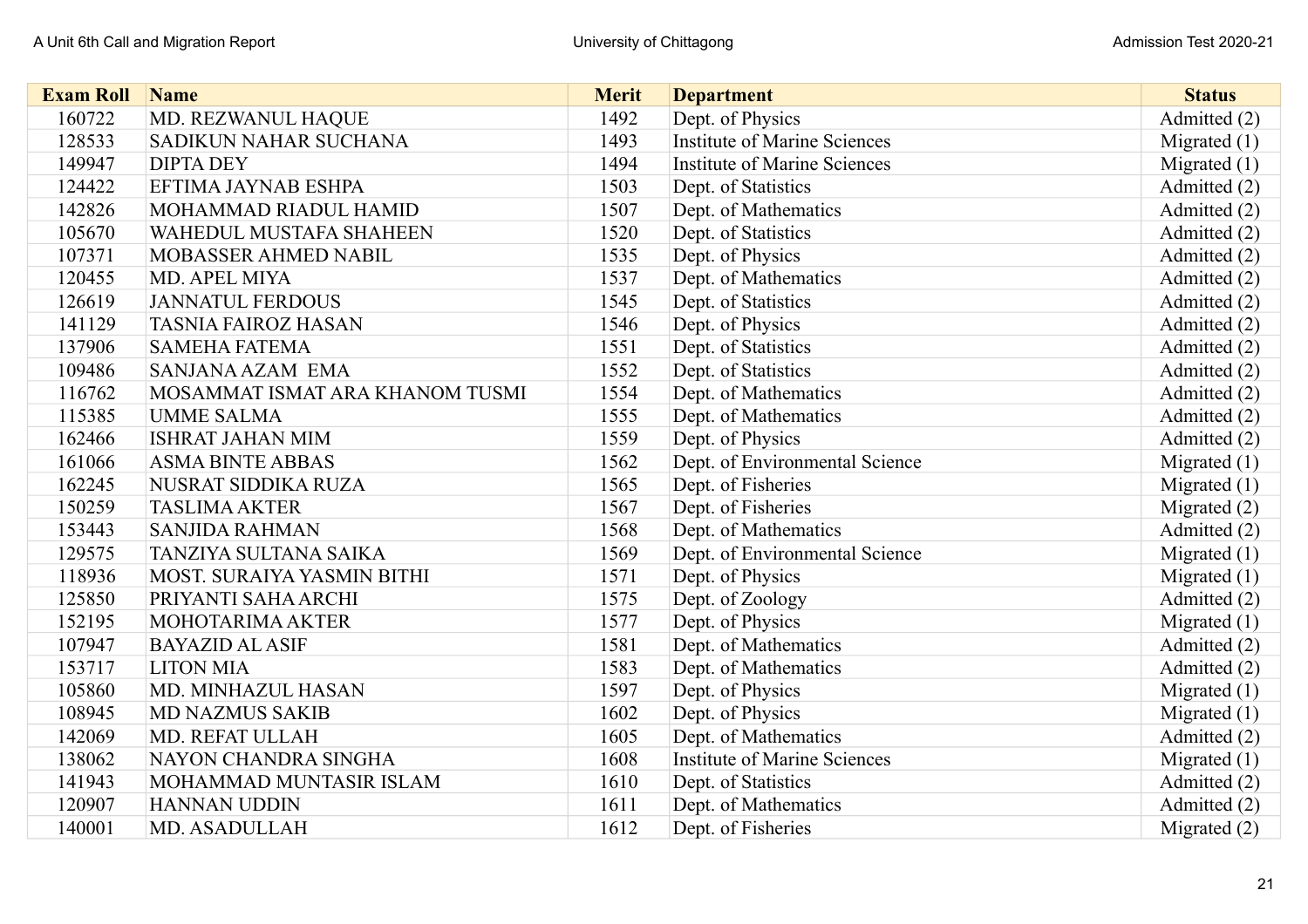| <b>Exam Roll</b> | Name                              | <b>Merit</b> | <b>Department</b>                   | <b>Status</b>  |
|------------------|-----------------------------------|--------------|-------------------------------------|----------------|
| 134984           | <b>ASMA UL HUSNA</b>              | 1614         | Dept. of Physics                    | Migrated (1)   |
| 126460           | <b>CHANCHOL PODDER</b>            | 1616         | Dept. of Physics                    | Migrated $(1)$ |
| 128099           | <b>UMME MUNTAHA</b>               | 1617         | Dept. of Statistics                 | Admitted (2)   |
| 148672           | <b>ESAHAQ ALI</b>                 | 1618         | Dept. of Soil Science               | Admitted (2)   |
| 140855           | <b>JOBAIDA NAHAR</b>              | 1621         | Dept. of Physics                    | Migrated $(1)$ |
| 139207           | MD. SAIF ISLAM RATUL              | 1622         | Dept. of Environmental Science      | Migrated (2)   |
| 130263           | RAYHAN HOSSAIN BHUIYAN            | 1623         | Dept. of Physics                    | Migrated $(1)$ |
| 138592           | <b>MST. ISRAT JAHAN MEHEK</b>     | 1624         | Dept. of Environmental Science      | Migrated (1)   |
| 135947           | <b>SHOWN SARMA JOY</b>            | 1627         | Dept. of Physics                    | Migrated (1)   |
| 144324           | <b>MAISHA NOOR</b>                | 1628         | Dept. of Environmental Science      | Migrated (1)   |
| 161821           | <b>ALEYA FERDOUS</b>              | 1639         | <b>Institute of Marine Sciences</b> | Migrated (1)   |
| 148925           | <b>MD. LUTFOR RAHMAN</b>          | 1641         | Dept. of Soil Science               | Admitted (2)   |
| 105356           | MD. SHORIFUL ISLAM                | 1642         | Dept. of Mathematics                | Migrated $(1)$ |
| 133106           | <b>JUNNATUL FERDOSH AKHI MONI</b> | 1644         | <b>Institute of Marine Sciences</b> | Migrated (1)   |
| 114613           | MST. MEHERUNNESA AKTER SUBORNA    | 1656         | <b>Institute of Marine Sciences</b> | Migrated $(1)$ |
| 142105           | HASNAT ZAMAN PRANTO               | 1657         | Dept. of Fisheries                  | Migrated (1)   |
| 147884           | <b>MD. ALIF AL WASEE</b>          | 1659         | Dept. of Fisheries                  | Migrated (2)   |
| 113169           | <b>MST. TANZINA AKTER</b>         | 1661         | Dept. of Statistics                 | Admitted (2)   |
| 150591           | <b>TAZIN AHMED CHOWDHURY</b>      | 1666         | Dept. of Physics                    | Migrated (1)   |
| 101502           | <b>JOY DEV DAS</b>                | 1667         | <b>Institute of Marine Sciences</b> | Migrated (2)   |
| 109146           | <b>ASIF AL NAEEM</b>              | 1669         | Dept. of Physics                    | Migrated $(1)$ |
| 106099           | MOHAMMAD ADIB ABRAR               | 1670         | Dept. of Statistics                 | Admitted (2)   |
| 124517           | <b>UMME FATIMA</b>                | 1686         | Dept. of Mathematics                | Migrated $(1)$ |
| 107634           | <b>MD. ABDUL KADER</b>            | 1687         | Dept. of Physics                    | Migrated $(1)$ |
| 152875           | <b>SABRINA SARMIN</b>             | 1688         | Dept. of Mathematics                | Migrated (1)   |
| 114063           | MD: ALAUDDIN                      | 1690         | Dept. of Environmental Science      | Migrated (2)   |
| 138317           | <b>TOURSHA KHAN CHY</b>           | 1691         | Dept. of Physics                    | Migrated (1)   |
| 148920           | <b>SHARMINA AKTER</b>             | 1692         | Dept. of Soil Science               | Admitted (2)   |
| 123710           | <b>MD. ROMAN AHAEMED</b>          | 1694         | Dept. of Statistics                 | Admitted (2)   |
| 166124           | MD. SABUJ MIA                     | 1695         | Dept. of Statistics                 | Admitted (2)   |
| 119097           | <b>MOSTOFA SAROWAR</b>            | 1696         | Dept. of Environmental Science      | Migrated (2)   |
| 116790           | FAHIM UDDIN SIFAT                 | 1699         | Dept. of Physics                    | Migrated $(1)$ |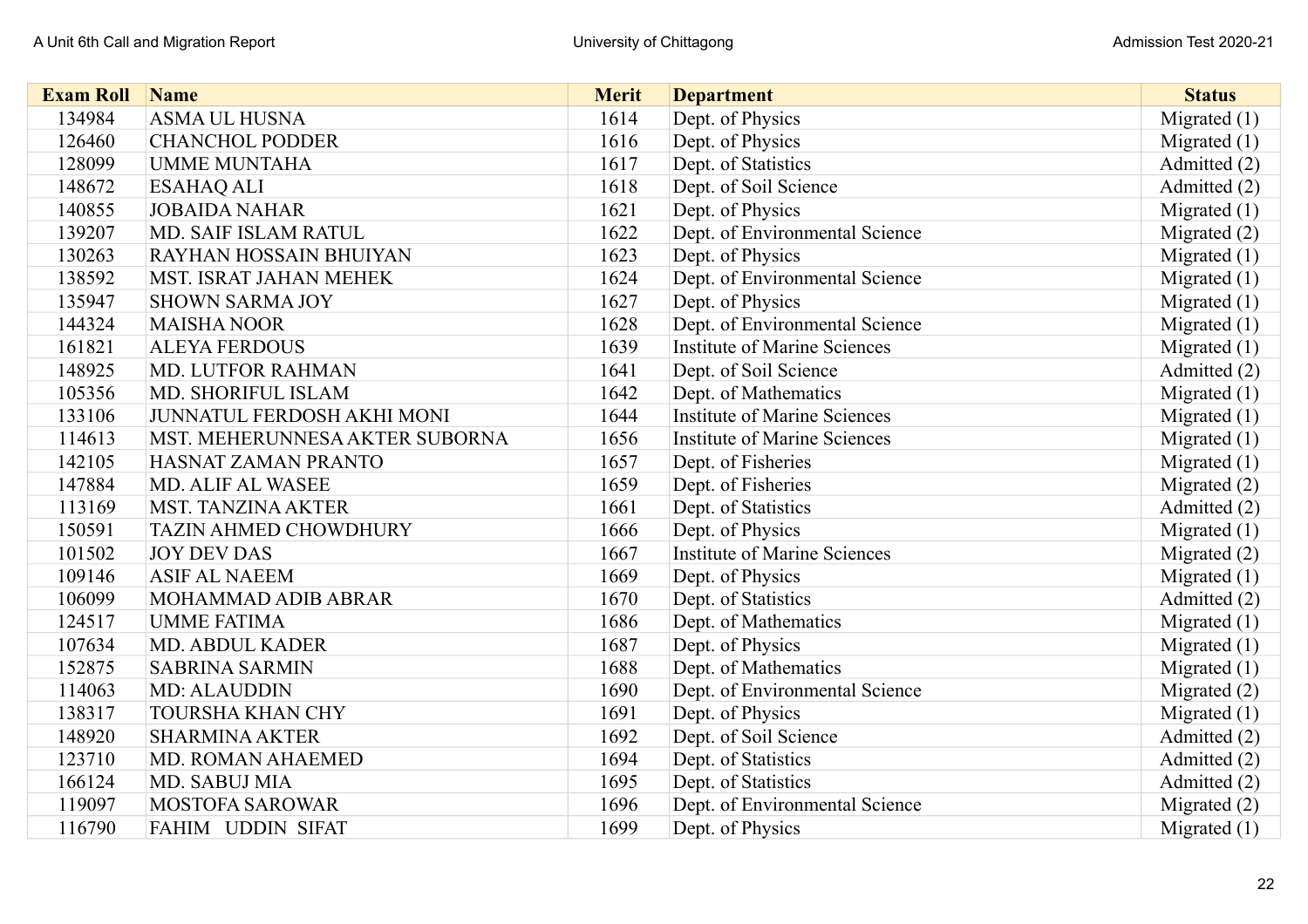| <b>Exam Roll</b> | <b>Name</b>                 | <b>Merit</b> | <b>Department</b>                   | <b>Status</b>  |
|------------------|-----------------------------|--------------|-------------------------------------|----------------|
| 146863           | MD. NAZMUL HOQUE            | 1701         | Dept. of Mathematics                | Migrated $(1)$ |
| 142837           | MD. SHARIFUL ISLAM          | 1702         | Dept. of Botany                     | Admitted (2)   |
| 140243           | <b>MD. ABU TAHER</b>        | 1706         | Dept. of Physics                    | Migrated $(1)$ |
| 142882           | <b>SIAM AHMMED</b>          | 1709         | Dept. of Mathematics                | Migrated $(1)$ |
| 149836           | MD. SHADMAN HOSSAIN         | 1710         | <b>Institute of Marine Sciences</b> | Migrated $(1)$ |
| 164492           | MD. SHAIDUZZAMAN            | 1711         | Dept. of Psychology                 | Admitted (2)   |
| 120237           | MALIHA FAROOQUE BENTE BONNA | 1712         | Dept. of Botany                     | Admitted (2)   |
| 118637           | NISHAT TASNIM CHAYTI        | 1713         | Dept. of Statistics                 | Admitted (2)   |
| 106144           | PRATIK DATTA                | 1715         | Dept. of Environmental Science      | Migrated $(1)$ |
| 144384           | <b>ISRAT JERIN ESHA</b>     | 1720         | Dept. of Statistics                 | Admitted (2)   |
| 102267           | <b>TAHMINA NASRIN</b>       | 1721         | Dept. of Physics                    | Migrated $(1)$ |
| 127037           | FABIHA JANNAT TISHA         | 1722         | Dept. of Physics                    | Migrated $(1)$ |
| 154849           | MD. SHISHU FAYSAL           | 1729         | Dept. of Mathematics                | Migrated $(1)$ |
| 162589           | <b>MD AL AMIN</b>           | 1734         | Dept. of Statistics                 | Admitted (2)   |
| 124430           | <b>MD.MIRAZ KHAN</b>        | 1735         | Dept. of Botany                     | Admitted (2)   |
| 107043           | MAISHA ANJUM ANIKA          | 1736         | Dept. of Statistics                 | Migrated $(1)$ |
| 165880           | MD. ARAFAT HOSSEN MAHED     | 1737         | Dept. of Fisheries                  | Migrated (2)   |
| 125500           | <b>ADNAN AHMED SABBIR</b>   | 1738         | Dept. of Physics                    | Migrated $(1)$ |
| 108780           | <b>HOSSAIN ASIF IQBAL</b>   | 1742         | Dept. of Physics                    | Migrated (1)   |
| 102346           | MOHAMMED ATIKUR RAHAMAN     | 1745         | Dept. of Environmental Science      | Migrated (2)   |
| 162250           | <b>SHEPON SARKAR</b>        | 1746         | Dept. of Botany                     | Admitted (2)   |
| 102139           | <b>SUMAYA ISLAM SUCHI</b>   | 1749         | Dept. of Physics                    | Migrated $(1)$ |
| 147276           | <b>RIMA</b>                 | 1757         | Dept. of Statistics                 | Migrated $(1)$ |
| 148982           | <b>RAJU AHAMMAD</b>         | 1768         | Dept. of Environmental Science      | Migrated $(2)$ |
| 166457           | <b>ANANDA ROY</b>           | 1773         | Dept. of Physics                    | Migrated $(1)$ |
| 141849           | HRIDOY CHANDRA SARKER       | 1781         | Dept. of Statistics                 | Migrated $(1)$ |
| 102228           | <b>JAKIA SULTANA</b>        | 1783         | Dept. of Physics                    | Migrated $(1)$ |
| 146989           | <b>MD. ABDUR NUR</b>        | 1786         | Dept. of Soil Science               | Admitted (2)   |
| 155568           | <b>RAFIQUL ISLAM</b>        | 1789         | Dept. of Physics                    | Migrated $(1)$ |
| 163214           | MD. ASHIKUL ISLAM           | 1791         | <b>Institute of Marine Sciences</b> | Migrated $(1)$ |
| 127144           | MEER SALSABIL FABIHA        | 1792         | Dept. of Physics                    | Migrated $(1)$ |
| 125587           | <b>MAHEDI HASAN</b>         | 1794         | Dept. of Statistics                 | Migrated $(1)$ |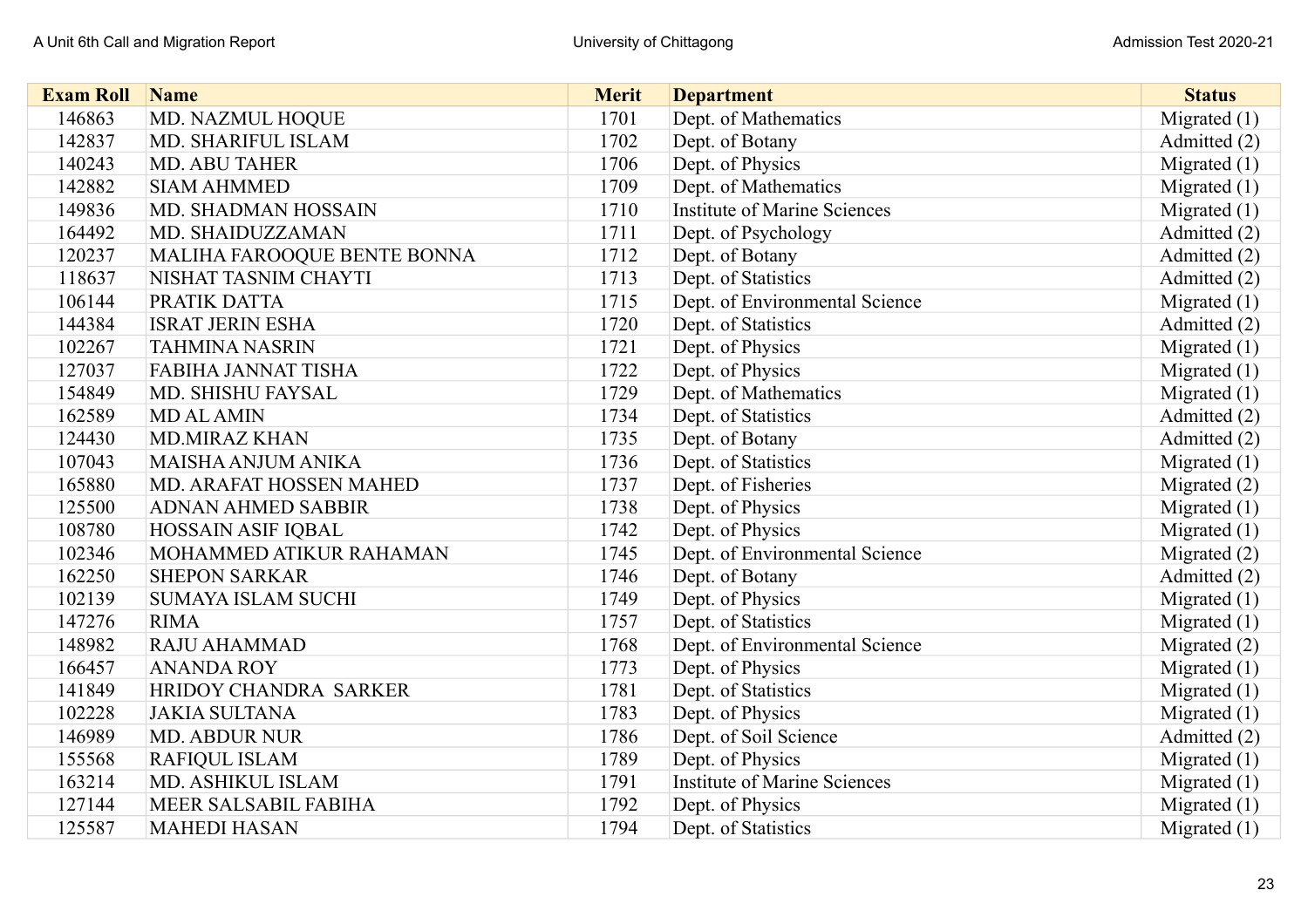| <b>Exam Roll</b> | <b>Name</b>                  | <b>Merit</b> | <b>Department</b>                   | <b>Status</b>  |
|------------------|------------------------------|--------------|-------------------------------------|----------------|
| 124696           | <b>KAZI TASFIA UMMEHONEY</b> | 1796         | Dept. of Physics                    | Migrated (1)   |
| 136297           | <b>ESRAT JANNAT EMO</b>      | 1797         | <b>Institute of Marine Sciences</b> | Migrated $(2)$ |
| 134540           | A. R. M. MAHFUZUR RAHMAN     | 1799         | Dept. of Physics                    | Migrated $(1)$ |
| 118101           | <b>FARZANA NARGIS</b>        | 1802         | Dept. of Statistics                 | Migrated $(1)$ |
| 134690           | MS. SEYMA AKTER RIKTA        | 1804         | Dept. of Soil Science               | Migrated $(1)$ |
| 129187           | <b>MD. RIFAT MOLLA</b>       | 1805         | Dept. of Physics                    | Migrated $(1)$ |
| 154233           | MD. MONIRUZZAMAN LIMON       | 1807         | Dept. of Soil Science               | Migrated $(1)$ |
| 112466           | SADIA AFROZ                  | 1809         | Dept. of Physics                    | Migrated (1)   |
| 140100           | <b>NOSHIN TABASSUM</b>       | 1812         | Dept. of Statistics                 | Migrated (1)   |
| 101326           | <b>MYNUL HASAN RIYAZ</b>     | 1814         | Dept. of Physics                    | Migrated (1)   |
| 117776           | <b>ROKONUZZAMAN</b>          | 1815         | Dept. of Botany                     | Admitted (2)   |
| 146581           | <b>MAEASHA ISLAM OYSHE</b>   | 1820         | Dept. of Mathematics                | Migrated (1)   |
| 109871           | RAFIA SALMA                  | 1821         | Dept. of Environmental Science      | Migrated $(1)$ |
| 132033           | <b>ARIF RAIHAN SHARIF</b>    | 1822         | Dept. of Physics                    | Migrated $(1)$ |
| 167543           | MD. AKASH                    | 1823         | Dept. of Soil Science               | Migrated $(1)$ |
| 157776           | <b>SADMAN SAKIB</b>          | 1825         | <b>Institute of Marine Sciences</b> | Migrated (2)   |
| 168104           | <b>ABIDUR RAHMAN</b>         | 1829         | Dept. of Statistics                 | Migrated $(1)$ |
| 105650           | A S M TAUHID RAHMAN          | 1833         | Dept. of Physics                    | Migrated (1)   |
| 108813           | MD. HABIB MIAH               | 1839         | Dept. of Botany                     | Admitted (2)   |
| 111403           | <b>JANNATUL FERDAUS RAFA</b> | 1844         | Dept. of Mathematics                | Migrated $(1)$ |
| 100653           | ROWNAK JAHAN SUMAIYA         | 1846         | <b>Institute of Marine Sciences</b> | Migrated (2)   |
| 111104           | <b>KOUSHIK HOSSAIN</b>       | 1850         | Dept. of Physics                    | Migrated $(1)$ |
| 107815           | <b>JANNATUL MAOWA</b>        | 1856         | Dept. of Physics                    | Migrated (1)   |
| 134501           | MD. JAHIDUL ISLAM            | 1857         | Dept. of Statistics                 | Migrated (1)   |
| 168061           | S. M. NAHID UDDIN            | 1858         | Dept. of Statistics                 | Migrated (1)   |
| 111581           | <b>SOBUJ HOSSAIN</b>         | 1859         | Dept. of Soil Science               | Migrated $(1)$ |
| 124100           | PRITAM MONDAL                | 1861         | Dept. of Physics                    | Migrated (1)   |
| 162394           | <b>ARIF MIA</b>              | 1866         | Dept. of Statistics                 | Migrated $(1)$ |
| 151409           | RAHUL CHANDRA MAJUMDER       | 1868         | Dept. of Physics                    | Migrated $(2)$ |
| 104235           | MOHAMMAD TANVIR HOSSEN       | 1874         | Dept. of Botany                     | Admitted (2)   |
| 111716           | MD. LIPON MIA                | 1875         | Dept. of Physics                    | Migrated (2)   |
| 139953           | NISHAT ANJUM FARZIN          | 1876         | Dept. of Oceanography               | Migrated $(1)$ |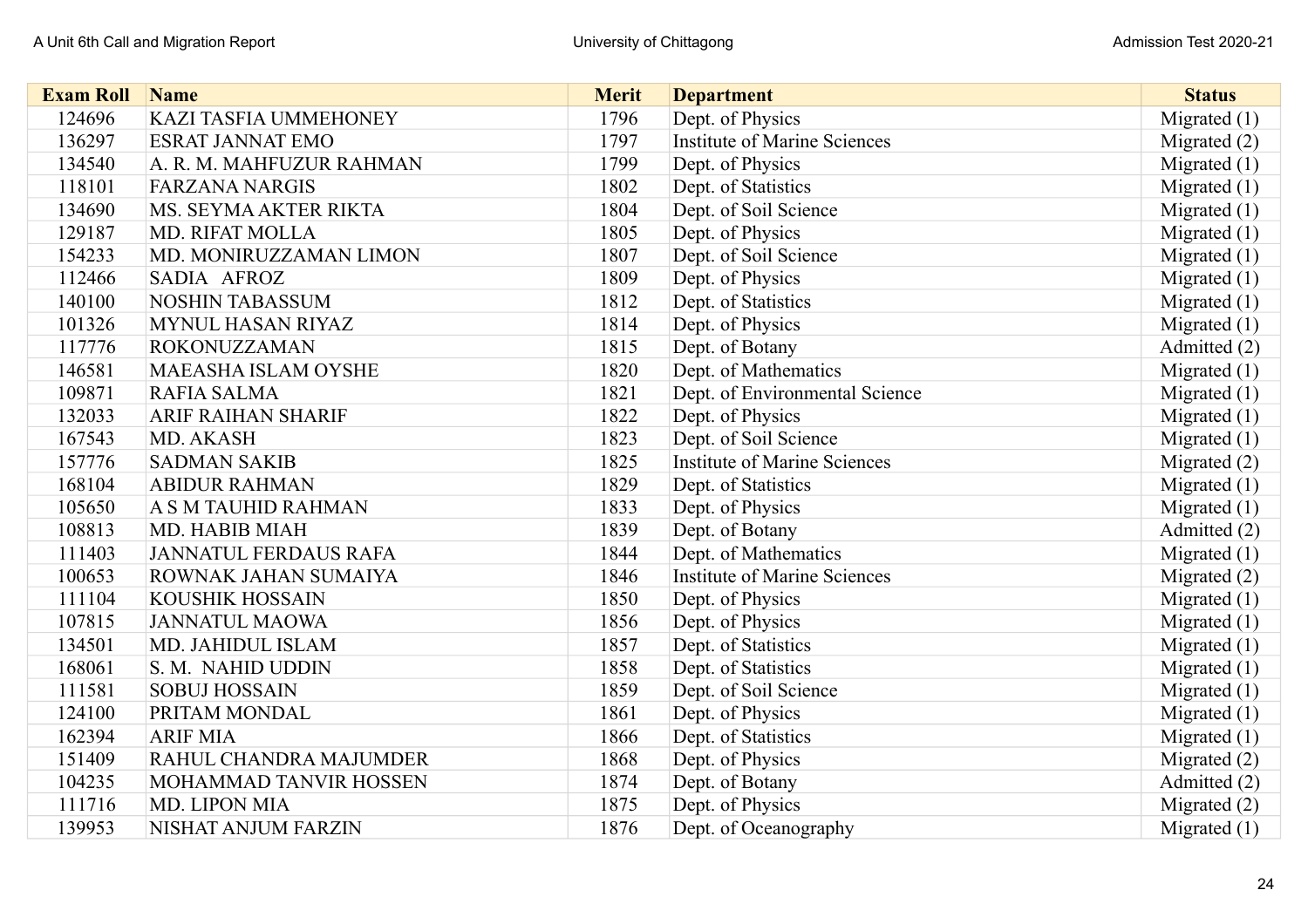| <b>Exam Roll</b> | <b>Name</b>                   | <b>Merit</b> | <b>Department</b>                            | <b>Status</b>  |
|------------------|-------------------------------|--------------|----------------------------------------------|----------------|
| 126450           | ATIQUA ULFAT TUBA             | 1877         | Dept. of Physics                             | Migrated (2)   |
| 127730           | <b>SIAM HOSSEN</b>            | 1880         | <b>Institute of Marine Sciences</b>          | Migrated $(3)$ |
| 106407           | <b>JANNATUL MAWA LUCKY</b>    | 1888         | Dept. of Mathematics                         | Migrated $(1)$ |
| 167380           | <b>MD. RASIDUL HASAN</b>      | 1892         | Dept. of Soil Science                        | Migrated (1)   |
| 132776           | <b>MURSALIN</b>               | 1893         | Dept. of Physics                             | Migrated $(2)$ |
| 152407           | <b>IFAZ RAHMAN</b>            | 1896         | Dept. of Mathematics                         | Migrated $(1)$ |
| 158230           | <b>DIPAON DHALI</b>           | 1899         | Dept. of Soil Science                        | Migrated $(1)$ |
| 120040           | <b>SARA BISWAS</b>            | 1900         | Dept. of Mathematics                         | Migrated $(1)$ |
| 166013           | <b>MD.ASRAFUL OMAR YEAMIN</b> | 1905         | Dept. of Statistics                          | Migrated $(1)$ |
| 163870           | MOHAMMAD IRTEJA HOSSAIN AKIF  | 1906         | Dept. of Soil Science                        | Migrated $(1)$ |
| 121387           | <b>JANNATUL NAIM KARIMA</b>   | 1907         | Dept. of Statistics                          | Migrated $(1)$ |
| 124569           | PRONOY KARMAKAR               | 1911         | Dept. of Statistics                          | Migrated $(1)$ |
| 143479           | MD. ATIKUL HAKIM              | 1912         | <b>Institute of Marine Sciences</b>          | Migrated (3)   |
| 143563           | <b>MAHADI HASAN</b>           | 1916         | Dept. of Mathematics                         | Migrated $(1)$ |
| 126940           | MIM SAHA                      | 1918         | Dept. of Mathematics                         | Migrated $(1)$ |
| 147467           | <b>ABU RAYHAN</b>             | 1929         | Dept. of Botany                              | Admitted (2)   |
| 139937           | <b>SAMIA HOQ MUKTA</b>        | 1930         | Dept. of Soil Science                        | Migrated $(1)$ |
| 129690           | <b>AZIZUL HOQUE TOAHA</b>     | 1933         | <b>Institute of Marine Sciences</b>          | Migrated (2)   |
| 113031           | <b>MOSHIUR RAHMAN</b>         | 1935         | Dept. of Mathematics                         | Migrated (1)   |
| 142983           | <b>ISRAT JAHAN NISA</b>       | 1938         | Dept. of Botany                              | Admitted (2)   |
| 106560           | <b>RIMPA DEY</b>              | 1939         | Dept. of Mathematics                         | Migrated $(1)$ |
| 122567           | <b>ABU SAEID TARA</b>         | 1943         | Dept. of Mathematics                         | Migrated $(1)$ |
| 129388           | <b>MD. RUHUL AMIN</b>         | 1944         | Dept. of Soil Science                        | Migrated $(1)$ |
| 111404           | <b>SADIA ALAM MOON</b>        | 1945         | Dept. of Physics                             | Migrated (2)   |
| 160145           | <b>ABDUL AZIZ</b>             | 1946         | Dept. of Zoology                             | Admitted (2)   |
| 160709           | <b>SOJIB AHMMED</b>           | 1951         | Dept. of Mathematics                         | Migrated $(1)$ |
| 160742           | <b>AL-MAMUN TASIN</b>         | 1954         | Dept. of Mathematics                         | Migrated (1)   |
| 119770           | <b>ALIM KHAN</b>              | 1958         | Dept. of Physics                             | Migrated $(1)$ |
| 157002           | <b>HALIMA SADIA</b>           | 1959         | Dept. of Physics                             | Migrated $(2)$ |
| 157007           | MD. SAKIB AHMMED              | 1961         | Dept. of Mathematics                         | Admitted (3)   |
| 122823           | <b>MD. FARHAD HOSEN</b>       | 1962         | Dept. of Mathematics                         | Admitted (3)   |
| 126770           | <b>NURUL KARIM</b>            | 1965         | Dept. of Geography and Environmental Studies | Admitted (3)   |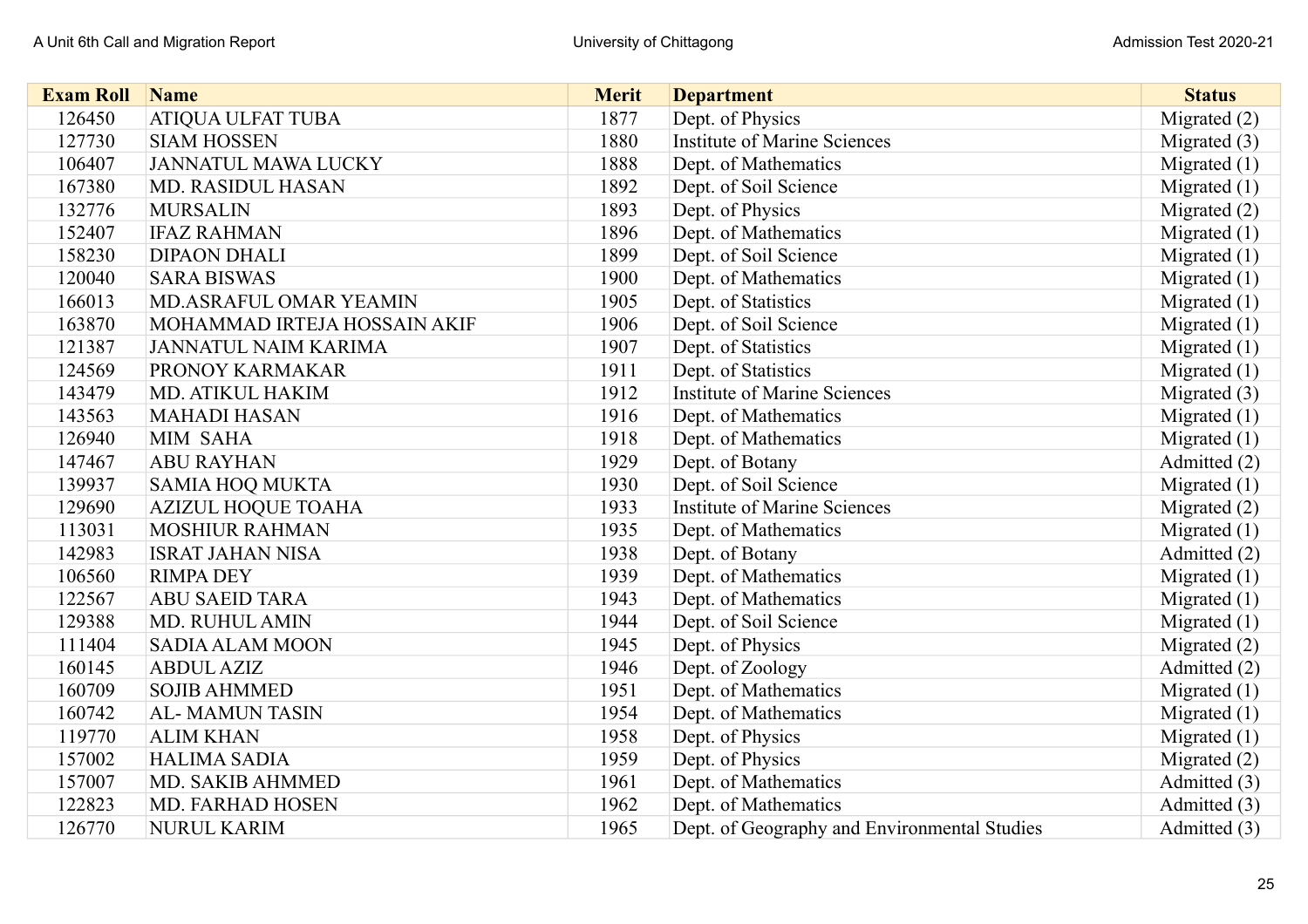| <b>Exam Roll</b> | Name                          | <b>Merit</b> | <b>Department</b>                            | <b>Status</b>  |
|------------------|-------------------------------|--------------|----------------------------------------------|----------------|
| 147423           | MD SUJON MONDAL               | 1966         | Dept. of Physics                             | Migrated $(1)$ |
| 154718           | MD. RAKIBUL HASAN RASEL       | 1970         | <b>Institute of Marine Sciences</b>          | Migrated $(1)$ |
| 122292           | <b>JAFRIN SULTANA SATU</b>    | 1976         | Dept. of Mathematics                         | Admitted (3)   |
| 151220           | <b>SANJIDA AWAL</b>           | 1977         | Dept. of Mathematics                         | Admitted (3)   |
| 143459           | MISHMATUL JANNATH             | 1978         | Dept. of Mathematics                         | Admitted (3)   |
| 149531           | <b>MD. JAHIDUL HAQUE</b>      | 1984         | <b>Institute of Marine Sciences</b>          | Migrated $(1)$ |
| 125276           | <b>MD. HASAN SARKER</b>       | 1986         | Dept. of Mathematics                         | Admitted (3)   |
| 116162           | AFRA SAIYARA RAISA            | 1988         | Dept. of Botany                              | Admitted (3)   |
| 158273           | <b>TABASSUM MAHBUB</b>        | 1993         | Dept. of Geography and Environmental Studies | Admitted (3)   |
| 150415           | <b>UMMALAILA</b>              | 1994         | Dept. of Soil Science                        | Admitted (3)   |
| 156260           | MD. MORSHEDUS SANBIM RIFAT    | 1995         | Dept. of Physics                             | Migrated $(1)$ |
| 101911           | <b>AJHARUL ISLAM</b>          | 1996         | Dept. of Physics                             | Migrated $(1)$ |
| 164476           | <b>MST. SUMAIYA JAHAN</b>     | 1997         | Dept. of Geography and Environmental Studies | Admitted (3)   |
| 158188           | MD. MARAJ HOSSAN              | 2002         | Dept. of Physics                             | Migrated $(1)$ |
| 160053           | MD. SOMRAT HOSSEN             | 2005         | Dept. of Mathematics                         | Admitted (3)   |
| 166572           | MD. SHIMUL                    | 2006         | Dept. of Soil Science                        | Admitted (3)   |
| 102516           | <b>FOYSAL AHAMMED RABBI</b>   | 2008         | Dept. of Soil Science                        | Admitted (3)   |
| 139017           | <b>NOSHIN ISHTIUK</b>         | 2009         | Dept. of Geography and Environmental Studies | Admitted (3)   |
| 102359           | <b>SUMAIA MUNTAHA</b>         | 2011         | Dept. of Physics                             | Migrated $(1)$ |
| 127877           | <b>MAISHA FARJANA MOMO</b>    | 2012         | Dept. of Soil Science                        | Admitted (3)   |
| 103338           | <b>AMINA BEGUM</b>            | 2014         | Dept. of Mathematics                         | Admitted (3)   |
| 152832           | MD. JAHANGIR                  | 2020         | <b>Institute of Marine Sciences</b>          | Migrated $(1)$ |
| 101226           | <b>LABONNO DAS TITHI</b>      | 2021         | Dept. of Physics                             | Migrated $(1)$ |
| 128934           | MINHAJ SHAHRIYAR JISAN        | 2023         | Dept. of Physics                             | Migrated $(1)$ |
| 112984           | <b>TANJIM TASNEEM NAFEESA</b> | 2028         | Dept. of Mathematics                         | Admitted (3)   |
| 111045           | <b>JANNATUL NAIM SIAM</b>     | 2030         | Dept. of Geography and Environmental Studies | Admitted (3)   |
| 150216           | MD. IQBAL HOSEN               | 2037         | Dept. of Physics                             | Migrated $(2)$ |
| 116619           | <b>SAWRUP RANJON NONDI</b>    | 2038         | Dept. of Physics                             | Migrated (2)   |
| 108121           | <b>JANNATUL FERDOUS</b>       | 2044         | Dept. of Statistics                          | Admitted (3)   |
| 132142           | <b>SAYEDA SAMIA HASAN</b>     | 2053         | Dept. of Botany                              | Admitted (3)   |
| 109825           | NISHAT SULTANA JENY           | 2059         | Dept. of Statistics                          | Admitted (3)   |
| 116581           | MD. FARHAD HOSEN FAISAL       | 2064         | Dept. of Statistics                          | Admitted (3)   |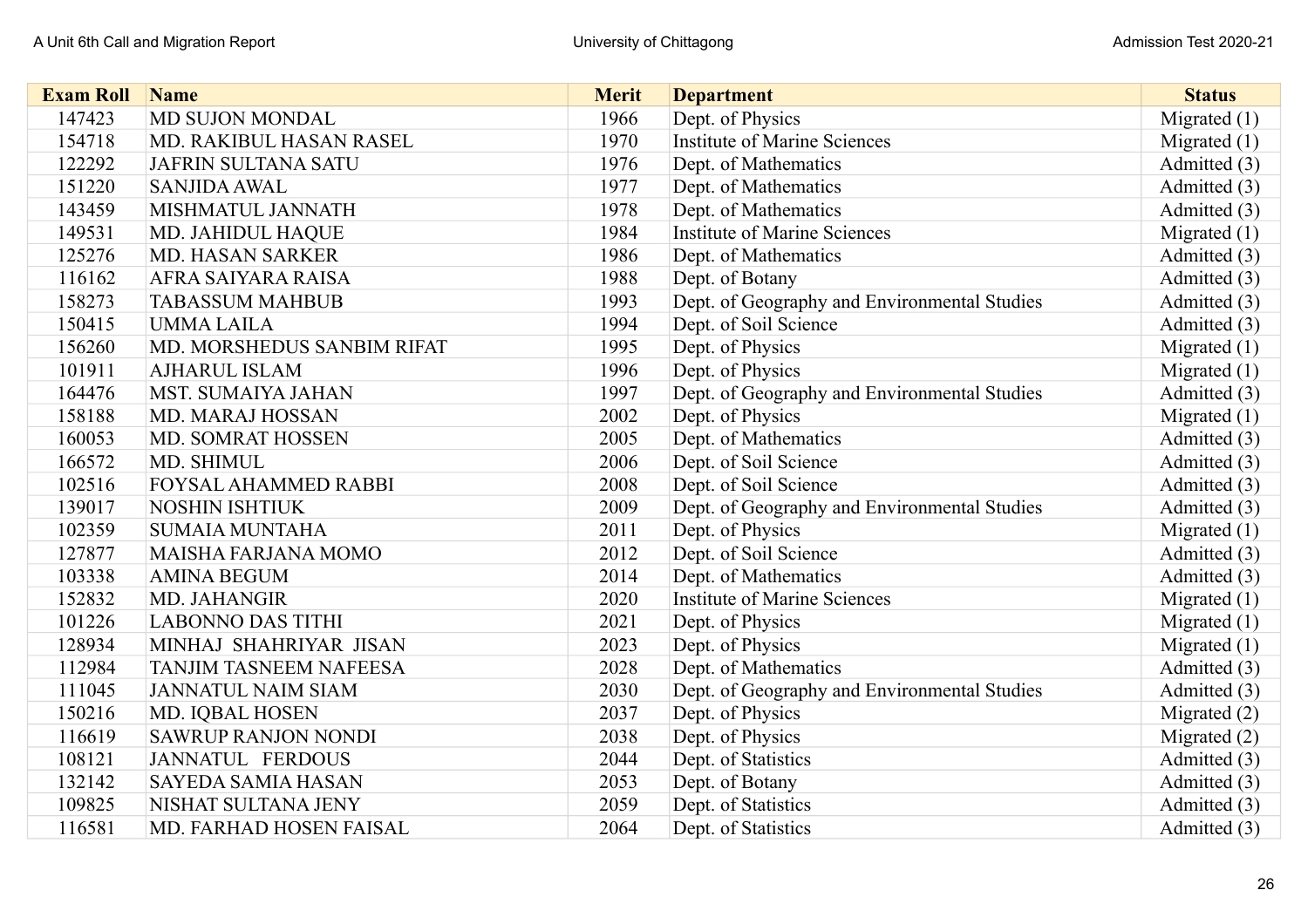| <b>Exam Roll</b> | Name                         | <b>Merit</b> | <b>Department</b>                   | <b>Status</b>  |
|------------------|------------------------------|--------------|-------------------------------------|----------------|
| 125087           | SIRAJUL SALIKEN AION         | 2067         | Dept. of Physics                    | Migrated (2)   |
| 139009           | MD. ABDUL MANNAN             | 2068         | <b>Institute of Marine Sciences</b> | Migrated $(1)$ |
| 121844           | <b>TRISHA MAJUMDER</b>       | 2071         | Dept. of Botany                     | Admitted (3)   |
| 157829           | <b>JOYNUB AKTHER</b>         | 2075         | Dept. of Mathematics                | Migrated $(1)$ |
| 118266           | <b>FALGUNI YASMIN SHAYLA</b> | 2077         | Dept. of Soil Science               | Admitted (3)   |
| 167601           | ASHRAFUL ISLAM RUMMAN        | 2078         | Dept. of Statistics                 | Admitted (3)   |
| 148698           | MD. SAIMUZZAMAN SAKIB        | 2079         | Dept. of Soil Science               | Admitted (3)   |
| 146330           | <b>MOHAMMAD SABIT</b>        | 2080         | Dept. of Oceanography               | Admitted (3)   |
| 148408           | <b>HASIBUL HASAN</b>         | 2081         | Dept. of Statistics                 | Admitted (3)   |
| 124786           | <b>MST. SAMIRA AKTER</b>     | 2082         | Dept. of Soil Science               | Admitted (3)   |
| 103359           | <b>SHARMIN AKTAR SUMI</b>    | 2083         | Dept. of Botany                     | Admitted (3)   |
| 135994           | <b>TAMANNA AHMED</b>         | 2084         | Dept. of Botany                     | Admitted (3)   |
| 132485           | <b>TASMIA AKTER</b>          | 2087         | Dept. of Statistics                 | Admitted (3)   |
| 158889           | <b>MOST. BOBITA KHATUN</b>   | 2088         | Dept. of Zoology                    | Admitted (3)   |
| 142392           | <b>KANIZ FATEMA</b>          | 2092         | Dept. of Soil Science               | Admitted (3)   |
| 122684           | HOMAIRA JANNAT NAHIAN        | 2096         | Dept. of Statistics                 | Admitted (3)   |
| 141335           | <b>MST. RUBIYAT HOSSAIN</b>  | 2102         | <b>Institute of Marine Sciences</b> | Migrated $(1)$ |
| 102294           | <b>SAYEEDA NASREEN</b>       | 2104         | Dept. of Zoology                    | Admitted (3)   |
| 128018           | <b>MST. SURAIYA KHATUN</b>   | 2108         | Dept. of Zoology                    | Admitted (3)   |
| 138482           | <b>JANNATUL MAWA</b>         | 2117         | Dept. of Statistics                 | Migrated $(1)$ |
| 156993           | <b>FARJANA YESMIN ANY</b>    | 2118         | Dept. of Psychology                 | Admitted (3)   |
| 116699           | <b>JANNATUL NAYEM</b>        | 2120         | Dept. of Mathematics                | Migrated $(1)$ |
| 132672           | <b>RIZVI AKTER</b>           | 2127         | Dept. of Zoology                    | Admitted (3)   |
| 107915           | UMME HABIBA KULSUM MITHU     | 2141         | Dept. of Botany                     | Admitted (3)   |
| 160451           | <b>MD. GOLAM RABBI</b>       | 2143         | Dept. of Statistics                 | Migrated $(1)$ |
| 123690           | <b>MD. NURUL AINE SADI</b>   | 2146         | Dept. of Soil Science               | Migrated $(1)$ |
| 148250           | <b>SHAIMA SAIF CHOWDHURY</b> | 2148         | Dept. of Botany                     | Admitted (3)   |
| 101067           | <b>SARBAJIT DEBNATH SATU</b> | 2149         | Dept. of Mathematics                | Migrated (1)   |
| 122143           | MD. BYZID BOSTAMI            | 2150         | Dept. of Statistics                 | Migrated $(1)$ |
| 119295           | <b>MD. NIAMUL HOSSAIN</b>    | 2152         | Dept. of Mathematics                | Migrated $(1)$ |
| 134476           | MD. HANIF                    | 2153         | Dept. of Mathematics                | Migrated (1)   |
| 125774           | TASNOVA BINTE SHEKH AHMED    | 2156         | Dept. of Statistics                 | Migrated $(1)$ |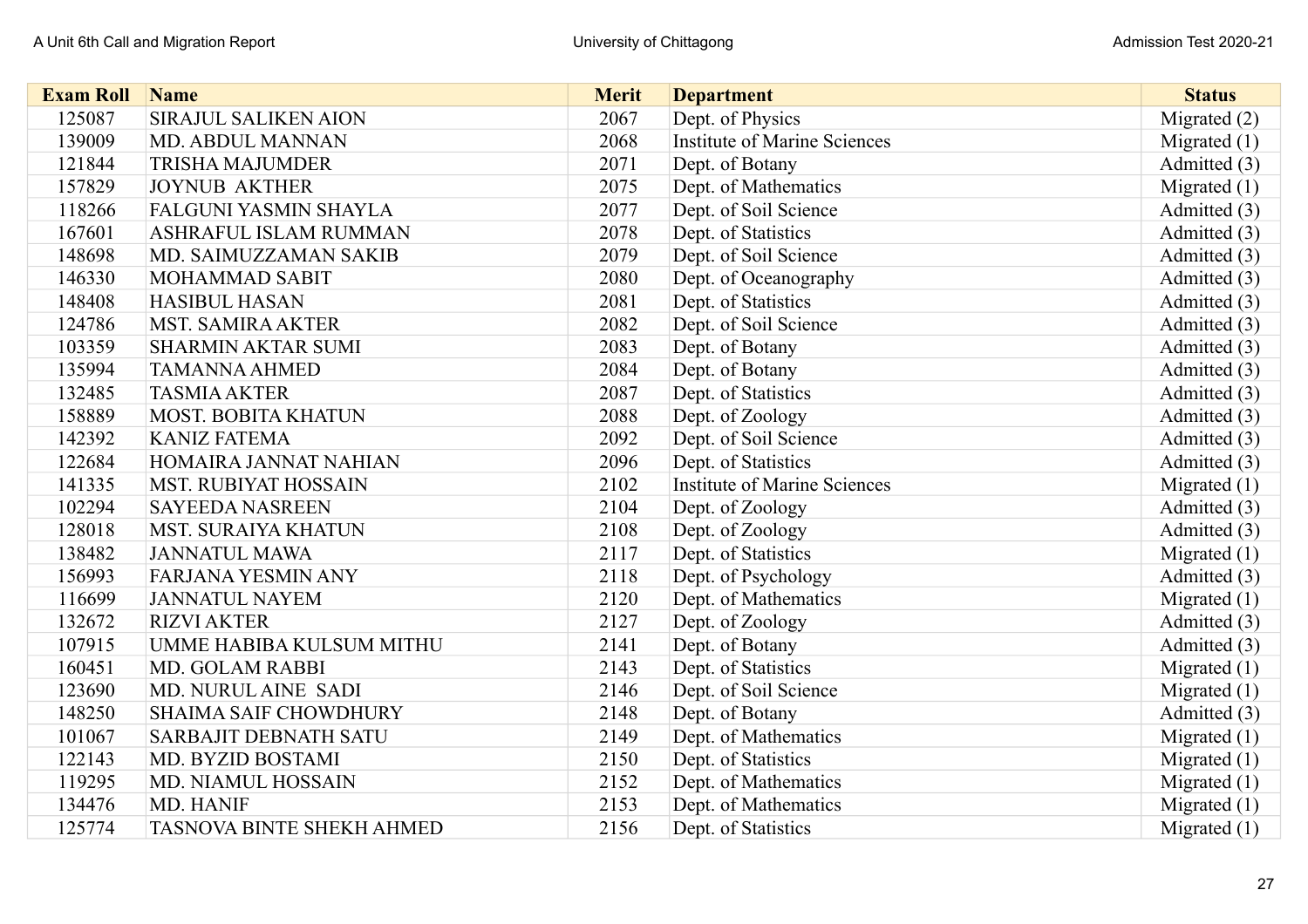| <b>Exam Roll</b> | <b>Name</b>                   | <b>Merit</b> | <b>Department</b>                            | <b>Status</b>  |
|------------------|-------------------------------|--------------|----------------------------------------------|----------------|
| 115673           | PRAMARTHI DAS                 | 2159         | Dept. of Psychology                          | Admitted (3)   |
| 119102           | <b>MARIUM MOJUMDER SAMIA</b>  | 2162         | Dept. of Psychology                          | Admitted (3)   |
| 158592           | <b>MD. NAIM HOSAIN</b>        | 2164         | Dept. of Mathematics                         | Migrated $(1)$ |
| 146370           | <b>MST. MONESHA PARVIN</b>    | 2167         | Dept. of Mathematics                         | Migrated $(1)$ |
| 142481           | <b>MAYMUNA AHAMED MUMU</b>    | 2168         | Dept. of Mathematics                         | Migrated $(1)$ |
| 100804           | <b>TAFANNUM AZSAN</b>         | 2169         | Dept. of Oceanography                        | Migrated $(1)$ |
| 115600           | URBANA SABA ZAMAN             | 2174         | Dept. of Botany                              | Admitted (3)   |
| 162311           | MD. MASHRUR KARIM CHY.        | 2175         | Dept. of Statistics                          | Migrated $(1)$ |
| 104986           | MAJEDA RAHAMAN ALIFA          | 2177         | Dept. of Statistics                          | Migrated $(1)$ |
| 151860           | <b>MARIA NUR TAMANNA</b>      | 2179         | Dept. of Mathematics                         | Migrated $(1)$ |
| 133183           | <b>SAMIA KHAN</b>             | 2180         | Dept. of Mathematics                         | Migrated $(1)$ |
| 166293           | <b>MOST. FARHANA YEASMIN</b>  | 2182         | Dept. of Mathematics                         | Migrated $(1)$ |
| 134469           | <b>MOST. MARIA JANNAT EMA</b> | 2185         | Dept. of Geography and Environmental Studies | Admitted (3)   |
| 126864           | <b>RAKIB UDDIN SAJIB</b>      | 2187         | Dept. of Soil Science                        | Migrated $(1)$ |
| 123991           | <b>AKASH CHANDRA DAS</b>      | 2190         | Dept. of Statistics                          | Migrated $(1)$ |
| 123255           | MD. ZIHAN ADNAN               | 2191         | Dept. of Mathematics                         | Migrated $(1)$ |
| 134973           | <b>SAMIA SULTANA</b>          | 2195         | Dept. of Statistics                          | Migrated $(1)$ |
| 128809           | <b>MST. IREEN SULTANA</b>     | 2196         | Dept. of Mathematics                         | Migrated $(1)$ |
| 159924           | <b>UMMEY HANI</b>             | 2197         | Dept. of Oceanography                        | Migrated $(1)$ |
| 127654           | <b>ELMA JAHAN TASPIA</b>      | 2198         | Dept. of Zoology                             | Admitted (3)   |
| 161940           | MD. KAMRUL HASAN              | 2207         | Dept. of Mathematics                         | Migrated $(1)$ |
| 126862           | <b>KAZI SUMAIYA ISLAM</b>     | 2209         | Dept. of Oceanography                        | Migrated $(1)$ |
| 137979           | MUSFIKUR RAHMAN               | 2214         | Dept. of Botany                              | Admitted (3)   |
| 166361           | <b>SABICUN NAHAR</b>          | 2215         | Dept. of Botany                              | Admitted (3)   |
| 163686           | MD. MUZAHIDUL ISLAM RAKIB     | 2217         | Dept. of Soil Science                        | Migrated $(1)$ |
| 155516           | JANNATUL MAWA AKTER PRIYA     | 2218         | Dept. of Mathematics                         | Migrated $(2)$ |
| 111279           | MEHENOOR AKTER IRA            | 2219         | Dept. of Psychology                          | Admitted (3)   |
| 109377           | <b>JANNATUL FARDUSH</b>       | 2234         | Dept. of Oceanography                        | Migrated $(1)$ |
| 132649           | <b>RAKIB HOSSAIN</b>          | 2238         | Dept. of Oceanography                        | Migrated $(1)$ |
| 106888           | <b>MST. ARFINA AKTER</b>      | 2242         | Dept. of Oceanography                        | Migrated $(1)$ |
| 138577           | VAGORBA SEN OVI               | 2247         | Dept. of Mathematics                         | Migrated (2)   |
| 135473           | <b>SADEK AHMED</b>            | 2248         | Dept. of Statistics                          | Migrated $(1)$ |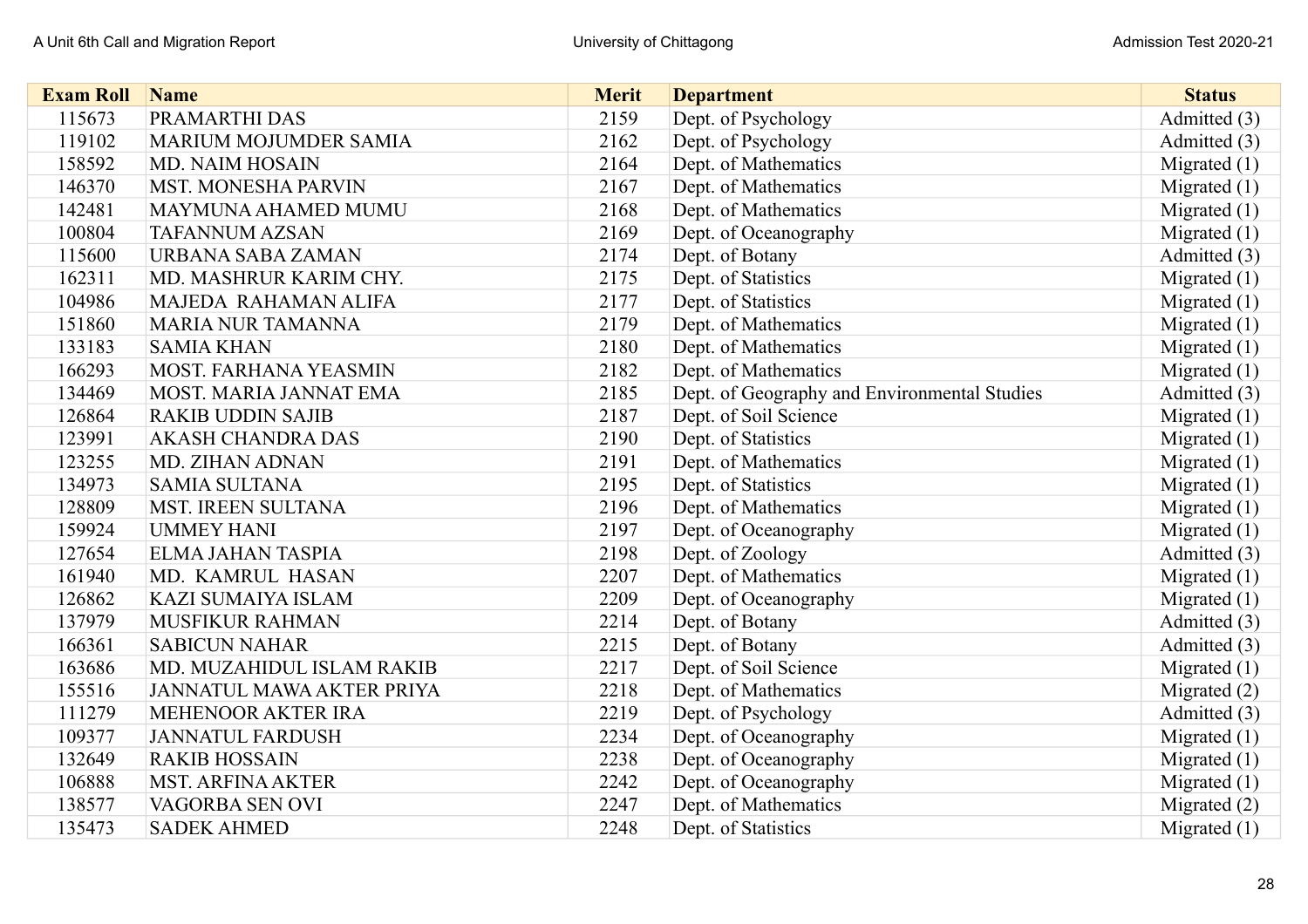| <b>Exam Roll</b> | <b>Name</b>                 | <b>Merit</b> | <b>Department</b>                            | <b>Status</b>  |
|------------------|-----------------------------|--------------|----------------------------------------------|----------------|
| 157531           | <b>SADIA KHAN</b>           | 2252         | Dept. of Mathematics                         | Migrated (2)   |
| 129930           | <b>SAIFUR RAHMAN SIAM</b>   | 2253         | Dept. of Statistics                          | Migrated $(1)$ |
| 154877           | <b>AVISHEK MONDAL</b>       | 2255         | Dept. of Soil Science                        | Migrated $(1)$ |
| 136783           | <b>SAIMA AFROZE</b>         | 2257         | Dept. of Geography and Environmental Studies | Migrated $(1)$ |
| 129495           | <b>JARIN TABASSUM</b>       | 2259         | Dept. of Mathematics                         | Migrated (2)   |
| 123549           | MD. NAZIBUR RAHMAN          | 2261         | Dept. of Botany                              | Admitted (3)   |
| 155987           | MD NAZIM UDDIN AHMED        | 2267         | Dept. of Zoology                             | Admitted (3)   |
| 128104           | <b>AZIZUR RAHMAN</b>        | 2270         | Dept. of Statistics                          | Migrated $(1)$ |
| 112368           | APARAJITA DASGUPTA          | 2271         | Dept. of Mathematics                         | Migrated (2)   |
| 132241           | <b>MAHAPARA HOSSAIN OHE</b> | 2273         | Dept. of Psychology                          | Admitted (3)   |
| 144426           | SAMIA ZAMAN                 | 2274         | Dept. of Soil Science                        | Migrated $(1)$ |
| 120453           | <b>ABU HOBBAB SANJID</b>    | 2275         | Dept. of Mathematics                         | Migrated (2)   |
| 149348           | <b>TANVIR AHMED MARUF</b>   | 2279         | Dept. of Statistics                          | Migrated $(1)$ |
| 121803           | NURIMMIN SIDDIQUEE          | 2281         | Dept. of Mathematics                         | Migrated $(2)$ |
| 143875           | MD. NAJIM UDDIN EMON        | 2286         | Dept. of Geography and Environmental Studies | Migrated $(1)$ |
| 117400           | ASHRAFUL ELAHI CHOWDHURY    | 2287         | Dept. of Mathematics                         | Migrated $(1)$ |
| 100917           | <b>MD. AMZAD HOSSAIN</b>    | 2296         | Dept. of Soil Science                        | Migrated $(1)$ |
| 151453           | MD. AMIN ALI                | 2301         | Dept. of Statistics                          | Migrated $(1)$ |
| 127348           | <b>JAHID</b>                | 2302         | Dept. of Statistics                          | Migrated $(1)$ |
| 113599           | <b>BITHY CHAKRABORTY</b>    | 2303         | Dept. of Mathematics                         | Migrated (2)   |
| 152925           | RABEYA SULTANA ZANNAT       | 2304         | Dept. of Statistics                          | Migrated $(1)$ |
| 127176           | MD. MAZEDUL ISLAM           | 2308         | Dept. of Mathematics                         | Migrated $(2)$ |
| 157092           | <b>HALIMA TUS SADIA</b>     | 2309         | Dept. of Statistics                          | Migrated $(1)$ |
| 120262           | <b>SHAMIM AHMED</b>         | 2310         | Dept. of Statistics                          | Migrated $(1)$ |
| 126587           | <b>DEBOPRIO DAS ANTOR</b>   | 2315         | Dept. of Mathematics                         | Migrated (2)   |
| 146161           | MD. RASEL KHANDOKAR         | 2318         | Dept. of Oceanography                        | Migrated $(1)$ |
| 108951           | MD. ABDULLAH AL MONTASSER   | 2323         | Dept. of Mathematics                         | Admitted (4)   |
| 148532           | <b>SOWJIA SAMIHA</b>        | 2326         | Dept. of Oceanography                        | Admitted (4)   |
| 111449           | <b>SANJANA TASFIA</b>       | 2329         | Dept. of Oceanography                        | Admitted (4)   |
| 100709           | <b>SAIFUL ISLAM</b>         | 2330         | Dept. of Mathematics                         | Migrated $(1)$ |
| 115634           | <b>MISKATUS SADIA</b>       | 2331         | Dept. of Mathematics                         | Migrated $(1)$ |
| 147969           | <b>ESRAT JAHAN BINTI</b>    | 2334         | Dept. of Mathematics                         | Migrated $(1)$ |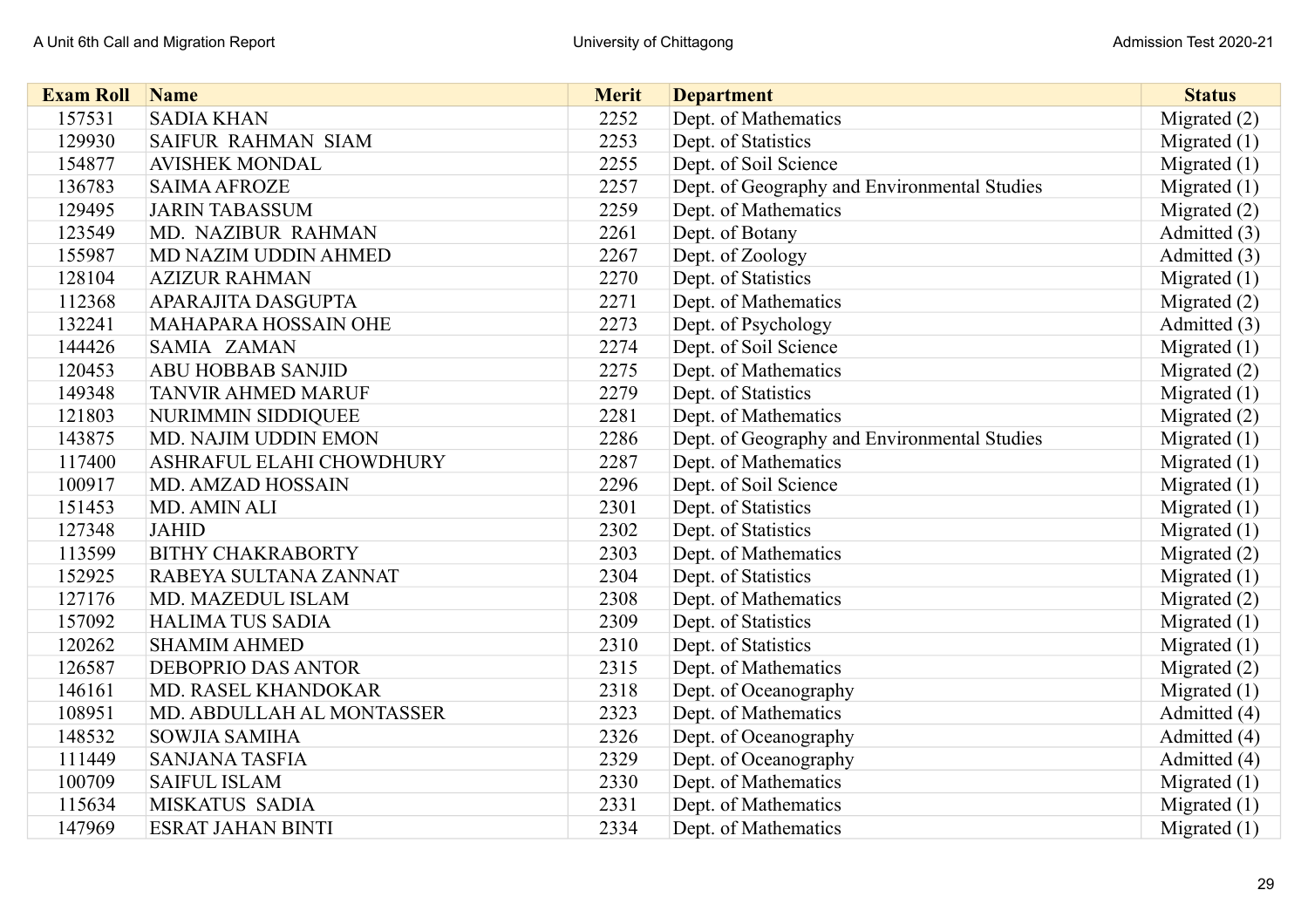| <b>Exam Roll</b> | <b>Name</b>                  | <b>Merit</b> | <b>Department</b>     | <b>Status</b>  |
|------------------|------------------------------|--------------|-----------------------|----------------|
| 144432           | <b>MD. MAHID HASAN</b>       | 2336         | Dept. of Oceanography | Admitted (4)   |
| 103564           | POBAN CHANDRA SARKER         | 2338         | Dept. of Statistics   | Admitted (4)   |
| 139499           | <b>ISRAT JAHAN</b>           | 2339         | Dept. of Mathematics  | Migrated $(1)$ |
| 116809           | <b>ABDUR RAHMAN SHANTA</b>   | 2340         | Dept. of Statistics   | Admitted (4)   |
| 143296           | <b>UMME SALMA JAHAN</b>      | 2342         | Dept. of Soil Science | Admitted (4)   |
| 129467           | MD. HASIB                    | 2352         | Dept. of Statistics   | Admitted (4)   |
| 157349           | <b>UMME FAHIMA AZAD</b>      | 2354         | Dept. of Oceanography | Admitted (4)   |
| 119074           | <b>MD. SAJJAT HOSSAIN</b>    | 2364         | Dept. of Statistics   | Admitted (4)   |
| 129412           | <b>JUBAIDA BINTE TITLY</b>   | 2373         | Dept. of Mathematics  | Migrated $(1)$ |
| 144475           | <b>ABDULLAH AL KAYES</b>     | 2377         | Dept. of Botany       | Admitted (4)   |
| 117665           | SAFAWAT MOHAMMED TOWSIF      | 2381         | Dept. of Statistics   | Admitted (4)   |
| 130455           | <b>BURHAN UDDIN</b>          | 2383         | Dept. of Soil Science | Admitted (4)   |
| 118857           | <b>FARIA JANNAT</b>          | 2386         | Dept. of Botany       | Admitted (4)   |
| 119316           | <b>SABRINA TASRIN RIPA</b>   | 2387         | Dept. of Zoology      | Admitted (4)   |
| 105430           | NAFISA TABASSUM RAISA        | 2388         | Dept. of Statistics   | Admitted (4)   |
| 153825           | MD. SHAHARIER NOBIN          | 2390         | Dept. of Statistics   | Admitted (4)   |
| 102283           | MST. SHARIFA JAMAN CHOWDHURY | 2395         | Dept. of Statistics   | Migrated $(1)$ |
| 111141           | <b>ANANYA BARUA</b>          | 2401         | Dept. of Botany       | Admitted (4)   |
| 115794           | <b>OMI BHOWMICK</b>          | 2410         | Dept. of Statistics   | Migrated $(1)$ |
| 148754           | <b>SHAH WALIULLAH GALIB</b>  | 2415         | Dept. of Statistics   | Migrated $(1)$ |
| 138927           | <b>MST. ISRAT JAHAN</b>      | 2417         | Dept. of Statistics   | Migrated $(1)$ |
| 101478           | <b>MONISHA DEY</b>           | 2430         | Dept. of Statistics   | Migrated $(1)$ |
| 106258           | <b>AYSHA SHIDDIKA</b>        | 2432         | Dept. of Statistics   | Migrated $(1)$ |
| 155094           | <b>MST. FARIHA AKTER</b>     | 2447         | Dept. of Soil Science | Admitted (4)   |
| 139724           | SIDRATUL MOONTAHA            | 2452         | Dept. of Botany       | Admitted (4)   |
| 131095           | <b>NASRIN SULTANA SIFU</b>   | 2453         | Dept. of Zoology      | Admitted (4)   |
| 161353           | <b>NAWSHIN NABIL</b>         | 2454         | Dept. of Botany       | Admitted (4)   |
| 105873           | <b>TASFIA NAWAR REZA</b>     | 2459         | Dept. of Zoology      | Admitted (4)   |
| 128238           | <b>RIYA PARVIN</b>           | 2464         | Dept. of Soil Science | Migrated $(1)$ |
| 120523           | <b>OMON DAS</b>              | 2466         | Dept. of Statistics   | Migrated $(1)$ |
| 132054           | <b>ABHISHEK KAR</b>          | 2467         | Dept. of Zoology      | Admitted (4)   |
| 137647           | <b>JANNATUN NAIM</b>         | 2469         | Dept. of Statistics   | Migrated $(1)$ |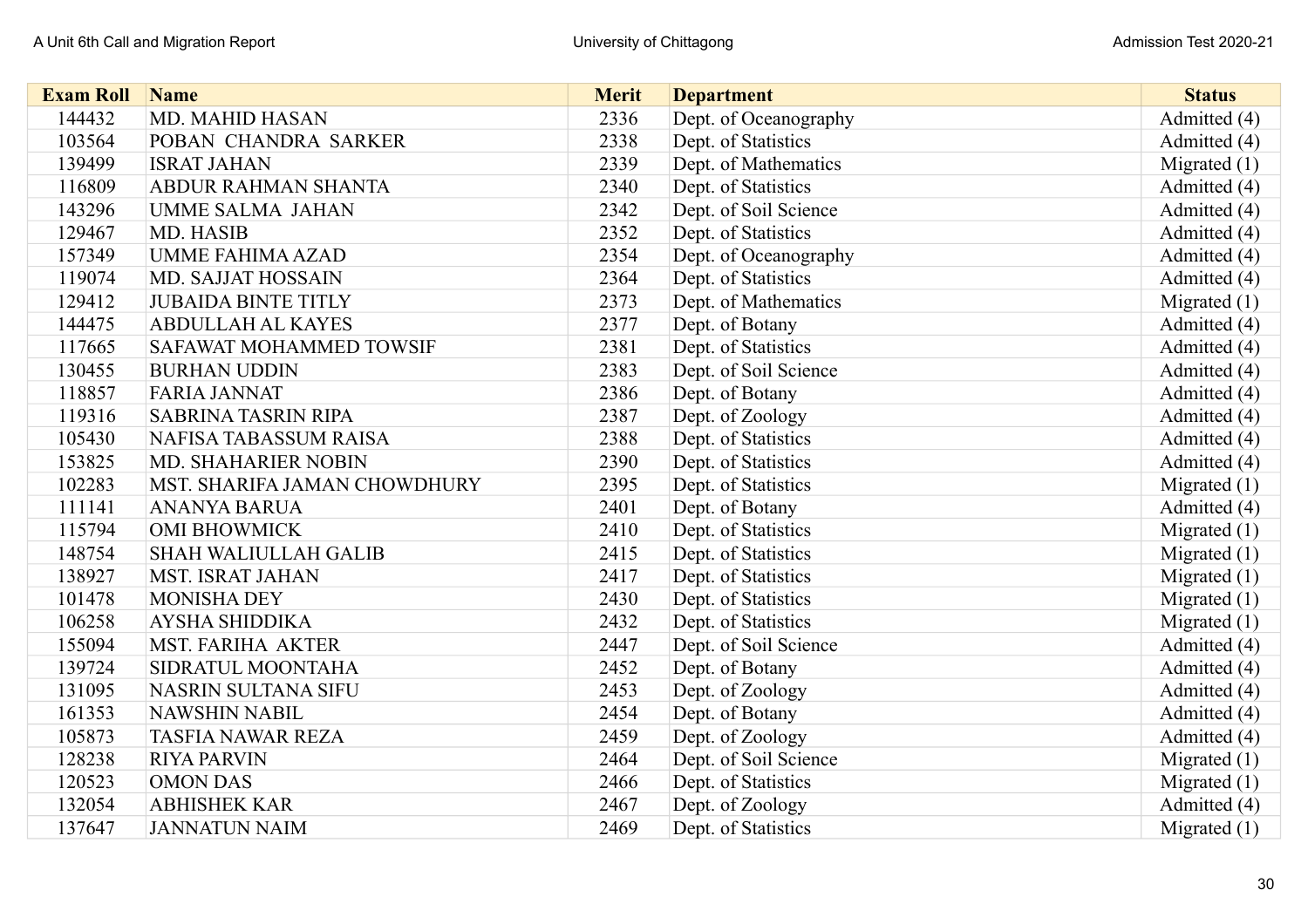| <b>Exam Roll</b> | <b>Name</b>                 | <b>Merit</b> | <b>Department</b>     | <b>Status</b>  |
|------------------|-----------------------------|--------------|-----------------------|----------------|
| 140599           | MUSFIQUR RAHMAN             | 2471         | Dept. of Statistics   | Migrated $(1)$ |
| 143811           | NUSRAT FARJANA MUKTA        | 2491         | Dept. of Soil Science | Migrated $(1)$ |
| 113718           | NUSRAT JAHAN MOON           | 2500         | Dept. of Oceanography | Migrated $(1)$ |
| 132715           | MD. MANIRUZZAMAN            | 2501         | Dept. of Statistics   | Migrated $(1)$ |
| 111020           | MD. TUHIN MIA               | 2514         | Dept. of Botany       | Admitted (4)   |
| 149916           | TARANA TABASSUM TANU        | 2515         | Dept. of Statistics   | Migrated $(1)$ |
| 141694           | <b>AVISHEK KUMAR SARKAR</b> | 2521         | Dept. of Soil Science | Migrated $(1)$ |
| 150646           | <b>MD. GOLAM RABBANI</b>    | 2522         | Dept. of Oceanography | Migrated (1)   |
| 137161           | MD. JAHIRUL ISLAM           | 2525         | Dept. of Statistics   | Migrated $(1)$ |
| 163924           | <b>MD. SHAHADAT HOSSAIN</b> | 2526         | Dept. of Statistics   | Migrated $(1)$ |
| 114265           | <b>SAZIA KASHEM</b>         | 2529         | Dept. of Statistics   | Migrated $(1)$ |
| 102501           | SAFAET HOSSAIN MONNA        | 2536         | Dept. of Statistics   | Migrated (1)   |
| 128478           | MD MOSHIAR RAHMAN           | 2549         | Dept. of Statistics   | Migrated $(1)$ |
| 137929           | <b>SANJIDA JAHAN</b>        | 2551         | Dept. of Zoology      | Admitted (4)   |
| 100367           | <b>ISRAT JAHAN</b>          | 2552         | Dept. of Botany       | Admitted (4)   |
| 125789           | MD. SAHADAT HOSSEN          | 2556         | Dept. of Zoology      | Admitted (4)   |
| 134338           | MUHAMMAD ALIM UDDIN         | 2558         | Dept. of Soil Science | Migrated $(1)$ |
| 137018           | MD. JAKARIA HASNAT          | 2559         | Dept. of Oceanography | Migrated (1)   |
| 124893           | ORPITA RANI DAS             | 2564         | Dept. of Statistics   | Migrated $(1)$ |
| 110489           | <b>MD.NEZAM UDDIN</b>       | 2566         | Dept. of Statistics   | Migrated $(1)$ |
| 142866           | <b>ABHI SARKAR</b>          | 2571         | Dept. of Statistics   | Migrated (1)   |
| 104283           | <b>FARIA TABASSUM</b>       | 2572         | Dept. of Statistics   | Migrated $(1)$ |
| 125658           | DEEP KARMAKER PARTHA        | 2574         | Dept. of Statistics   | Migrated $(1)$ |
| 129600           | <b>SHIHAB SAKIB</b>         | 2579         | Dept. of Statistics   | Migrated $(1)$ |
| 121924           | <b>SADIA MEHJABIN</b>       | 2583         | Dept. of Statistics   | Migrated $(1)$ |
| 121594           | <b>SAUMI JERIN MOMI</b>     | 2588         | Dept. of Statistics   | Migrated $(1)$ |
| 128883           | <b>KAPOTAKKHI</b>           | 2594         | Dept. of Oceanography | Migrated $(1)$ |
| 124490           | SIDRATUL MONTAHA            | 2595         | Dept. of Statistics   | Migrated $(1)$ |
| 112658           | <b>BAB-E-ZANNAT</b>         | 2603         | Dept. of Statistics   | Migrated $(1)$ |
| 154398           | MD. ABDUL MANNAN            | 2604         | Dept. of Botany       | Migrated $(1)$ |
| 127570           | MD. MAIAZ CHOWDHURY         | 2607         | Dept. of Zoology      | Admitted (4)   |
| 138651           | <b>SIRAZUM MUNIRA MIM</b>   | 2609         | Dept. of Statistics   | Admitted (5)   |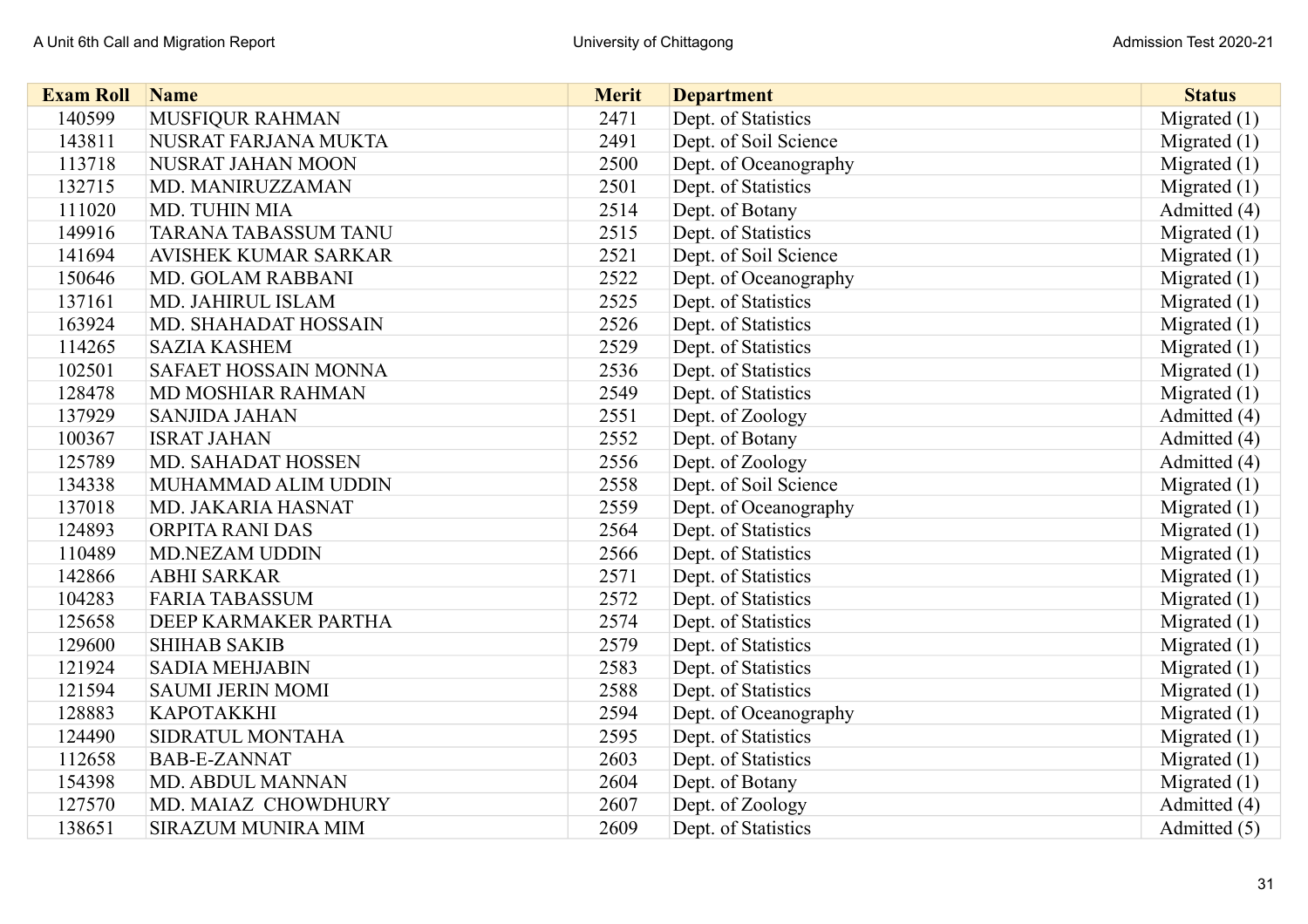| <b>Exam Roll</b> | <b>Name</b>                   | <b>Merit</b> | <b>Department</b>     | <b>Status</b>  |
|------------------|-------------------------------|--------------|-----------------------|----------------|
| 106083           | NURA JANNAT AKHI              | 2614         | Dept. of Soil Science | Admitted (5)   |
| 137531           | MD. ABRAR FAIAZ KOSHOL        | 2617         | Dept. of Statistics   | Admitted (5)   |
| 116357           | SHAHRIAR AHMED MAZUMDER       | 2620         | Dept. of Statistics   | Migrated $(1)$ |
| 120833           | <b>MD. MARUF HASAN SHAKIB</b> | 2625         | Dept. of Botany       | Admitted (5)   |
| 139249           | <b>MAYHEDE HASAN RAKIB</b>    | 2627         | Dept. of Statistics   | Migrated $(1)$ |
| 137195           | <b>EIFTAHOL SAYMON</b>        | 2635         | Dept. of Botany       | Admitted (5)   |
| 133491           | <b>BINOY ROY</b>              | 2637         | Dept. of Statistics   | Migrated $(1)$ |
| 144701           | <b>MD. RAFIUL ISLAM</b>       | 2643         | Dept. of Statistics   | Migrated (1)   |
| 160979           | NAHIDA SULTANA TASPIA NUR     | 2647         | Dept. of Oceanography | Admitted (5)   |
| 125988           | <b>MD ATTIKUL ISLAM</b>       | 2653         | Dept. of Soil Science | Admitted (5)   |
| 121335           | ROUNAK AHMED OISHI            | 2656         | Dept. of Statistics   | Migrated $(1)$ |
| 164610           | <b>JANNATUL MAWYA</b>         | 2658         | Dept. of Statistics   | Migrated (1)   |
| 146225           | MD BILLAL HOSSAIN RIFAT       | 2668         | Dept. of Statistics   | Migrated $(1)$ |
| 158385           | MD. MOSTAKIN HOSEN            | 2670         | Dept. of Zoology      | Admitted (5)   |
| 110004           | <b>SHAKIL DEY</b>             | 2674         | Dept. of Oceanography | Migrated (1)   |
| 110316           | MUHAMMAD TAIFUR RAHMAN        | 2677         | Dept. of Soil Science | Migrated (1)   |
| 124077           | <b>SHAKIL MIAZI</b>           | 2678         | Dept. of Botany       | Admitted (5)   |
| 125729           | <b>MYNUDDIN</b>               | 2680         | Dept. of Zoology      | Admitted (5)   |
| 150701           | <b>MIM DUTTA</b>              | 2681         | Dept. of Zoology      | Admitted (5)   |
| 160433           | <b>MD. OMAR FARUK</b>         | 2683         | Dept. of Soil Science | Migrated $(1)$ |
| 167341           | MEHEJABIN NOWSHIN KEYA        | 2684         | Dept. of Zoology      | Admitted (5)   |
| 116755           | <b>MD. SHIHAB UDDIN</b>       | 2686         | Dept. of Botany       | Admitted (5)   |
| 122279           | <b>MST. SABIHA AKTAR ESTY</b> | 2689         | Dept. of Botany       | Admitted (5)   |
| 104434           | <b>TANZIM REZA</b>            | 2690         | Dept. of Botany       | Admitted (5)   |
| 127259           | <b>RIMON KAZI</b>             | 2692         | Dept. of Botany       | Admitted (5)   |
| 125706           | <b>MD. JORIF UDDIN</b>        | 2693         | Dept. of Botany       | Admitted (5)   |
| 150005           | MOHAMMED RIDUYAN HOSSEN RIPON | 2694         | Dept. of Soil Science | Migrated $(1)$ |
| 112246           | RUBINA ISLAM NISHETA          | 2695         | Dept. of Botany       | Admitted (5)   |
| 100824           | MD. MOJAHEDUL ISLAM           | 2696         | Dept. of Oceanography | Migrated $(1)$ |
| 126108           | <b>FARIHA KABIR SHAKILA</b>   | 2697         | Dept. of Botany       | Admitted (5)   |
| 136867           | MUSLIMATH JAHAN KRITY         | 2702         | Dept. of Botany       | Admitted (5)   |
| 142805           | PUJA RANI DHAR                | 2709         | Dept. of Oceanography | Migrated $(1)$ |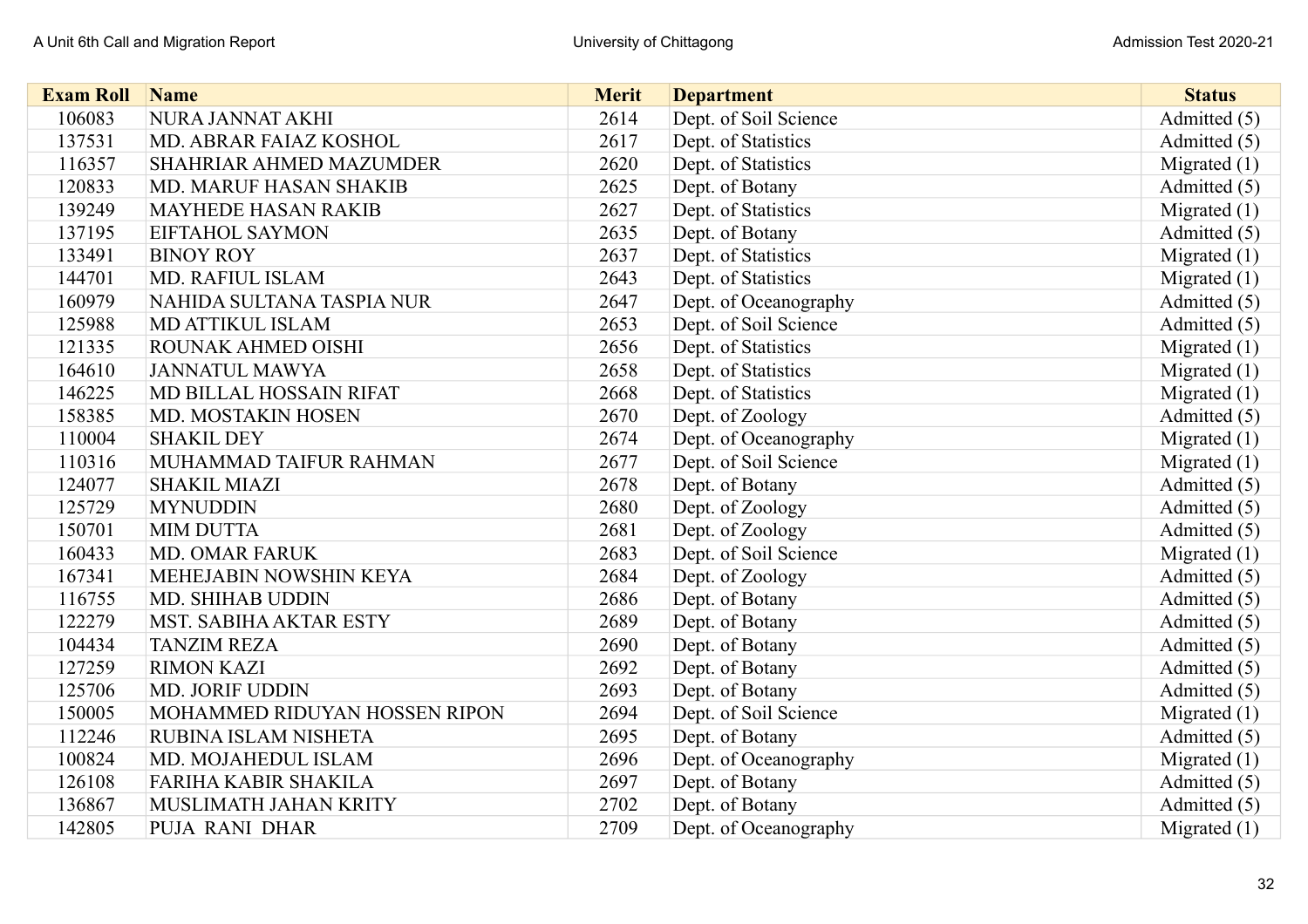| <b>Exam Roll</b> | <b>Name</b>                   | <b>Merit</b> | <b>Department</b>                            | <b>Status</b>  |
|------------------|-------------------------------|--------------|----------------------------------------------|----------------|
| 136516           | <b>SAIKA SULTANA</b>          | 2714         | Dept. of Psychology                          | Admitted (5)   |
| 139496           | <b>KAZI MONJURUL ISLAM</b>    | 2716         | Dept. of Oceanography                        | Migrated $(1)$ |
| 139751           | <b>ABU BAKER TAHMID MASUD</b> | 2719         | Dept. of Soil Science                        | Migrated $(1)$ |
| 107565           | MD. SHARIAR HOSSAIN           | 2726         | Dept. of Soil Science                        | Migrated $(1)$ |
| 108474           | <b>SANIA AKHTER</b>           | 2727         | Dept. of Zoology                             | Admitted (5)   |
| 113354           | <b>SHUVARTHI DAS</b>          | 2742         | Dept. of Psychology                          | Admitted (5)   |
| 122703           | MD. ABDUL ALIM                | 2760         | Dept. of Botany                              | Admitted (5)   |
| 160221           | <b>MD. AHOSAN HABIB</b>       | 2764         | Dept. of Geography and Environmental Studies | Admitted (5)   |
| 166823           | <b>MAHARUNNESA</b>            | 2768         | Dept. of Oceanography                        | Migrated (1)   |
| 134971           | <b>JOY MIA</b>                | 2776         | Dept. of Botany                              | Admitted (5)   |
| 100517           | <b>ASFIA TASNIM</b>           | 2782         | Dept. of Soil Science                        | Migrated $(1)$ |
| 153029           | <b>MD. RIMON MIAH</b>         | 2783         | Dept. of Botany                              | Migrated $(1)$ |
| 131654           | <b>RAIHAN FERDOS RUDRO</b>    | 2792         | Dept. of Oceanography                        | Migrated $(1)$ |
| 130239           | TAPU CHANDRA SUTRADHAR        | 2793         | Dept. of Zoology                             | Admitted (5)   |
| 125128           | <b>MD. ABDUL MOMIN</b>        | 2794         | Dept. of Botany                              | Migrated $(1)$ |
| 166227           | ORPITA SHAHA RIYA             | 2796         | Dept. of Soil Science                        | Migrated $(1)$ |
| 141883           | <b>SHIKHA AKTER</b>           | 2800         | Dept. of Oceanography                        | Migrated $(1)$ |
| 128027           | <b>SAYED MD TOWSIF</b>        | 2801         | Dept. of Botany                              | Migrated $(1)$ |
| 148169           | MD. INZAMUL HASAN             | 2806         | Dept. of Soil Science                        | Migrated $(1)$ |
| 153577           | MD. HAFIZUR RAHMAN            | 2809         | Dept. of Soil Science                        | Migrated $(1)$ |
| 141848           | <b>MD. MASUD RANA</b>         | 2810         | Dept. of Zoology                             | Admitted (5)   |
| 142558           | <b>SK RUKNIN SHADID</b>       | 2814         | Dept. of Geography and Environmental Studies | Migrated $(1)$ |
| 127889           | <b>TOWHIDUL ALAM</b>          | 2818         | Dept. of Geography and Environmental Studies | Migrated $(1)$ |
| 116431           | PRIYATA BAIDYA                | 2822         | Dept. of Psychology                          | Migrated $(1)$ |
| 119798           | <b>SALMA AKTER JULI</b>       | 2824         | Dept. of Zoology                             | Admitted (5)   |
| 123275           | <b>MD.ANIK HOSSAIN</b>        | 2828         | Dept. of Botany                              | Migrated $(1)$ |
| 130637           | <b>FORHAD MAHMUD RABBY</b>    | 2830         | Dept. of Zoology                             | Admitted (5)   |
| 131610           | <b>KANIZ FATEMA MIM</b>       | 2831         | Dept. of Botany                              | Migrated $(1)$ |
| 162190           | MD. MEHEDI HASAN              | 2838         | Dept. of Soil Science                        | Migrated $(1)$ |
| 135721           | <b>FAKRUL ISLAM EMON</b>      | 2839         | Dept. of Geography and Environmental Studies | Migrated $(1)$ |
| 124182           | FARJINA AKTER SUMA            | 2843         | Dept. of Zoology                             | Admitted (5)   |
| 118911           | <b>SHAHIDUL ISLAM</b>         | 2844         | Dept. of Zoology                             | Admitted (5)   |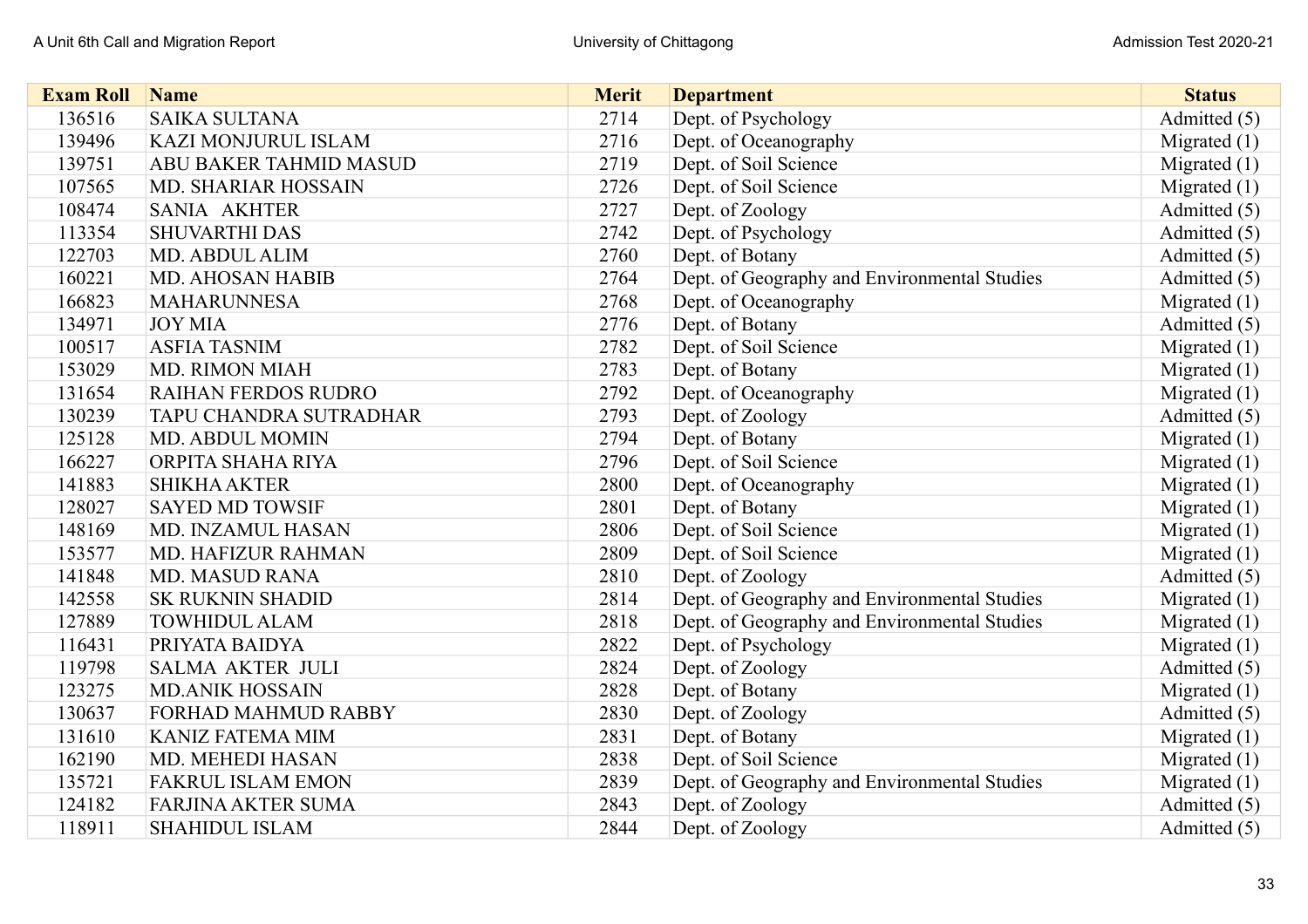| <b>Exam Roll</b> | Name                            | <b>Merit</b> | <b>Department</b>                            | <b>Status</b> |
|------------------|---------------------------------|--------------|----------------------------------------------|---------------|
| 159422           | <b>JANNATI AKTER</b>            | 2846         | Dept. of Soil Science                        | Migrated (1)  |
| 117768           | MARJUKA ALAM-SOHA               | 2847         | Dept. of Botany                              | Called $(6)$  |
| 127865           | <b>MOURIN SULTANA</b>           | 2848         | Dept. of Botany                              | Called (6)    |
| 112807           | MOHAMMAD MAYN UDDIN             | 2849         | Dept. of Geography and Environmental Studies | Called $(6)$  |
| 156626           | <b>ABU TAHER ARIF</b>           | 2850         | Dept. of Soil Science                        | Called $(6)$  |
| 105610           | MD. FAISAL AHMED                | 2851         | Dept. of Botany                              | Called $(6)$  |
| 148163           | <b>AFSARA HAQUE SARA</b>        | 2852         | Dept. of Psychology                          | Called $(6)$  |
| 142732           | <b>MD. MILON HOSSAIN</b>        | 2853         | Dept. of Botany                              | Called $(6)$  |
| 166313           | MD. SHAKIB                      | 2854         | Dept. of Botany                              | Called $(6)$  |
| 140811           | <b>MD. RAFIUR RAHMAN</b>        | 2855         | Dept. of Botany                              | Called $(6)$  |
| 141646           | MD. RAKIB HOSSAIN HAMZA         | 2857         | Dept. of Botany                              | Called $(6)$  |
| 142374           | <b>TANISHA MAHABUB</b>          | 2858         | Dept. of Zoology                             | Called $(6)$  |
| 137284           | <b>MD.KAYSAR</b>                | 2859         | Dept. of Geography and Environmental Studies | Called $(6)$  |
| 141888           | <b>ASHA CHOWDHURY</b>           | 2860         | Dept. of Geography and Environmental Studies | Called $(6)$  |
| 130751           | SHIBNATH CHANDRA GHOS           | 2861         | Dept. of Botany                              | Called $(6)$  |
| 102624           | <b>YEASFY ABEDIN</b>            | 2862         | Dept. of Botany                              | Called $(6)$  |
| 127834           | <b>SHUVA JUTI DEY</b>           | 2863         | Dept. of Botany                              | Called $(6)$  |
| 113662           | MD. AZIZUL HAKIM                | 2864         | Dept. of Psychology                          | Called $(6)$  |
| 107290           | MD. MUSFIK JAMIL                | 2866         | Dept. of Zoology                             | Called $(6)$  |
| 131925           | <b>MEHEDI HASAN SHOHAN</b>      | 2867         | Dept. of Zoology                             | Called $(6)$  |
| 165191           | <b>SANZIDA ISLAM NISHE</b>      | 2868         | Dept. of Botany                              | Called $(6)$  |
| 126631           | <b>SUSMITA CHOWDHURY KRISTY</b> | 2869         | Dept. of Zoology                             | Called $(6)$  |
| 168020           | MD. MIRAZ SHEIKH                | 2870         | Dept. of Psychology                          | Called $(6)$  |
| 162877           | <b>MEHDI HASAN EMON</b>         | 2871         | Dept. of Geography and Environmental Studies | Called $(6)$  |
| 116545           | PROTTASHA GHOSH PROTHA          | 2872         | Dept. of Geography and Environmental Studies | Called $(6)$  |
| 125120           | MONTARIN FARAH RIMI             | 2875         | Dept. of Geography and Environmental Studies | Called $(6)$  |
| 122137           | <b>TAHERA SULTANA</b>           | 2876         | Dept. of Psychology                          | Called $(6)$  |
| 131730           | <b>NUSRAT JAHAN</b>             | 2877         | Dept. of Botany                              | Called $(6)$  |
| 137435           | <b>ARAFAT RAHMAN SAKIB</b>      | 2878         | Dept. of Geography and Environmental Studies | Called $(6)$  |
| 132121           | <b>SAIRA TAZNIN</b>             | 2879         | Dept. of Botany                              | Called $(6)$  |
| 126278           | <b>MD. MAHEDI HASAN</b>         | 2880         | Dept. of Botany                              | Called $(6)$  |
| 129603           | <b>BISHWAJIT MOJUMDER</b>       | 2881         | Dept. of Botany                              | Called $(6)$  |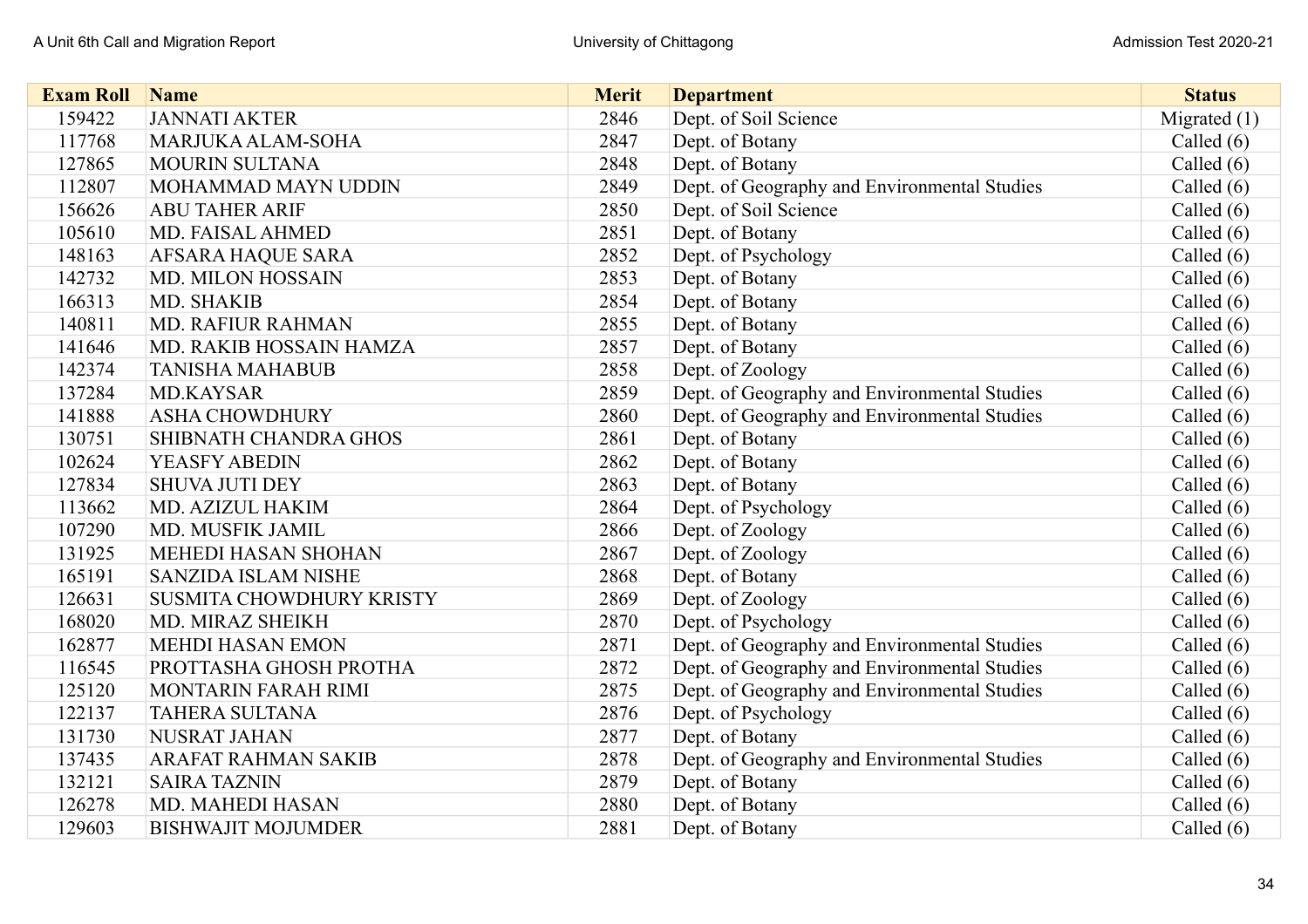| <b>Exam Roll</b> | Name                         | <b>Merit</b> | <b>Department</b>                            | <b>Status</b> |
|------------------|------------------------------|--------------|----------------------------------------------|---------------|
| 159056           | <b>MST. MITU AKTER</b>       | 2882         | Dept. of Zoology                             | Called (6)    |
| 162359           | NISHAT TASNIM DRISTI         | 2883         | Dept. of Geography and Environmental Studies | Called $(6)$  |
| 115290           | <b>SHAYONTO RAYHAN</b>       | 2884         | Dept. of Psychology                          | Called $(6)$  |
| 155810           | <b>TANVIR</b>                | 2885         | Dept. of Botany                              | Called $(6)$  |
| 112015           | <b>MD. ARIFUR RAHAMAN</b>    | 2886         | Dept. of Zoology                             | Called $(6)$  |
| 153452           | HUMAYRA AKTER LUBA           | 2887         | Dept. of Psychology                          | Called $(6)$  |
| 124785           | <b>FOYSAL AHMED OPU</b>      | 2888         | Dept. of Psychology                          | Called (6)    |
| 136496           | MD. NURNOBI HASAN NAIM       | 2889         | Dept. of Zoology                             | Called $(6)$  |
| 130473           | <b>MD. SIRAJUL ISLAM</b>     | 2890         | Dept. of Botany                              | Called $(6)$  |
| 156132           | <b>MD. MASUD RANA</b>        | 2891         | Dept. of Zoology                             | Called $(6)$  |
| 105057           | <b>MD. TANVIR AHMMED</b>     | 2892         | Dept. of Geography and Environmental Studies | Called $(6)$  |
| 137154           | <b>ABDUR RAZZAK</b>          | 2893         | Dept. of Botany                              | Called $(6)$  |
| 146535           | <b>AZIZUL HAQUE</b>          | 2894         | Dept. of Geography and Environmental Studies | Called $(6)$  |
| 108459           | <b>DIPTA KARMAKER</b>        | 2895         | Dept. of Botany                              | Called $(6)$  |
| 148575           | <b>ANNAFI JIM</b>            | 2896         | Dept. of Botany                              | Called $(6)$  |
| 105475           | <b>MST. FATEMA-TUJ-JOHRA</b> | 2897         | Dept. of Zoology                             | Called $(6)$  |
| 163736           | NUSRAT JAHAN SONIA           | 2898         | Dept. of Geography and Environmental Studies | Called $(6)$  |
| 143099           | <b>MD. ARAFAT UDDIN KHAN</b> | 2899         | Dept. of Zoology                             | Called $(6)$  |
| 136861           | MD. RAFSAN JANI ROMAN        | 2901         | Dept. of Botany                              | Called $(6)$  |
| 139830           | <b>TASMIA TABASSUM SOHA</b>  | 2902         | Dept. of Botany                              | Called $(6)$  |
| 162605           | <b>TANVIR RAHMAN</b>         | 2903         | Dept. of Geography and Environmental Studies | Called $(6)$  |
| 116455           | MD. SHAHIN RAHMAN            | 2905         | Dept. of Geography and Environmental Studies | Called $(6)$  |
| 148559           | <b>KHAN JAHAN ALI</b>        | 2907         | Dept. of Botany                              | Called $(6)$  |
| 159809           | MD. RAQIBUL ISLAM            | 2908         | Dept. of Zoology                             | Called $(6)$  |
| 143978           | <b>TABASSUM BINTE MOEEN</b>  | 2909         | Dept. of Geography and Environmental Studies | Called $(6)$  |
| 109753           | <b>MD. TANBIR HASAN</b>      | 2910         | Dept. of Zoology                             | Called $(6)$  |
| 115706           | <b>TANJINA AKTER BRISHTY</b> | 2911         | Dept. of Botany                              | Called $(6)$  |
| 118139           | <b>SHIKOT HOSEN</b>          | 2912         | Dept. of Zoology                             | Called $(6)$  |
| 112597           | MD. SHAHINUR ALOM            | 2913         | Dept. of Psychology                          | Called $(6)$  |
| 135616           | MD. FARIAD AHMED SAGOR       | 2914         | Dept. of Zoology                             | Called $(6)$  |
| 125567           | MD.SAKIB HOSEN SOMRAT        | 2915         | Dept. of Zoology                             | Called $(6)$  |
| 100968           | <b>ABU AL-ALIF</b>           | 2916         | Dept. of Botany                              | Called (6)    |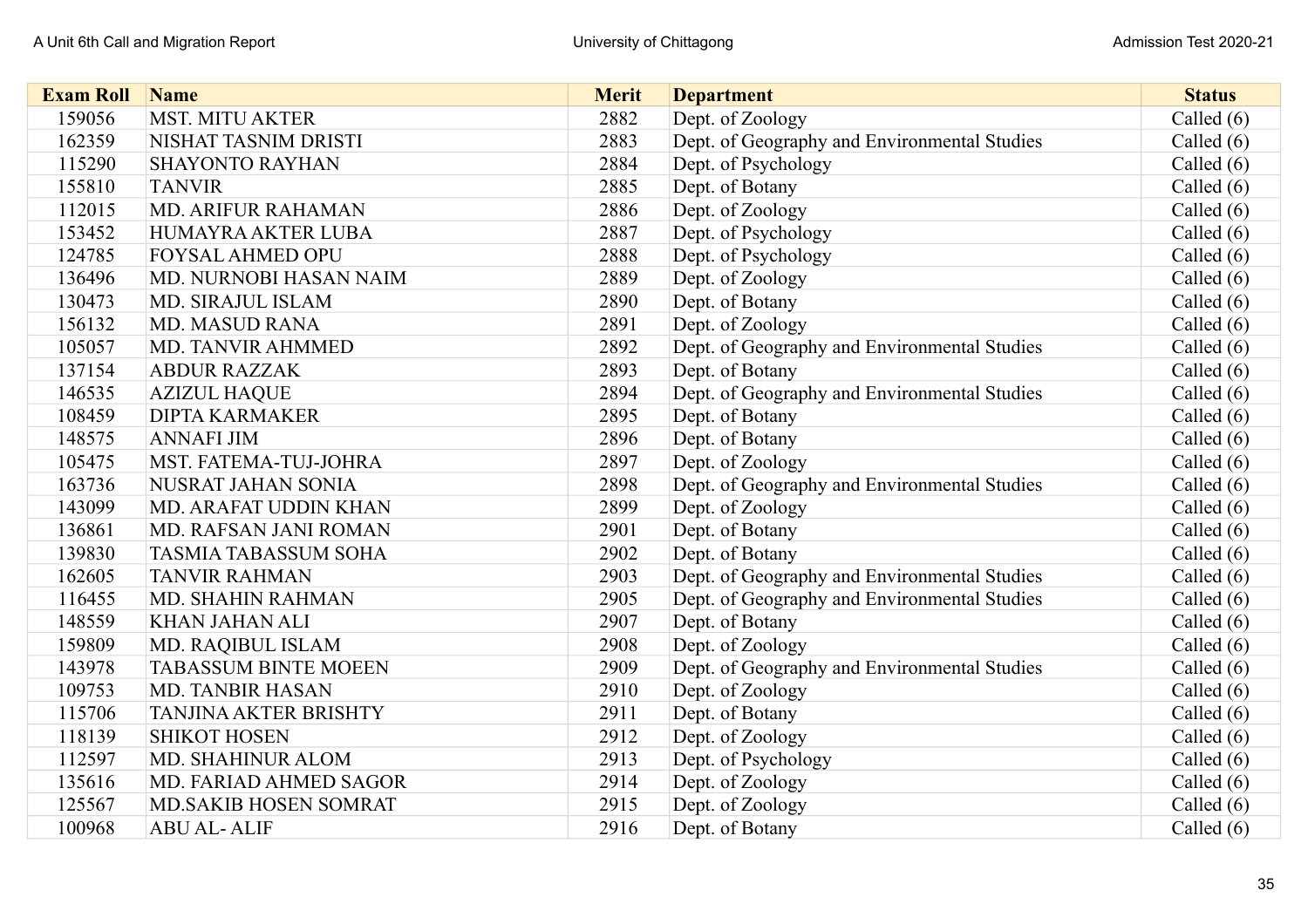| <b>Exam Roll</b> | Name                       | <b>Merit</b> | <b>Department</b>                            | <b>Status</b> |
|------------------|----------------------------|--------------|----------------------------------------------|---------------|
| 118432           | MD. MAHMUDUL HASAN SHOVON  | 2917         | Dept. of Botany                              | Called $(6)$  |
| 104593           | <b>MD. KAWSAR MOLLA</b>    | 2918         | Dept. of Botany                              | Called $(6)$  |
| 137115           | <b>MD. ATIK ULLAH</b>      | 2919         | Dept. of Psychology                          | Called $(6)$  |
| 125981           | <b>ABU SAYED SAKIB</b>     | 2920         | Dept. of Botany                              | Called $(6)$  |
| 117598           | <b>MD. MAHIN KHAN</b>      | 2921         | Dept. of Zoology                             | Called $(6)$  |
| 144945           | <b>MST. RIMA KHATUN</b>    | 2922         | Dept. of Psychology                          | Called $(6)$  |
| 130178           | <b>MD. SHAKIL AHMED</b>    | 2923         | Dept. of Botany                              | Called $(6)$  |
| 166376           | MST. SUMAIYA TASNIM NIJUM  | 2924         | Dept. of Geography and Environmental Studies | Called $(6)$  |
| 166584           | <b>MD. NUR ALOM MIAH</b>   | 2925         | Dept. of Zoology                             | Called $(6)$  |
| 123562           | <b>SADIK HASAN RIFAT</b>   | 2926         | Dept. of Botany                              | Called $(6)$  |
| 159938           | <b>MANOSI KHATUN</b>       | 2927         | Dept. of Botany                              | Called $(6)$  |
| 100600           | PRATTOY PABAN DHAR         | 2928         | Dept. of Geography and Environmental Studies | Called $(6)$  |
| 147464           | <b>JASIM MIA</b>           | 2929         | Dept. of Botany                              | Called $(6)$  |
| 127738           | MD. REDOANUL ISLAM         | 2930         | Dept. of Geography and Environmental Studies | Called $(6)$  |
| 100669           | MD. SAJIB JOY              | 2931         | Dept. of Geography and Environmental Studies | Called $(6)$  |
| 163002           | <b>MD. UZZAL HOSEN</b>     | 2932         | Dept. of Zoology                             | Called $(6)$  |
| 123060           | <b>SUJANA AZIZ</b>         | 2933         | Dept. of Geography and Environmental Studies | Called $(6)$  |
| 145759           | MD. NAYEMUR RAHMAN PATWARY | 2934         | Dept. of Geography and Environmental Studies | Called $(6)$  |
| 100441           | <b>HAFIZUR RAHMAN</b>      | 2935         | Dept. of Zoology                             | Called (6)    |
| 126865           | <b>RESMI SULTANA</b>       | 2936         | Dept. of Zoology                             | Called $(6)$  |
| 166961           | NURJAHAN ISLAM PRAPTY      | 2937         | Dept. of Zoology                             | Called $(6)$  |
| 129087           | <b>NAFISA TASNIM</b>       | 2938         | Dept. of Geography and Environmental Studies | Called $(6)$  |
| 147802           | MOHAMMAD SAZZADUR RAHAMAN  | 2939         | Dept. of Geography and Environmental Studies | Called $(6)$  |
| 150399           | <b>MD. MONIRUL ISLAM</b>   | 2941         | Dept. of Botany                              | Called $(6)$  |
| 163088           | SANDWIP KUMAR SHANTO       | 2942         | Dept. of Psychology                          | Called $(6)$  |
| 149318           | <b>UMMAY ZARIN EISPHA</b>  | 2943         | Dept. of Botany                              | Called $(6)$  |
| 138954           | <b>RIMA AKTER</b>          | 2945         | Dept. of Botany                              | Called $(6)$  |
| 119312           | <b>SAIMA NASRIN PROVA</b>  | 2946         | Dept. of Psychology                          | Called $(6)$  |
| 136922           | <b>TASPIA SABUR SAFA</b>   | 2947         | Dept. of Geography and Environmental Studies | Called $(6)$  |
| 100061           | NUSRAT JAHAN TISHA         | 2948         | Dept. of Geography and Environmental Studies | Called $(6)$  |
| 148878           | MD. NOBEL BIN JASIM        | 2949         | Dept. of Zoology                             | Called $(6)$  |
| 123739           | <b>MST. IFFAT KHANUM</b>   | 2950         | Dept. of Geography and Environmental Studies | Called $(6)$  |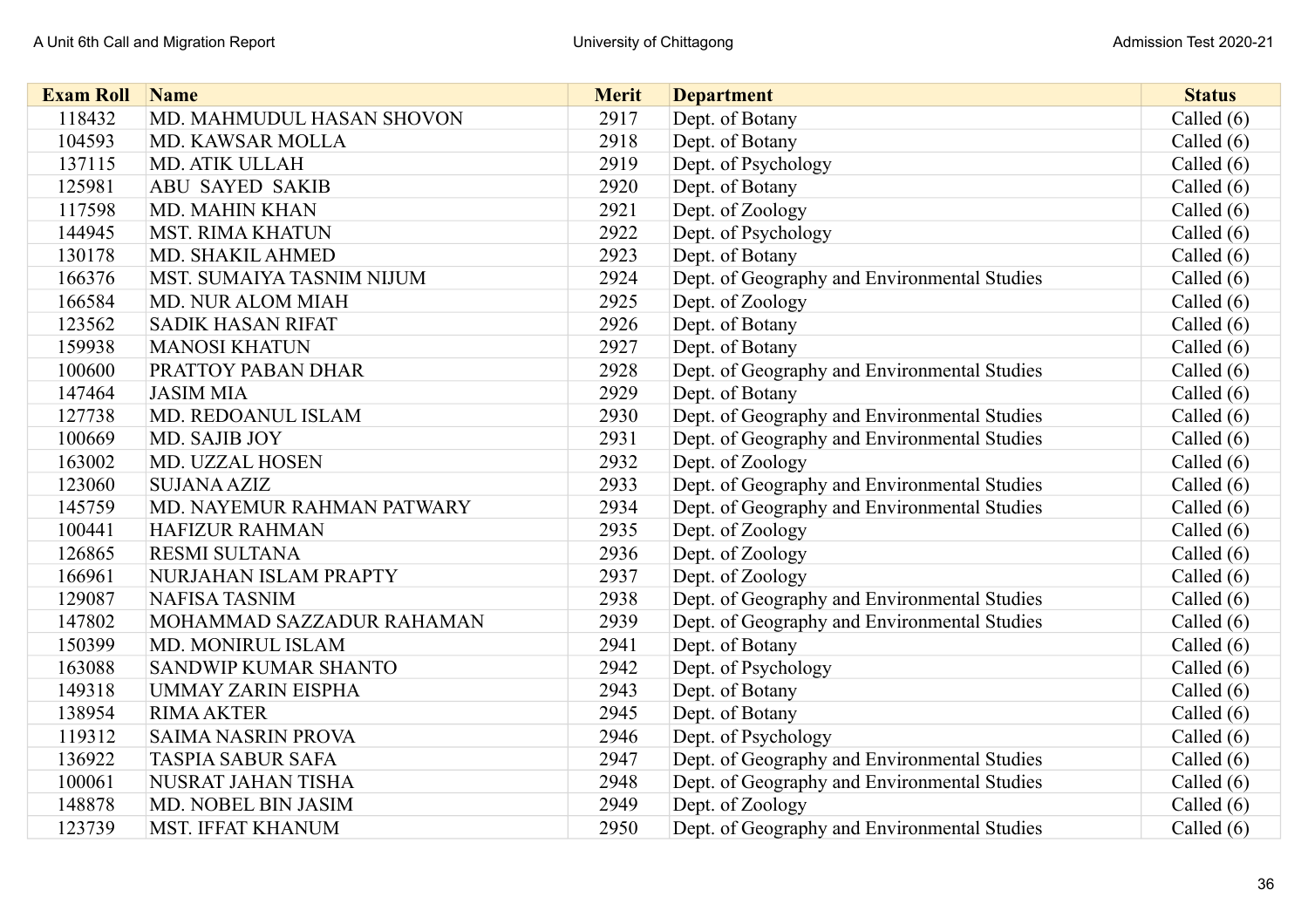| <b>Exam Roll</b> | Name                              | <b>Merit</b> | <b>Department</b>                            | <b>Status</b> |
|------------------|-----------------------------------|--------------|----------------------------------------------|---------------|
| 123662           | <b>MEHERAB HOSSAIN</b>            | 2951         | Dept. of Botany                              | Called $(6)$  |
| 136103           | <b>FARIA BINTE JASHIM MISHA</b>   | 2952         | Dept. of Botany                              | Called $(6)$  |
| 149659           | <b>SAYEDA JANNATUN NAHAR</b>      | 2953         | Dept. of Botany                              | Called $(6)$  |
| 108969           | <b>ANAMIKA AKHTER</b>             | 2954         | Dept. of Zoology                             | Called $(6)$  |
| 167778           | <b>TABEYA</b>                     | 2955         | Dept. of Geography and Environmental Studies | Called $(6)$  |
| 100524           | <b>AHMED SUROOR</b>               | 2956         | Dept. of Zoology                             | Called $(6)$  |
| 105572           | <b>MOST. PAPEYA SULTANA RASME</b> | 2957         | Dept. of Zoology                             | Called $(6)$  |
| 126215           | M M OLIUL HAMIM                   | 2958         | Dept. of Zoology                             | Called $(6)$  |
| 112271           | <b>AFRINA YEASMIN.</b>            | 2960         | Dept. of Botany                              | Called $(6)$  |
| 130640           | <b>ASRAFUL ISLAM BHUIYAN</b>      | 2961         | Dept. of Botany                              | Called $(6)$  |
| 119350           | <b>MD. FARHAN LABIB</b>           | 2962         | Dept. of Zoology                             | Called (6)    |
| 159829           | MD. SOJIBUL ISLAM RANA            | 2963         | Dept. of Zoology                             | Called (6)    |
| 149220           | <b>MD. MASUM REZA</b>             | 2964         | Dept. of Zoology                             | Called $(6)$  |
| 120321           | <b>NAIMA ISLAM</b>                | 2966         | Dept. of Zoology                             | Called $(6)$  |
| 132702           | <b>MD. ADNAN SAMI</b>             | 2967         | Dept. of Zoology                             | Called $(6)$  |
| 152116           | <b>SADIA MAHANUR TOMA</b>         | 2969         | Dept. of Botany                              | Called $(6)$  |
| 147285           | <b>MD.ZIAUR RAHMAN</b>            | 2970         | Dept. of Botany                              | Called $(6)$  |
| 154746           | <b>SHAHIDA SULTANA SHIPA</b>      | 2971         | Dept. of Geography and Environmental Studies | Called $(6)$  |
| 138946           | <b>MD. ALI AHSAN</b>              | 2972         | Dept. of Geography and Environmental Studies | Called $(6)$  |
| 134413           | MD. ABDULLA AL NOMAN              | 2973         | Dept. of Zoology                             | Called $(6)$  |
| 122322           | <b>MD. SHAH PORAN</b>             | 2974         | Dept. of Zoology                             | Called $(6)$  |
| 162389           | MD. KHAIRUL ISLAM                 | 2976         | Dept. of Zoology                             | Called $(6)$  |
| 119434           | <b>SANJIDA SHARMIN</b>            | 2977         | Dept. of Zoology                             | Called $(6)$  |
| 166609           | <b>RATUL HASAN ANKON</b>          | 2978         | Dept. of Zoology                             | Called $(6)$  |
| 102681           | SHEIKH MAISHA RAHMAN              | 2979         | Dept. of Zoology                             | Called $(6)$  |
| 162767           | NISHAT TARANNUM MIM               | 2980         | Dept. of Zoology                             | Called (6)    |
| 139923           | <b>KRISHNO ROY</b>                | 2981         | Dept. of Zoology                             | Called $(6)$  |
| 158409           | NUSRAT JAHAN                      | 2982         | Dept. of Zoology                             | Called $(6)$  |
| 117819           | <b>K M NAIMUR RAHMAN</b>          | 2983         | Dept. of Zoology                             | Called $(6)$  |
| 152786           | A.N.M. SAKIBUL HASAN              | 2984         | Dept. of Zoology                             | Called (6)    |
| 122261           | <b>ABDULLAH AL NOMAN</b>          | 2985         | Dept. of Zoology                             | Called $(6)$  |
| 137977           | <b>SHAKIB KHAN</b>                | 2986         | Dept. of Zoology                             | Called $(6)$  |